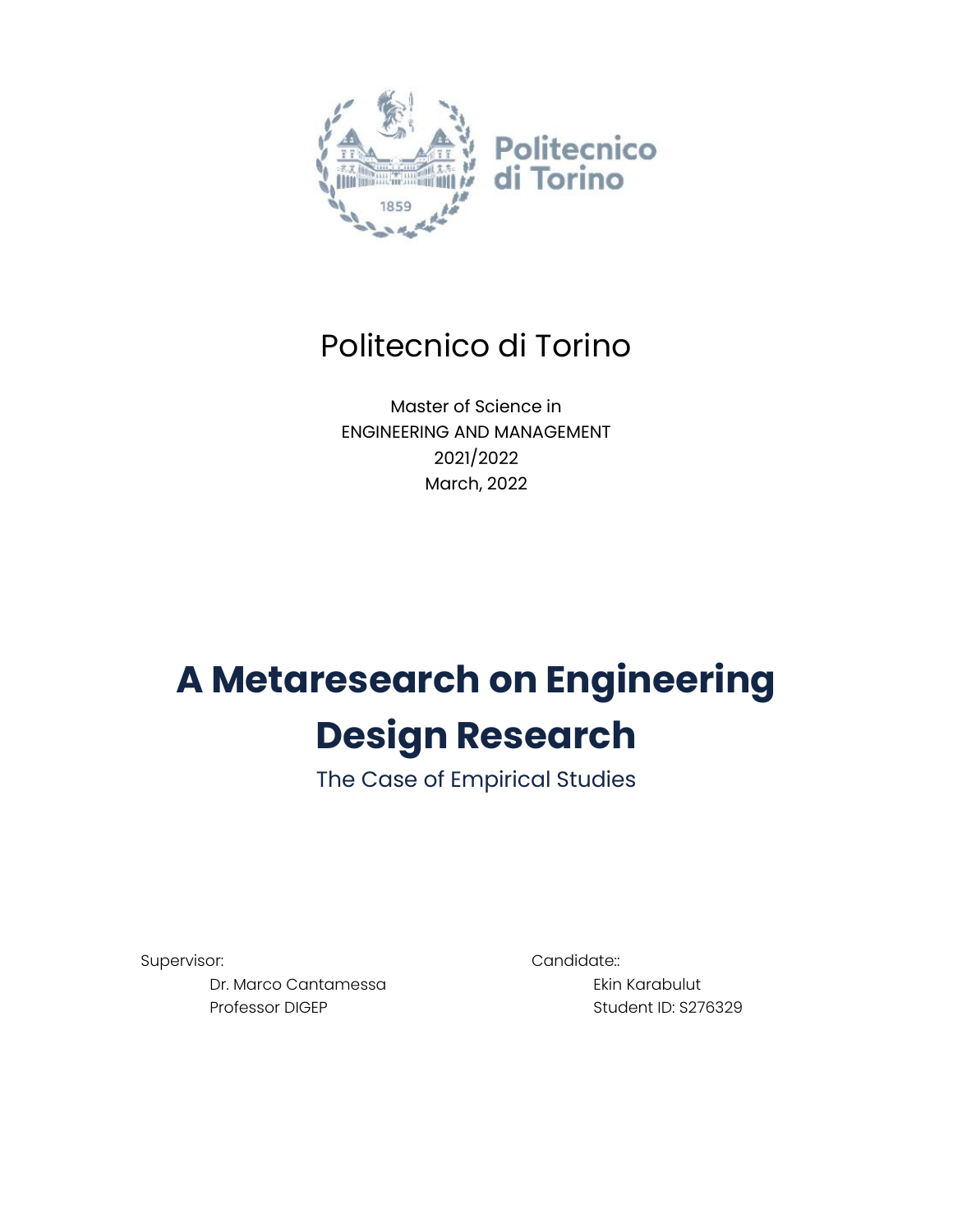# **INDEX**

| 1. ENGINEERING DESIGN RESEARCH, HISTORY and DEFINITIONS 3               |
|-------------------------------------------------------------------------|
|                                                                         |
|                                                                         |
|                                                                         |
|                                                                         |
|                                                                         |
|                                                                         |
|                                                                         |
|                                                                         |
|                                                                         |
|                                                                         |
| 2.2.3. Variables for Development of New Tools and Methods Studies 17    |
|                                                                         |
|                                                                         |
|                                                                         |
|                                                                         |
|                                                                         |
|                                                                         |
|                                                                         |
|                                                                         |
|                                                                         |
|                                                                         |
|                                                                         |
|                                                                         |
|                                                                         |
|                                                                         |
|                                                                         |
|                                                                         |
| 4.1.2. Geographical Regions of The Universities or Research Centers  43 |
|                                                                         |
|                                                                         |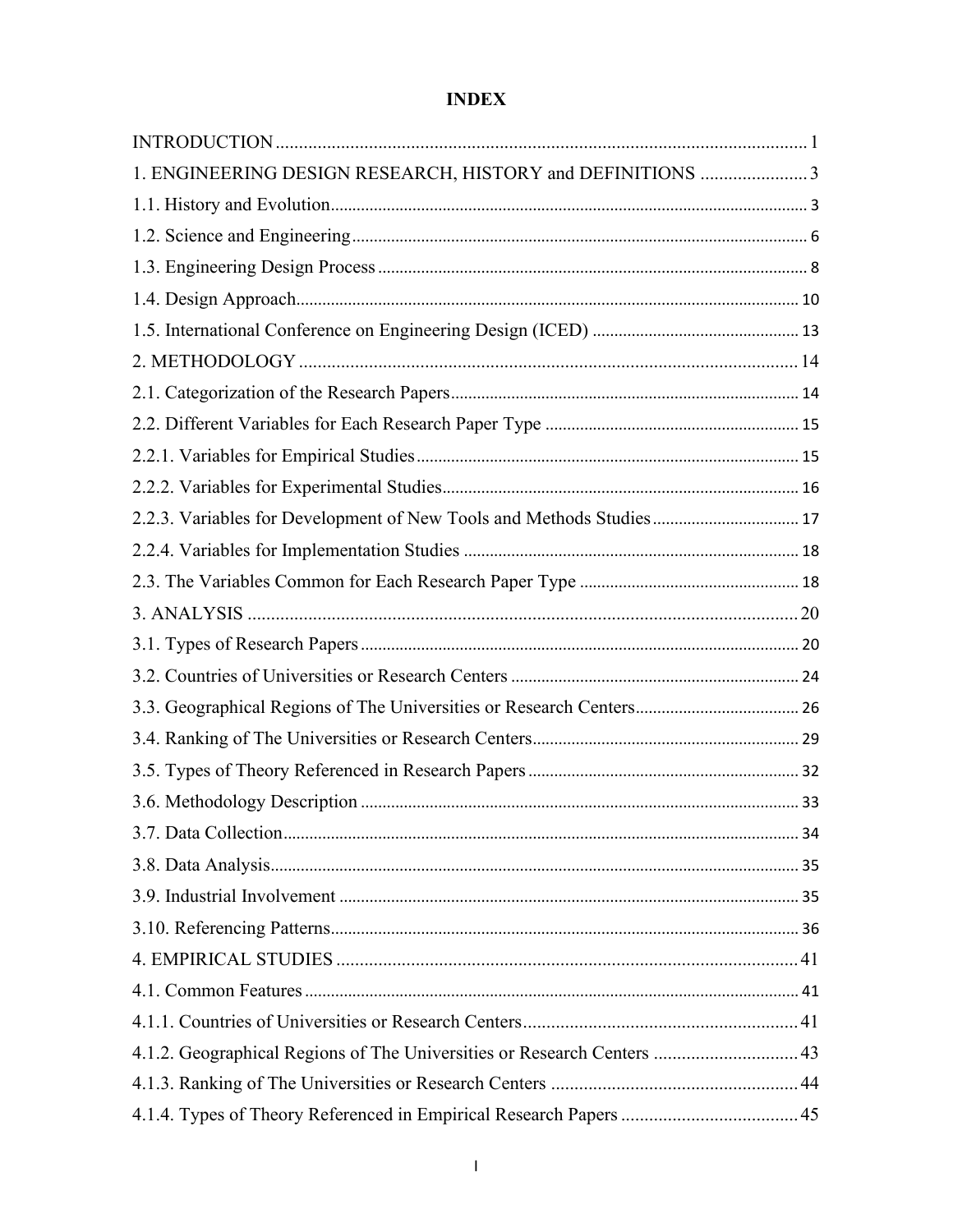| 4.1.5. Methodology Description, Data Collection and Data Analysis  46 |  |
|-----------------------------------------------------------------------|--|
|                                                                       |  |
|                                                                       |  |
|                                                                       |  |
|                                                                       |  |
|                                                                       |  |
|                                                                       |  |
|                                                                       |  |
|                                                                       |  |
|                                                                       |  |
|                                                                       |  |
|                                                                       |  |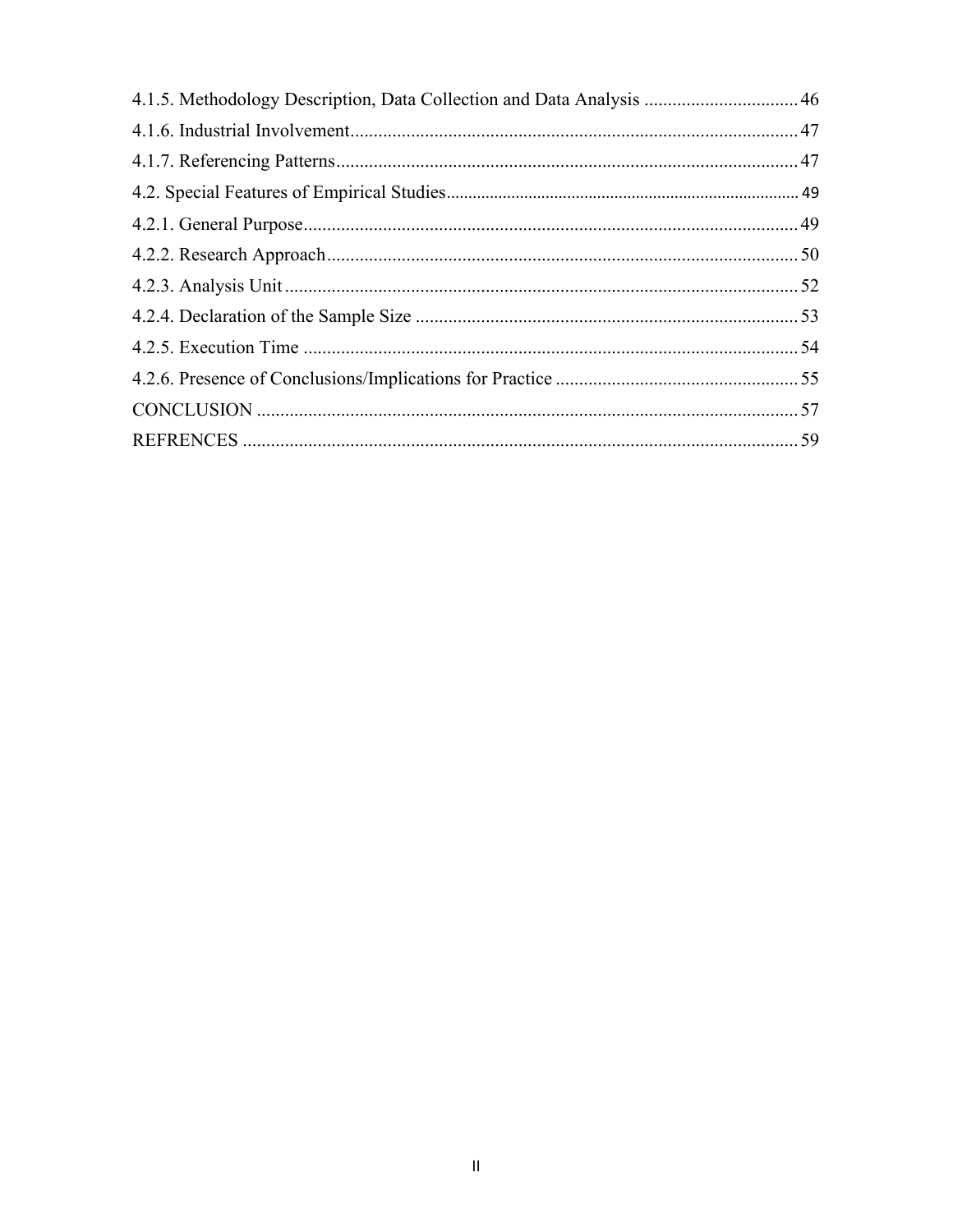### **LIST of TABLES**

| Table 3. Comparison of ICED97 and ICED99 papers with ICED17 and ICED19 papers 23                                                                                                |
|---------------------------------------------------------------------------------------------------------------------------------------------------------------------------------|
|                                                                                                                                                                                 |
| Table 5. Comparison of ICED97 and ICED99 papers with ICED17 and ICED19 papers by                                                                                                |
| Table 6. Distribution of papers by geographical regions and research types  29                                                                                                  |
| Table 7. Distribution of university rankings according to research types of the research<br>papers and geographical regions where research centers/universities are located  31 |
| Table 8. Distribution of papers by type of theories they include and conferences 33                                                                                             |
| Table 9. Distribution of papers by type of theories they include and research types 33                                                                                          |
|                                                                                                                                                                                 |
|                                                                                                                                                                                 |
|                                                                                                                                                                                 |
| Table 13. Distribution of papers by industrial involvement percentages  35                                                                                                      |
| Table 14. Percentage of papers referencing previous ICEDs by geographical regions  36                                                                                           |
| Table 15. Comparison between the papers of ICED97 and ICED99 with papers of ICED17                                                                                              |
| Table 16. Percentages of papers that gives references to authors' previous own ICED works                                                                                       |
| Table 17. Percentages of papers that gives references to authors' own other publications by                                                                                     |
| Table 18. Percentages of papers that does not give references to authors' own publications                                                                                      |
| Table 19. Percentages of papers that refer to previous publications of the authors at ICED97                                                                                    |
| Table 20. Distribution of empirical studies referencing previous ICEDs at ICED17 and                                                                                            |
| Table 21. Percentages of empirical research papers that refer to previous publications of the                                                                                   |
| Table 22. Percentages of empirical research papers that refer to previous publications of the                                                                                   |
| Table 23. General objective of the empirical studies at ICED17 and ICED19  49                                                                                                   |
| Table 24. Research approaches used in the empirical studies at ICED17 and ICED19 50                                                                                             |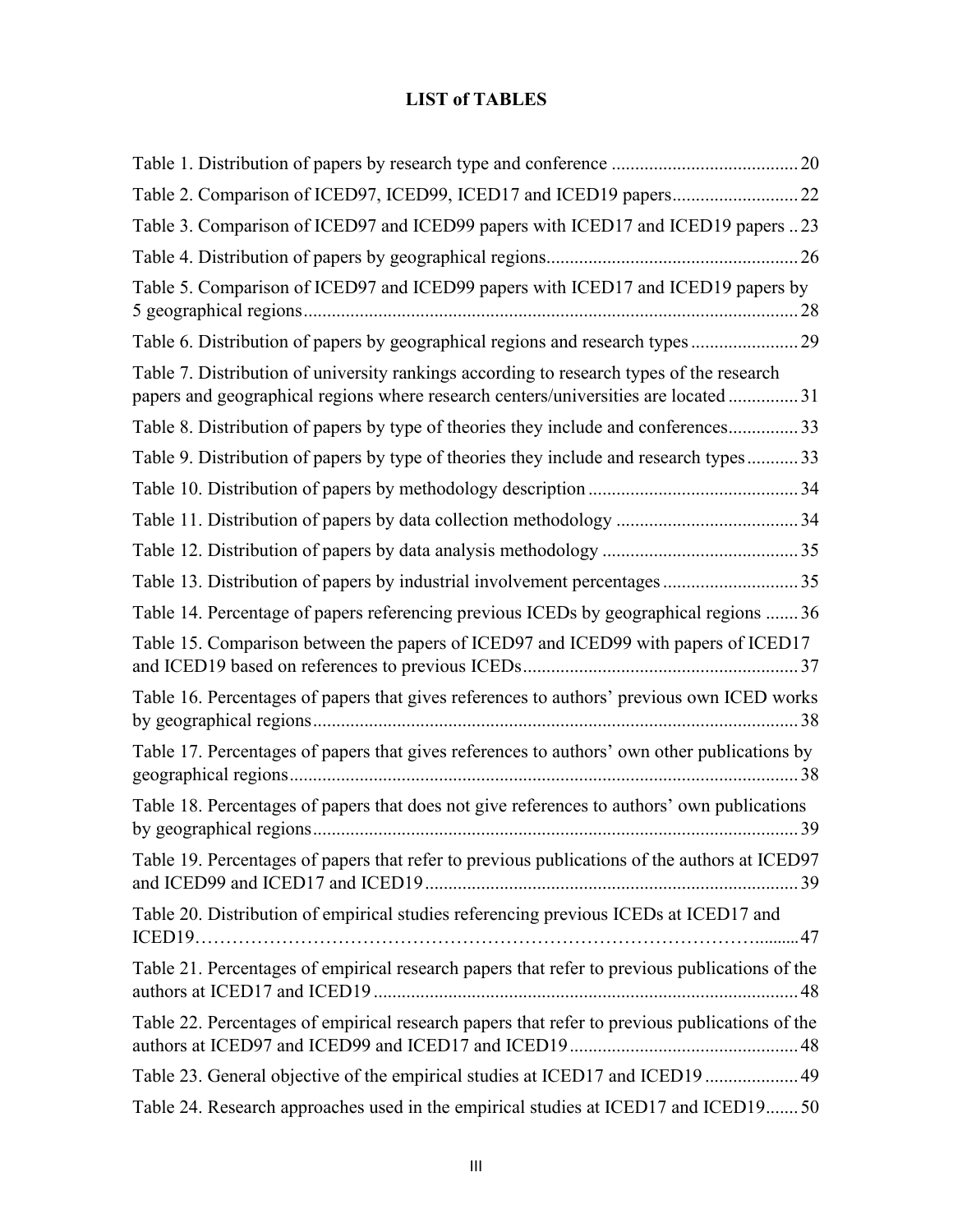| Table 26. Declaration of the sample size used in empirical studies at ICED17 and       |  |
|----------------------------------------------------------------------------------------|--|
|                                                                                        |  |
| Table 28. Presence of conclusions/implications for practice (education or industry) in |  |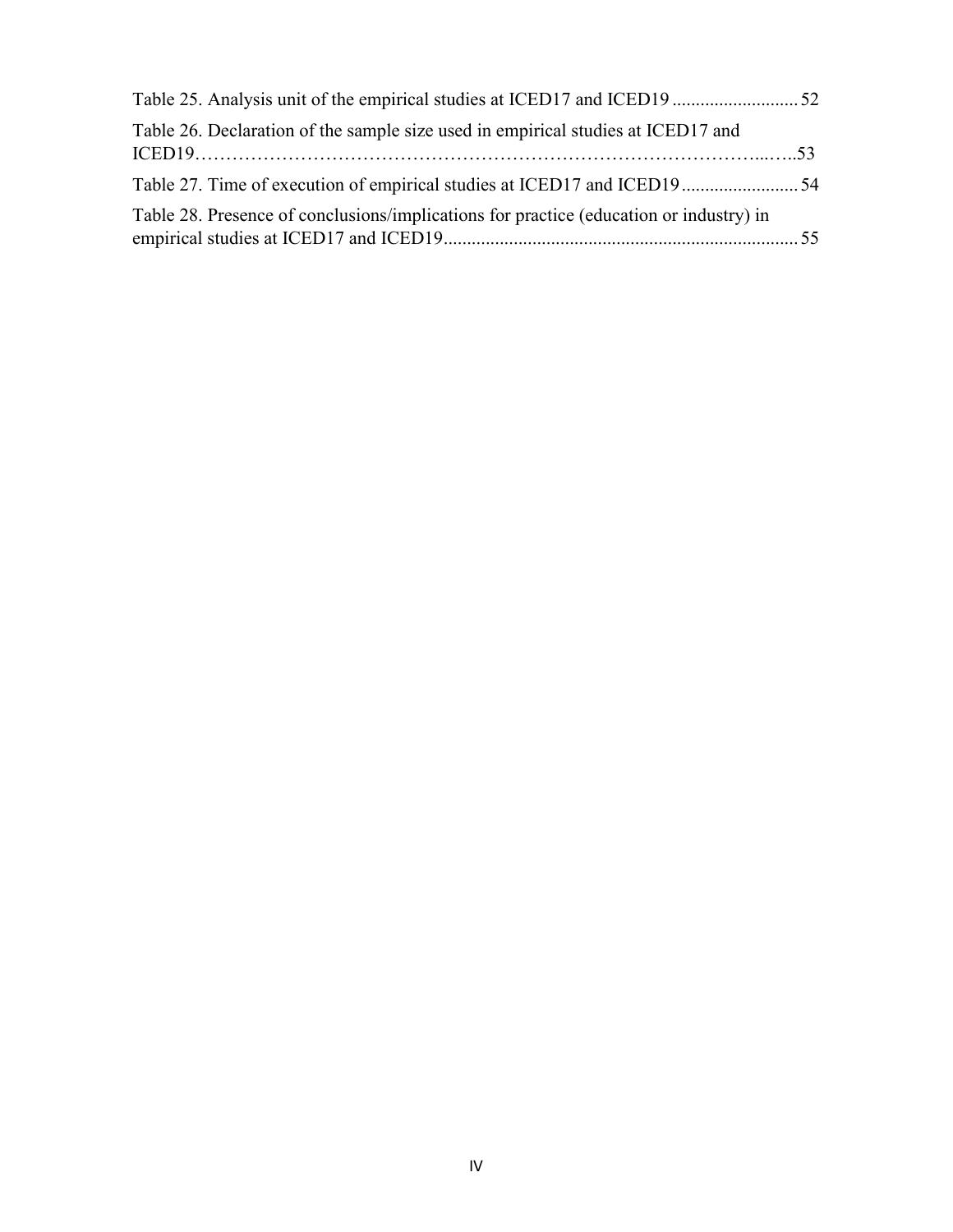# **LIST of GRAPHS**

| Graph 1. Distribution of ICED17 and ICED19 papers in total by research type  22              |
|----------------------------------------------------------------------------------------------|
| Graph 2. Distribution of ICED17 papers written by universities or research centers in<br>24  |
| Graph 3. Distribution of ICED19 papers written by universities or research centers in        |
| Graph 4. Pareto analysis of research paper production by research centers or universities in |
| Graph 5. Pareto analysis of research paper production by research centers or universities in |
| Graph 6. Pareto analysis of the research papers by the rankings of research centers or       |
| Graph 7. Pareto analysis of empirical research paper production by research centers or       |
| Graph 8. Distribution of empirical studies at ICED17 conducted by universities or research   |
| Graph 9. Distribution of empirical studies at ICED19 conducted by universities or research   |
| Graph 10. Distribution of empirical studies at ICED17 and ICED19 conducted by                |
| Graph 11. Distribution of empirical studies at ICED17 and ICED19 by the rankings of          |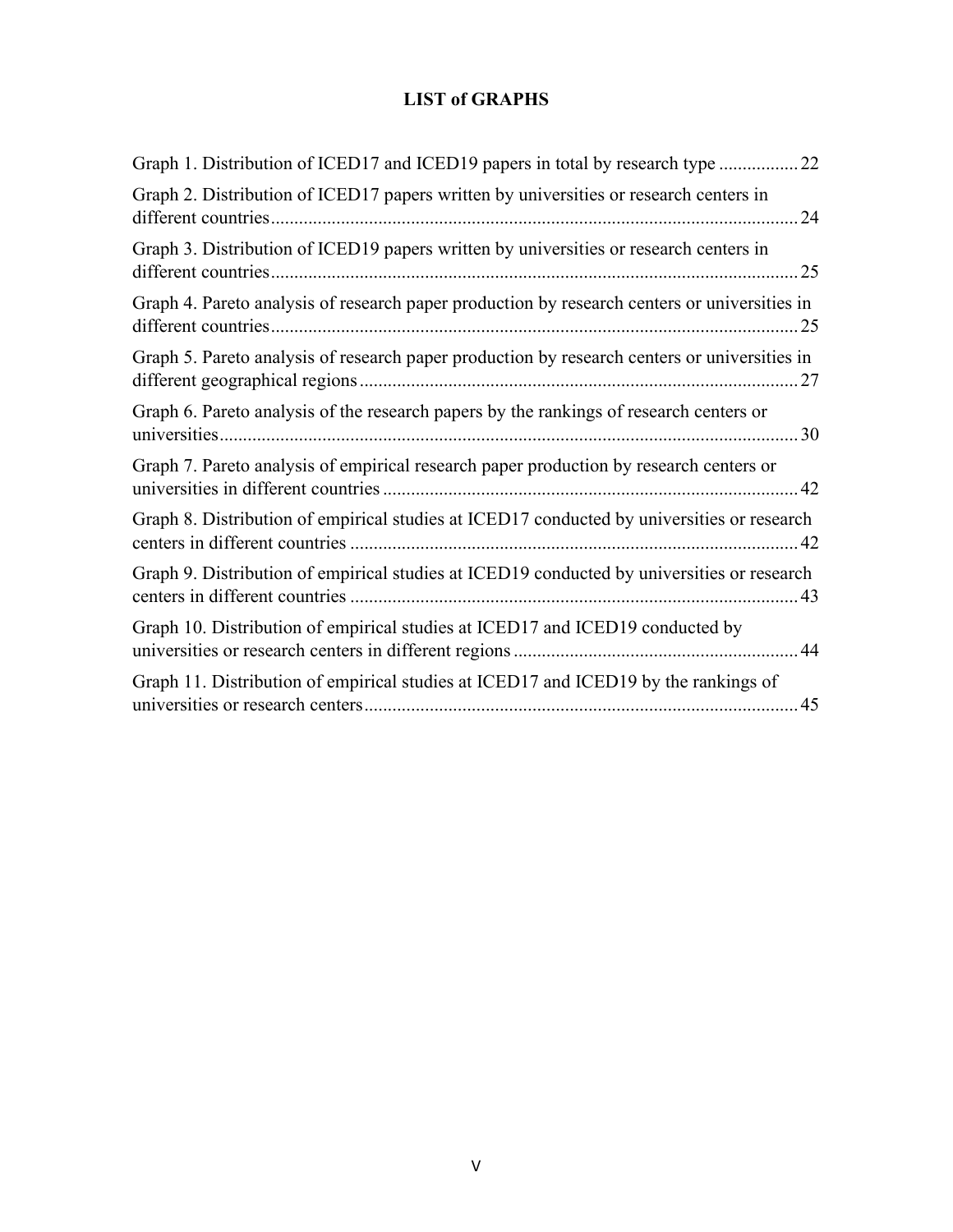#### **INTRODUCTION**

<span id="page-6-0"></span>The design research is distinguished by a number of features when compared to other areas of engineering. Some of these include its relatively youth, the diversity of different approaches used, the contribution of researchers from different professional disciplinary backgrounds, together with the absence of a specific area of the natural sciences that it can be considered a natural descendant of and where research methods and tools have been adopted from. As a result, it is challenging to precisely define the scope, type of research approach, or the community which stands behind engineering design research. Being aware of such issues is essential for proper research leadership in general, along with associated activities like organizing events, peer reviewing, or mentoring the work of graduate researchers.

A study conducted by Cantamessa (2003) had the objective of making a first effort in this regard by presenting a quantitative analysis of the contributions to the 1997 and 1999 editions of the International Conference on Engineering Design (ICED). However, it seems that such a study was not repeated for the publications in the ICED conferences of the following 20 years. With this study, it is intended to repeat the analysis done 20 years ago for ICED17 and ICED19 in order to provide an up-to-date overview of engineering design research and to compare it with the study conducted 20 years ago. In addition to analyzing all types of research papers published at ICED17 and ICED19, another objective of this study is to specifically focus on the empirical studies conducted at these conferences and examine each unique feature of those in-depth.

As Cantamessa (2003), this study is designed to contribute to the discussion on the foundations of design research by providing a preliminary empirical "cross-section" of the work of the research community. To this end, it examines the papers presented at the 2017 and 2019 International Conference on Engineering Design (ICED). The decision to analyze the information provided at ICED was made because it is one of the largest and most comprehensive conferences in the field of design research.

One of the reasons why the papers from this conference were selected is because of the diversity and prestige that are at the core of this conference. At ICEDs, design research from a variety of fields is presented by early career scholars, researchers, students, and industry.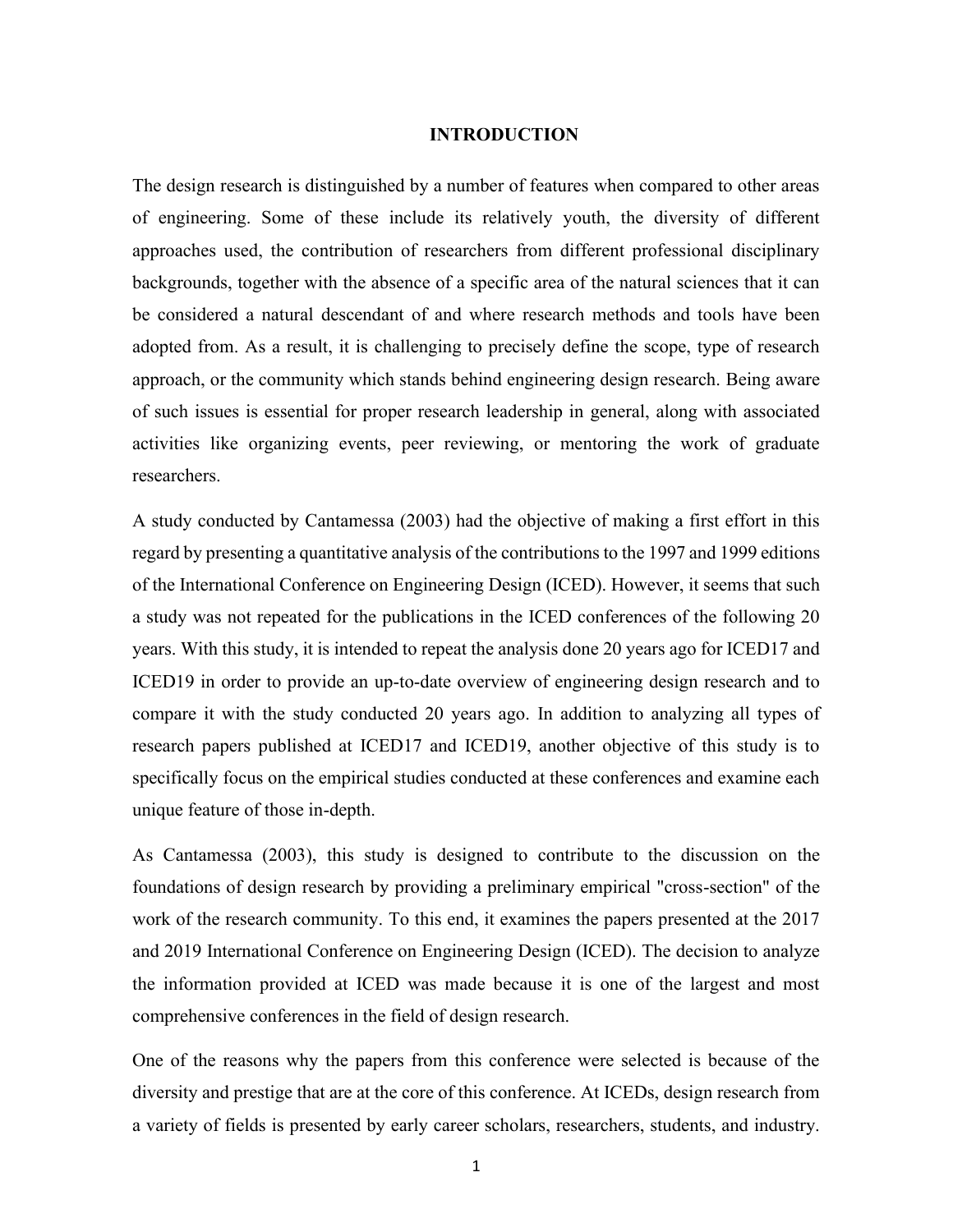This should help to understand the gaps that have existed in this field, which is still quite young but rich in data and information. The selection of a single conference may lead to biases, such as an over-representation of the work of European researchers and, consequently, their chosen topics of investigation. In terms of the generality of the results presented in this paper, the likelihood of such bias should be considered a limiting factor.

In line with Kuhn, this paper explores the scope of design research as an identifiable research paradigm (Cantamessa, 2003). According to Kuhn (1962), a paradigm is a combination of research questions, underlying theories, and research methods generally accepted among a scientific community in the intervals between scientific revolutions. The value of the paradigm is when researchers who adhere to the paradigm do not have to go "back to basics" each time but can build on the work of others and advance the topic of study in a rapid series of gradual advances. This process continues until the paradigm's theory and procedures reach their limits and they are no longer able to meet new challenges. At this stage, the old paradigm is pitted against new, competing, and "revolutionary" paradigms, each based on a different theory and approach. From this point of view, design research can be considered as a relatively new subject that has emerged from innovative ideas and proposals. The extent to which it has developed into a clear paradigm or whether it is still in a pre-paradigmatic stage should be examined.

This study consists of four chapters. The first chapter presents the history, key terms and definitions of engineering design research. The second chapter details the methodology used when conducting this study. The third and fourth chapters consist of a descriptive analysis of the ICED17 and ICED19 papers as well as a comparison with the study conducted by Cantamessa (2003). While the third chapter discusses general characteristics of all the research papers, the fourth chapter focuses on the in-depth analysis of the particular characteristics of the empirical studies. The study is closed with "Conclusion" section.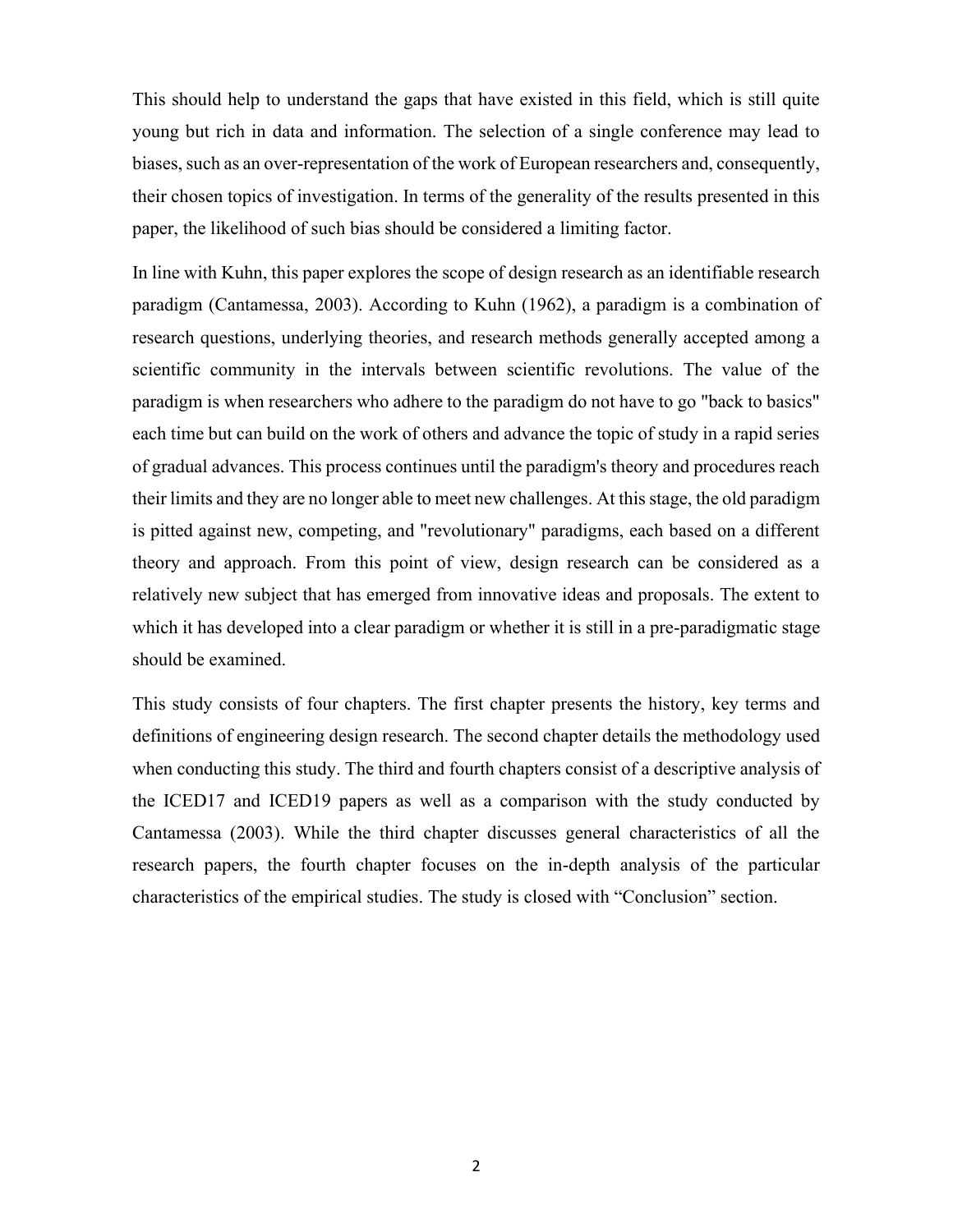#### **CHAPTER 1**

#### **1. ENGINEERING DESIGN RESEARCH, HISTORY and DEFINITIONS**

<span id="page-8-0"></span>This chapter provides general knowledge about engineering design research that should be known before analyzing research papers. First, the history and evolution of engineering design research is explained. Then, the main differences between science and engineering are reviewed. In the third part, the engineering design process is explained in detail. The fourth part dedicated to International Conference on Engineering Design and the last part mentions various design approaches used for different kind of research.

#### <span id="page-8-1"></span>**1.1. History and Evolution**

As a research tool, engineering design is used for discovering, describing, organizing, rationalizing, and applying design information (Pugh 1990). Design research seeks to improve the existing state of design by expanding our comprehension of the phenomena of design in their full complexity and by generating and validating information, methods, and tools (Blessing 2002).

Design could be characterized as a stand-alone field, independent of the various sectors in which it is used, on the basis of the advancements made to date. (Andersen 2001). Instead of a rigorous description of empirical principles, the purpose of design research is to create new systems of knowledge. Design knowledge is intrinsically complex, and its origins span from formal scientific information to tacit human understanding. Design research has developed very rapidly over the past decades and as a result presents a cluttered, if not chaotic, picture (Arciszewski 1990). The underlying reason is that with the increase of information, the order of knowledge does not develop by default. Nonetheless, science entails a quest for order that manifests itself not only in the organization of information, but also in the techniques of examination. The dominating theoretical/methodological paradigms of thought imply that research in the natural and formal sciences is often organized in opposition to the field of engineering design.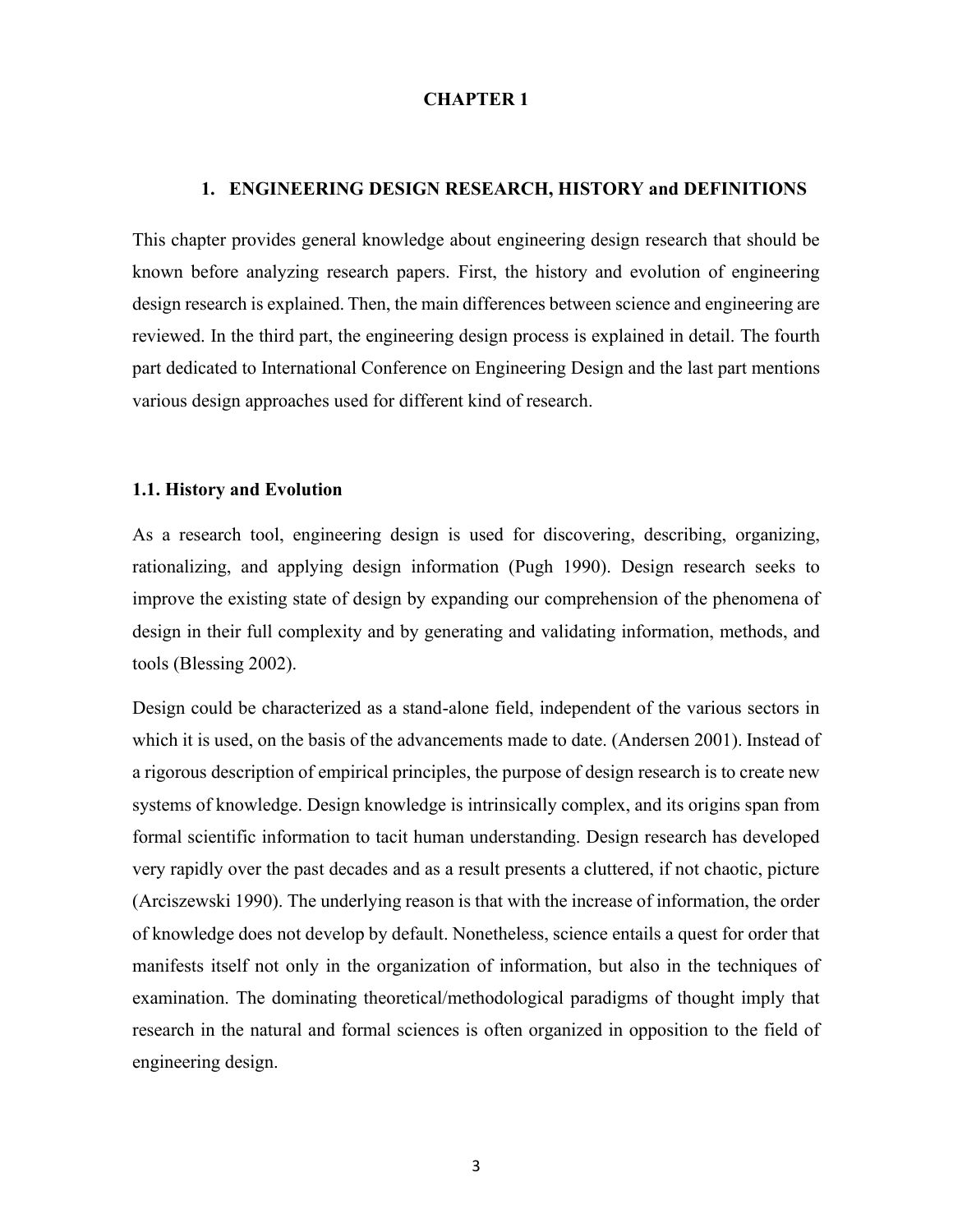Both engineers interested in design, Bruce Archer and John Chris Jones were two of the most influential figures in the British design techniques movement. They had been among the planners of the very first conference on design approaches, which was held in London at Imperial College in 1962. First published in 1970, Jones' seminal book, Design Methodologies: Roots of Human Futures, presented a series of methods that designers could use, most of which were derived from other fields. Two elements in his choice of approach are particularly noteworthy. First, he wanted to enable designers to work at a higher level of systems and community design, which included the level of commodities and components. Second, he wanted to make the designer's approach explicit, moving away from the dominant perception that design comes from a black box of inspiration and arriving at the realization that a well-articulated methodology can greatly aid the design process. Jones is also known for his critique of the design methodology movement in 1977, when he stated that design approaches had become too inflexible (Bayazit, 2004). His leaving was a decisive factor in the demise of the "first generation design approaches" as Horst Rittel had earlier characterized them (Bayazit, 2004).

Describing design as a process that falls between science and art, Bruce Archer was far more flexible than some of his contemporaries. Tomás Maldonado convinced him to join the faculty of the Hochschule für Gestaltung in Ulm, Germany, in 1960, where he hoped Archer would serve as a mediator between numerous groups of faculties who had strong views about the nature of design. Archer returned to England in 1962 to head a research project on medical device design at the Royal College of Art. The establishment of the Industrial Design Research Unit at the RCA in the early 1960s under Archer's leadership was a significant step forward for design research. As the Design Research Unit was renamed the Department of Design Research, it joined the other graduate programs at the institution. Archer included an appendix of a large number of research papers conducted by students in the Department of Design Research in a seminal paper published in the proceedings of the 1980 conference, Design: Science: Method (Archer, 1981). The studies were distinctive in their focus on items for specific users as opposed to consumer goods, and they seldom addressed values, methodology, or other relevant issues. Most studies concentrated on specific goods, such as medical devices, products for physically disabled children, or government command and control consoles, though a few were more abstract, such as the development of analytical modeling tools for use in design. A second appendix to Archer's essay is equally noteworthy,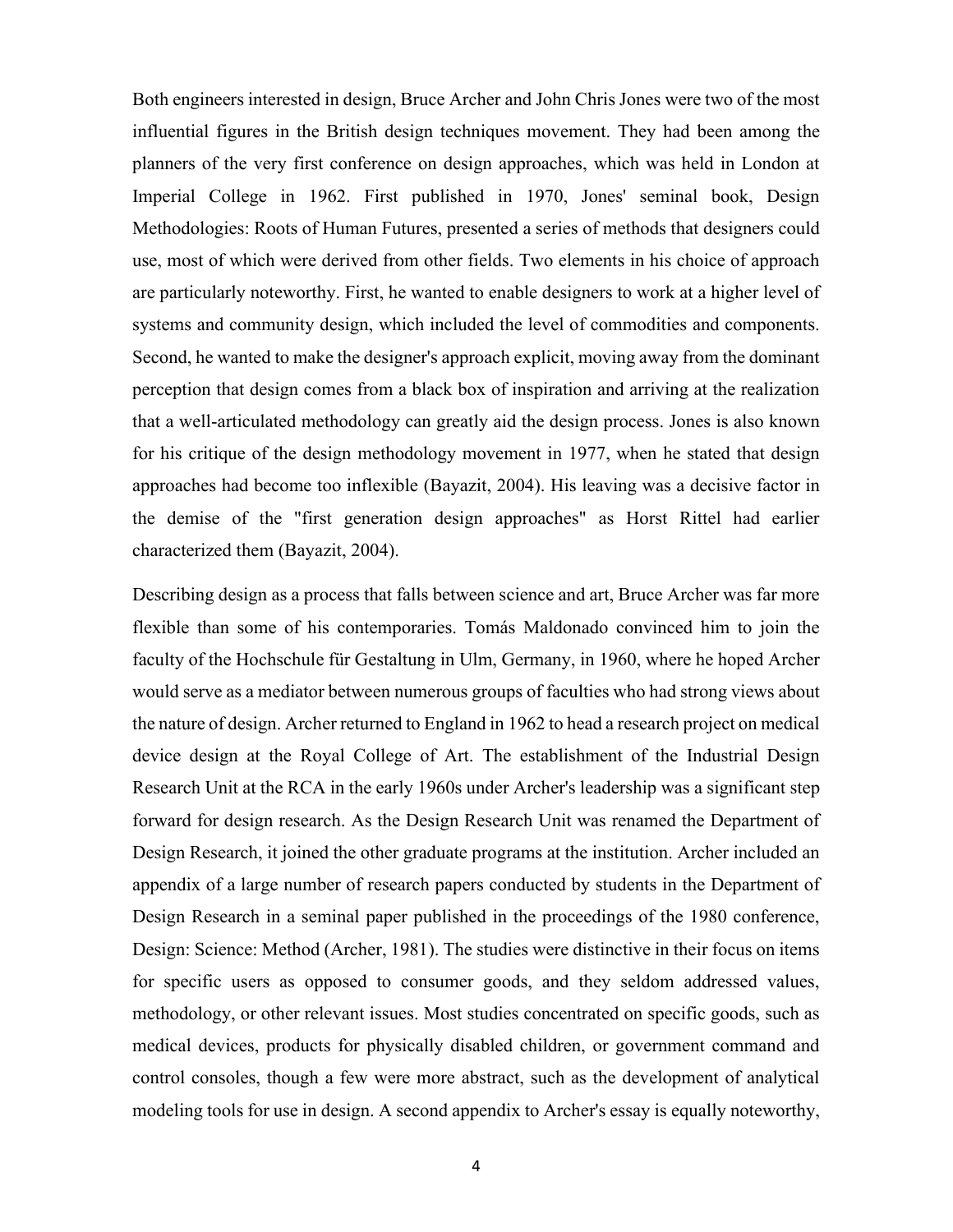as it contains work on art and design history, design education, and graphic design done by related departments (Archer, 1981). Although Archer did not elaborate on why he thought cultural studies was an important part of design research, he identified a connection between the two fields.

Design methodology and the question of how to describe design were major issues when the Design Research Society (DRS) was established in 1976, of which Archer was a founding member. Was it a science or was it something else that used principles of science? How was design knowledge different from other kinds of knowledge? At DRS conferences, the questions of what made up design knowledge, how to define design as a field, and what precisely were designers' ways of knowing were repeatedly posed and continued in the DRS journal Design Studies, founded in 1979.

Nowadays, design research is a field of global endeavor. One can select different starting points to trace its origins, yet the design methods movement in the United Kingdom is a good beginning because there is a clear path from there to where many researchers find themselves today. Then again, the field of design research is far broader than most researchers are aware of, and it encompasses a multitude of actors, many with little or no knowledge of what the rest are working on. In fact, the field is made up of a set of distinct discourse societies or networks, each pursuing their own objectives based on their own best practices and measurable deliverables. Those groups have a variety of goals and are of diverse nature. While for some, the goal of research is to develop new goods, for others learning more about design as a cultural phenomenon is interesting. Consequently, we must recognize that the word "design research" has different connotations depending on the person using it. It should not appear, however, that the discourse groups are isolated from one another. Rather, they regularly overlap and, in some cases, intersect. Researchers often belong to many groups and commute between them.

Journals, websites, and conferences might originate within a particular community, yet they often attract scholars from outside that group. Cross-fertilization is the very reason that a cross-community study grows and leads to discoveries that go far beyond the limited sphere of interest of any particular group.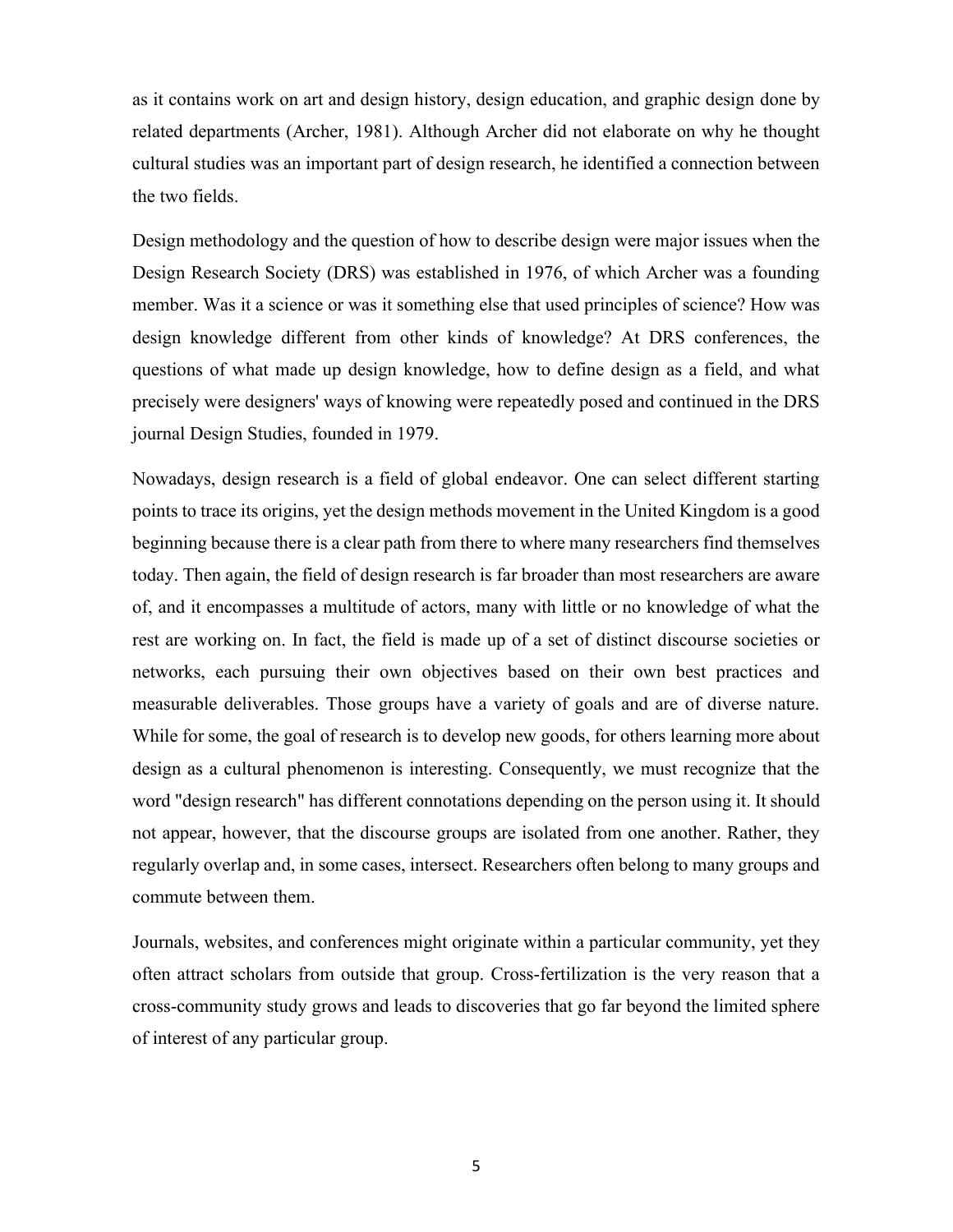#### <span id="page-11-0"></span>**1.2. Science and Engineering**

Science is commonly referred to as the study of the natural world through observation and experimentation. Physics, chemistry, biology, and earth, space, and environmental sciences are examples of "natural sciences." Scientists, like engineers, use a thinking process called scientific inquiry to solve problems.

The use of brainstorming, analogy, mental models, and visual representations is common in scientific research and engineering design. Scientists use these tools to pose questions about the surrounding world and to attempt to derive principles that explain the patterns they observe. Engineers use them to modify the world to meet people's needs and aspirations.

While science is a field of knowledge that encompasses the study of the physical and natural world, engineering is the utilization of such knowledge to develop, produce, and manage a product or process that addresses a problem or fills a need (i.e., a technology). The goals of engineers and scientists are distinct. Natural scientists attempt to both explain and describe the natural world. Engineers have consideration of a variety of criteria and constraints in developing solutions to problems, needs, and wants that benefit people, animals, and/or the environment. In the contemporary world, engineering and science are inseparable. The design of engineers is based on scientific understanding, and many scientific breakthroughs would be infeasible without the tools of engineering.

Some scientists have come up with the following definitions of science:

"Scientists try to identify the components of existing structures, designers try to shape the components of new structures." (Alexander, 1964)

"The scientific method is a pattern of problem-solving behavior employed in finding out the nature of what exists, whereas the design method is a pattern of behavior employed in inventing things ... which do not yet exist. Science is analytic; design is constructive." (Gregory, 1966)

'The natural sciences are concerned with how things are ... design on the other hand is concerned with how things ought to be." (Simon, 1969).

With the help of scientific research, knowledge moves towards well-tested ideas that originate in the physical world, are built from the bottom up, and then translated into generalized, abstract ideas about how the world works. The resulting construction can be divided into three levels, each connected by two bridges.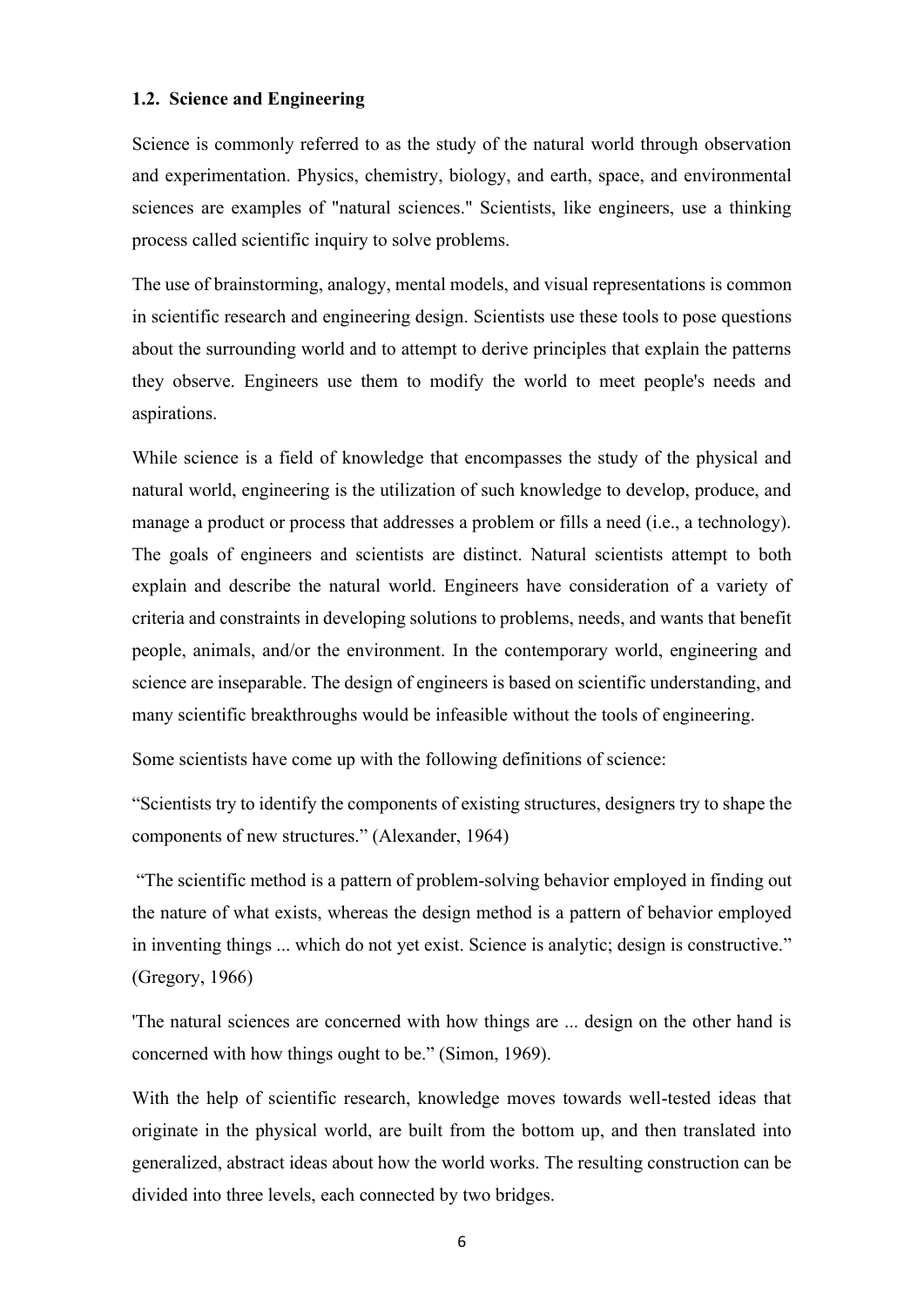The first level consists of physical objects of scientific interest, such as grasses and grazing herds in the African savannah, stars and hot gases visible across cosmic time, and organized electronic phases evolving within one-thousandth of absolute zero.

At the bridge to the next higher level, the physical objects become objects of study by means of human perception, aided by instruments such as radio telescopes, magnetometers, and binoculars, yielding results that can be recorded and transmitted, broadening the limits of human comprehension.

The means by which information is transferred from the realm of physical objects to the realm of symbols and ideas is observation. On the next level of information flow, scientists provide specific descriptions of what they observe.

Concrete descriptions act as a bridge to the top level of in this image of science by advancing the development of theories, first by producing ideas of how the universe operates, and then by permitting the testing of those ideas through an intellectual sort of natural selection. The compelling features of theories that compete for attention and application include their simplicity, their scope and precision, and the scope and precision of observational tests-and, certainly, the extent to which theory and data match.

A model for this type of analysis is Newtonian mechanics. Its scope includes all matter, force, and motion, and its precision is mathematically flawless in its computations. Both its efficacy in practice and its inadequacy as a definitive theory are due to the breadth and accuracy of its scope and precision. While Newton's laws provide accurate predictions for motion of any velocity, careful observations can reveal the shortcomings of their forecasts. Knowledge therefore proceeds from bottom to top in scientific research: physical systems constitute concrete descriptions as a consequence of observation and investigation. Concrete descriptions help form scientific hypotheses by providing proposals and then testing said proposals.

In scientific investigation, data is transferred from matter to mind, whereas in engineering design, information is transferred from mind to matter. With investigation, information is gained with the help of instruments, while with design, information gained with the aid of instruments is used. In designing, inquiry matches its descriptions to the physical world, while designing develops its propositions to fit the physical world.

The differences here are as concrete as the difference between an academic laboratory microscope and a milling machine on a production floor, to give just a couple of examples. At the higher, more abstract levels of engineering and science, the changes are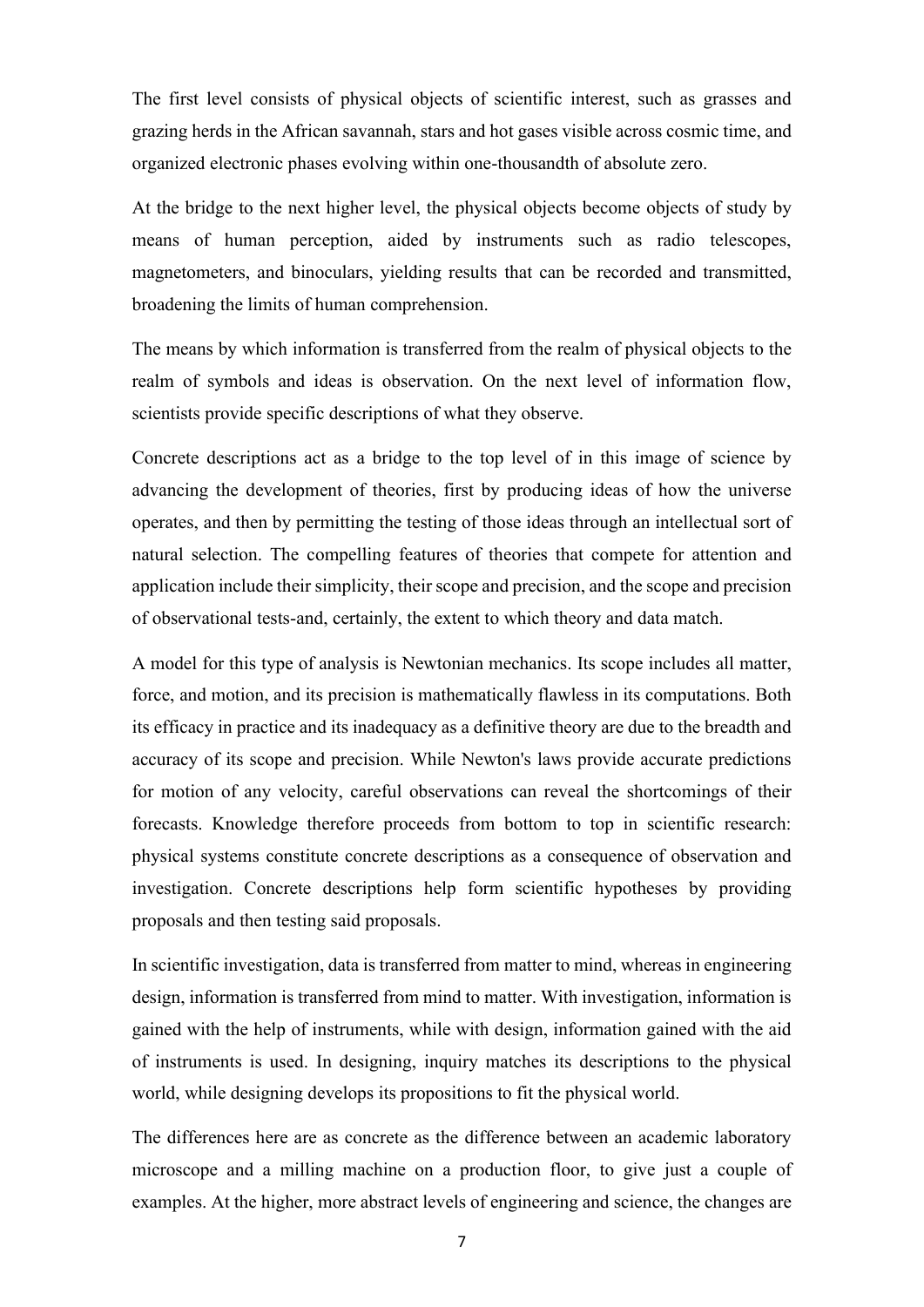also less tangible, but they are at least just as significant. The differences in this case relate to designs and theories, both of which are intangible but very different productions of the mind.

Scientific theories must be novel and precise; when multiple theories seem persuasive, only one must be correct; engineering theories must be proactive and innovative; when multiple design solutions are successful, then success is assured.

While scientists look for theories that are applicable in as wide a range as possible, engineers look for ideas that are well matched to specific domains. Scientists' goal is to formulate hypotheses that make precise and therefore fragile predictions (like Newton's), while engineers' goal is to design systems that have a wide safety margin. What distinguishes science from engineering is that in engineering, a single failed prediction can invalidate a theory regardless of how many previous attempts it has passed, whereas in science, a single design solution can validate an idea regardless of the number of previous iterations that have failed.

#### <span id="page-13-0"></span>**1.3. Engineering Design Process**

Engineering research is the process that engineers follow to recognize and solve problems. It has been characterized and mapped in a variety of ways, but there are specific similar characteristics in all of them. This effectively problem-solving approach is adaptable enough to work in practically any kind of system. At each stage of the process, engineers gain valuable insight into the problem and alternative solutions.

Design research is the creative process of identifying requirements and then designing a solution to meet those requirements. This solution may be a product, a strategy, a structure, a project, a method, or something else, depending on the situation.

The engineering method of creative problem solving is the general technique for successful engineering design. The process of selecting the best feasible action in a given scenario is called problem solving. The challenges engineers face vary across and within engineering domains. Because of the variety of difficulties, there is no general set of techniques that is appropriate for every situation. However, not every engineer goes through the same stages in their design process.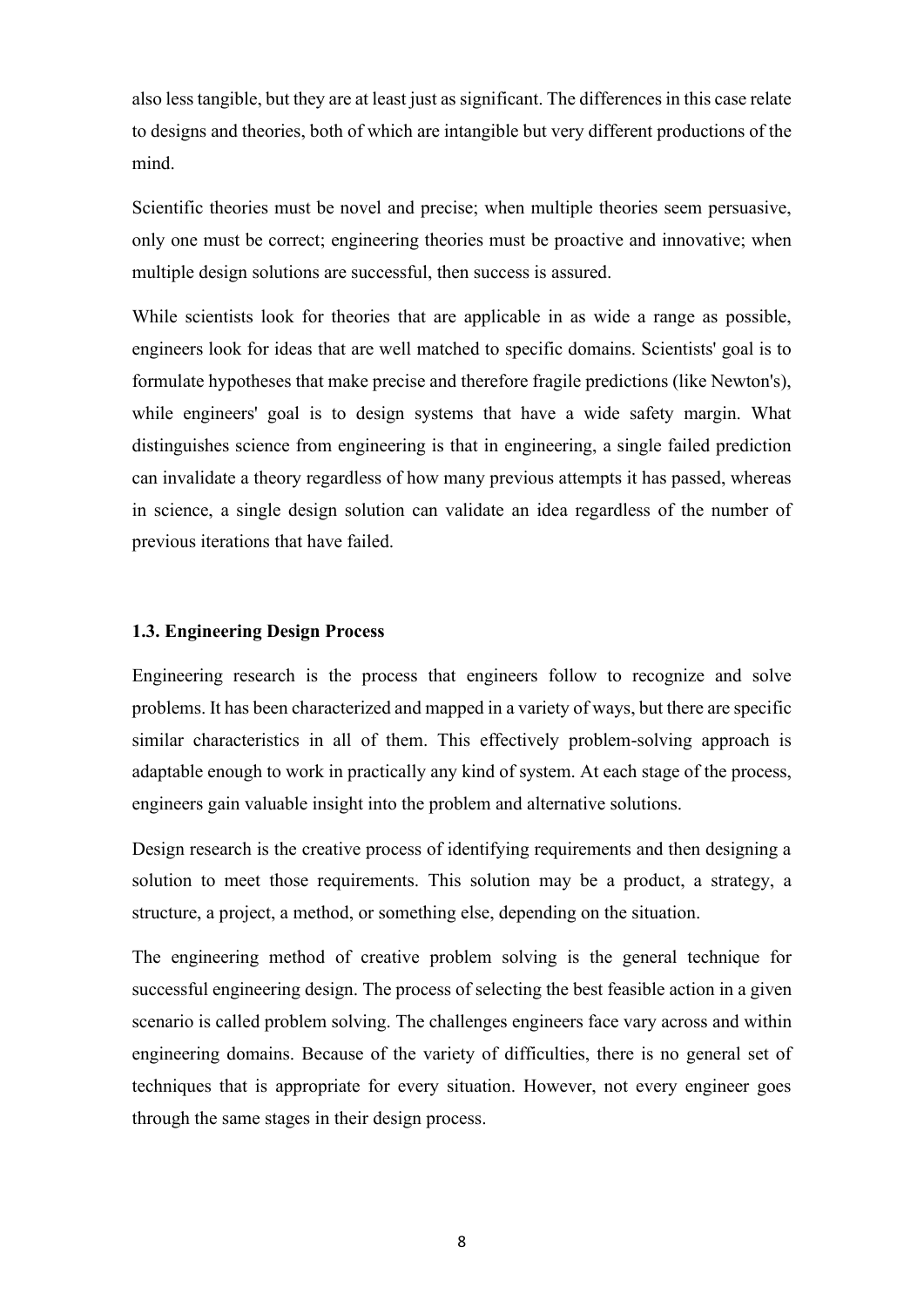The engineering design process is a series of steps that engineers follow to find a solution to a problem. While these steps are not strictly predetermined, some generic steps are defined as follows (Haik et. al., 2015).

The first step consists of identifying the problem. Here, the issue to be resolved, to whom the design product is intended, constraints and prerequisites are determined.

In the second step, brainstorming is done to find potential solution candidates. At the beginning of the design process, good designers brainstorm about different solutions and compile a list with as many of them as possible. It is better not to criticize the designs and instead let the ideas flow as freely as can be.

"Research" is the third step. In this step, studying past initiatives can help avoid the pitfalls that others have encountered. Talking to people from different walks of life, such as users or consumers, can provide different perspectives.

What is the fourth step is to establish criteria and constraints. Once a list of possible solutions has been compiled and the requirements of the project have been defined based on the research, the next step is to identify any constraints on the project. It can be done by going through the criteria again and combining the findings and considerations from the earlier steps of the process.

The next step is to investigate other options. One may choose to explore other options to evaluate different outcomes and determine the best course of action. For any viable concept, this means repeating some of the previous procedures.

After weighing the alternatives, it should be possible to choose the technique that best suits one' s needs. Those that do not meet the requirements should be discarded. This step is called "designating a strategy".

After deciding on a strategy, the next phase is to refine and improve the solution to create a design proposal. This phase is called the "design proposal" and can last throughout the duration of the project, even after the product has been delivered to the customer.

Prototyping is the final step and consists of making a prototype of the design concept as an indicator of the function of the final product. Prototypes are often built with different materials than the final product and finished at a lower quality level.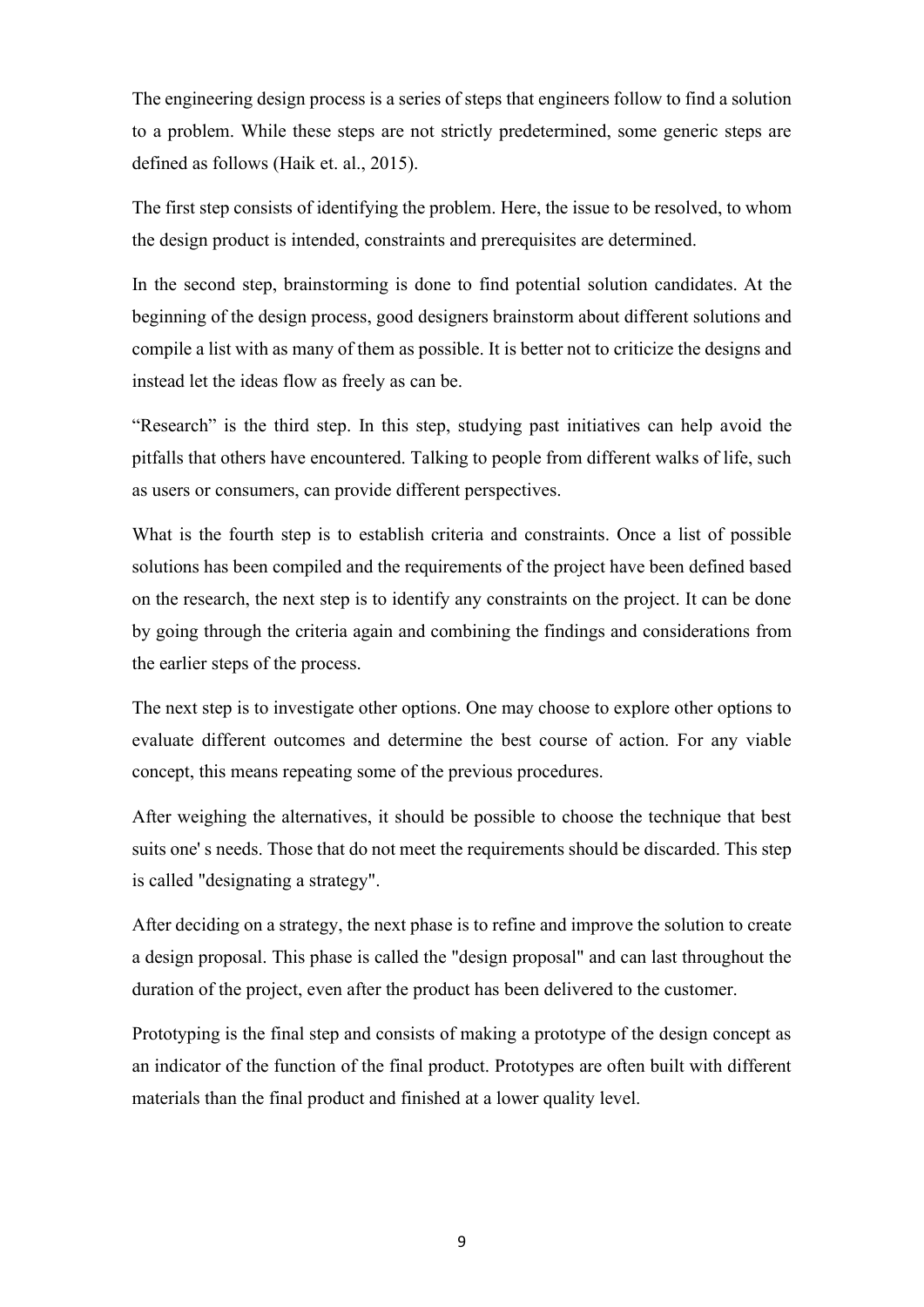#### <span id="page-15-0"></span>**1.4. Design Approach**

A design approach is a comprehensive concept that may or may not include a methodological guide. Some are used to guide the overall purpose of the design. Other methods are used to guide the designer's inclinations.

The above are only some of the approaches:

Design artifacts are used as an embodied critique or commentary on a culture's current values, beliefs, and behaviors.

Ecological design is a design strategy that considers the impact of a product or service on the environment throughout its life.

Participatory design (originally co-operative design, now commonly referred to as codesign) is a method of using collective creativity in design with the goal of actively involving all stakeholders (e.g., employees, partners, customers, citizens, and end users) in the process to ensure that the final product meets their needs and is usable.

Scientific design is a form of industrial design based on scientific knowledge.

Science can be used to investigate the consequences and requirements of a new or current product in general, and to design goods based on scientific knowledge. For instance, studies of filtration performance, mitigation performance, thermal comfort, bio degradation, and flow resistance can be used to develop a scientific design of face masks for COVID-19 mitigation (Verma & Dhanak, 2020; Kumar & Lee, 2020).

The design or structuring of the experience around a product and the service associated with its use is referred to as service design.

Sociotechnical systems design is a philosophy and set of tools for the collaborative design of workflows and supporting processes with respect to organizational goals, quality, safety, cost effectiveness, and customer needs in core work processes, as well as the quality of people's work experiences and social needs.

Transgenerational design is the process of creating goods and environments that are compatible with the physical and sensory limitations associated with aging that restrict important daily activities. User-centered design focuses on the needs, desires, and limitations of the end users of the developed artifact.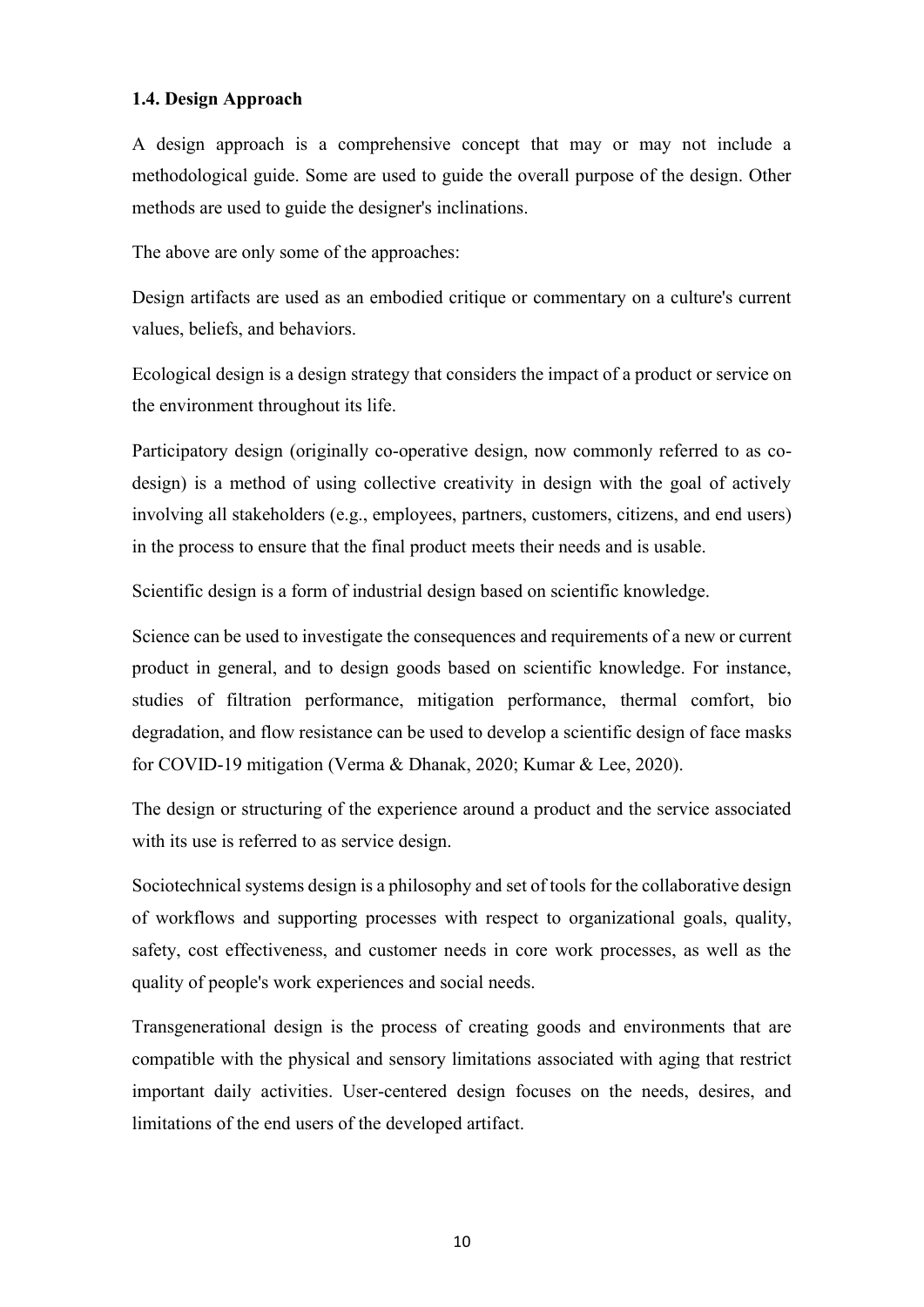International competition and technological advances, the unrelenting demand for highervalue goods, and the presence of product liability regulations have forced the industry to take the following actions:

- To accelerate the implementation of innovative technologies.
- To shorten the timeframe for design.
- To ensure designs are executed correctly the first time.
- To innovate more regularly and to generate more inventive products.
- To increase product and system reliability.

To answer these questions, industry and academia have focused their research efforts on methods to automate and control the design process, or at least parts of it, while improving the quality and results of the process. It is well known that only when a process can be automated, a thorough understanding of how it works, how it can be improved, and even how it can be optimized is required. Numerous scholars, most notably Marples (1961) and Hales (1987), have studied the engineering design process as it is applied in specific industries and sectors and have provided concise explanations of the engineering design process.

Clearly, this research must continue because the context in which engineering design is practiced is dynamic, to say the least. In addition, it is necessary to research the specific activities involved in the process to provide both depth and breadth of knowledge. Thus, considerable effort has been made in recent years to develop computer-based tools to assist engineers and designers in the conceptual design phase (Ullman & Herling, 1996; Scrivener et. al., 1993). Most of these tools are based on descriptive research rather than prescriptive design concepts (Al-Salka et. al., 1998).

Considering the dynamic nature of the engineering design process and the associated need for more specific information about design activity, a wide range of research methods and procedures have been adopted and developed.

A close examination of the designer's actions should reveal the cognitive processes underlying intellectual functions, including cognition, problem solving, and creative thinking.

Because of its scientific basis, the protocol approach has gained broad acceptance as a tool for the analysis of engineering design activity. Advanced field research methods from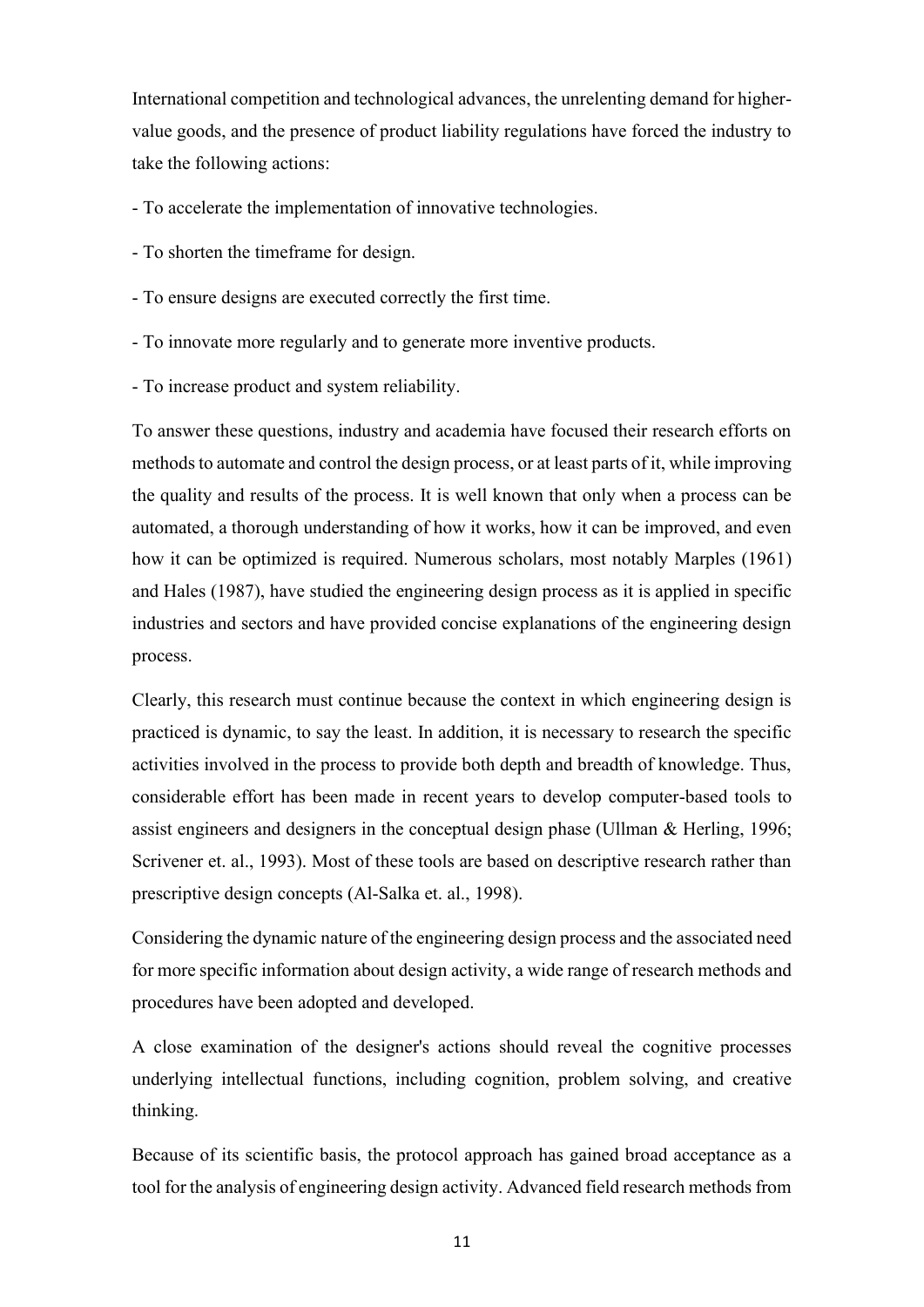the social sciences have been recommended to enhance understanding of how and why design occurs as engineering is progressively recognized as a primarily human activity (Wallace & Hales, 1989).

An example of a social science method that uses ethnography is ethnographic observation. Various ways exist to conduct an ethnographic study, but the goal is to provide a documented account of the tacit norms and customs of the group. The goal is to create a "dense" or "rich" account of the observed group's experiences that interprets their thoughts and feelings (Robson, 2002). It differs from the protocol method by observing rather than participating in the observed action. There is a wide range of options available to the researcher when it is of observation. As a participating observer, you become a member of the community you are studying. It is common for academics to gain access to companies and work as designers or alongside designers to gain insight into their work. Research can become more or less organized as new ideas develop from the data collected (Kennedy 1997). In the field of design research, an ethnographic study was conducted on a company that manufactures photovoltaic cells. (Bucciarelli, 1994). It shows, for example, the impact of time, money, and resource constraints on real-world activity. In addition, the social environment between designers and management affects the way they function.

The study and interpretation of past events based on information obtained from historical documents and narratives is what history is all about. Both primary and secondary sources are used by historians to categorize material. There is a variety of primary sources, such as first-hand accounts from participants or spectators, contemporary documents such as personal notes, memoranda, instruction manuals, and journals. Secondary sources have been written by other historians and scholars to provide summaries and accounts of the events in question.

For the present study, a historical basis or background is crucial. For instance, the advances in design resulting from the emerging of new technologies can be compared with earlier advances.

Some scholars in the area of design have used their personal experiences as designers to explain elements of the discipline. As a result of his own design work, French (1992) introduces a model for the design process. According to Pahl and Beitz (1984), this model is based on identical assumptions. According to Cross et al. (1993), design scholars are concerned about the lack of adoption of their concepts by practicing designers. Involving

12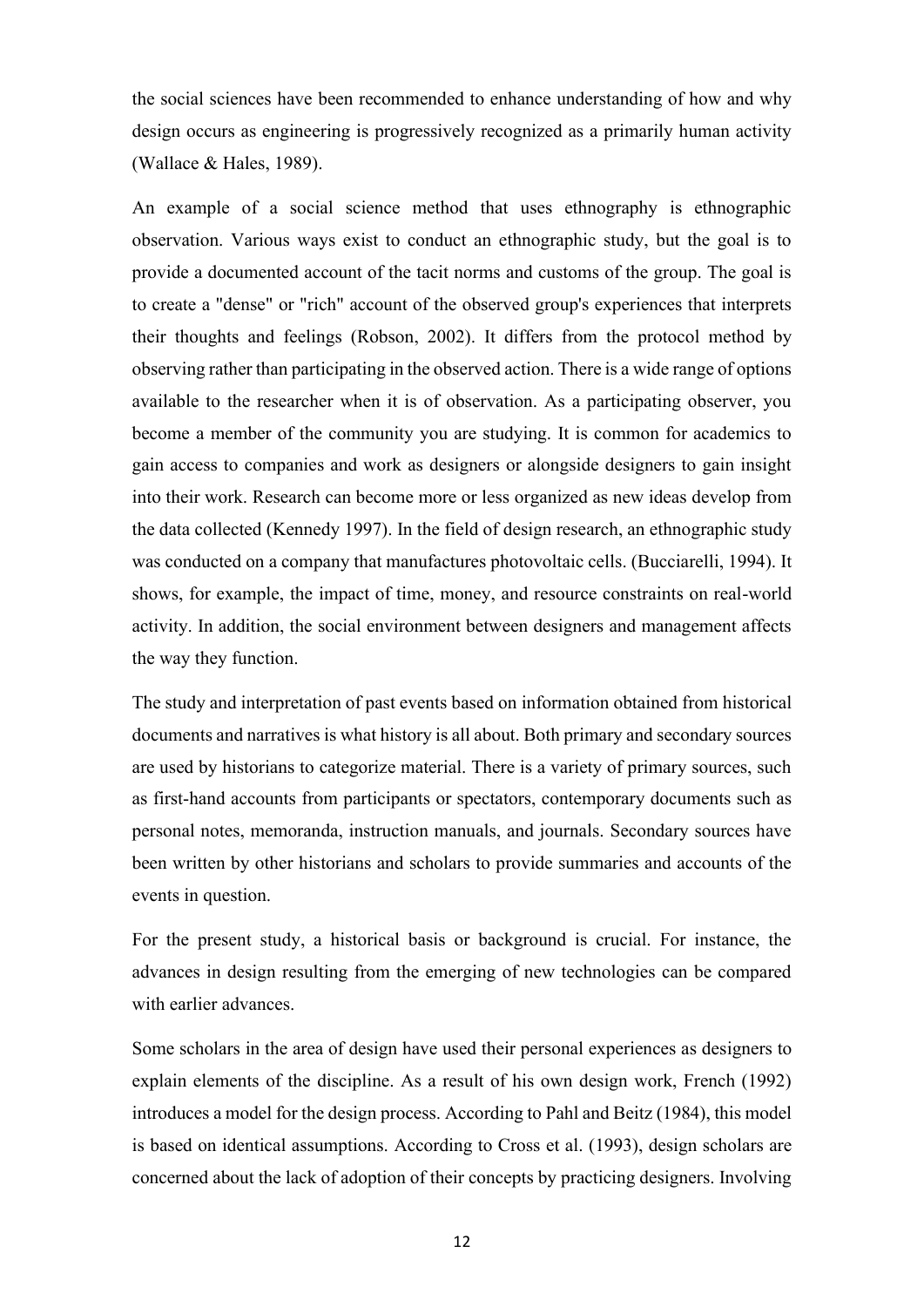designers as equal partners in the study increases the possibility that the research findings will be adopted because of the shared responsibility for the research outcomes.

Through a method similar to participant observation, researchers and designers can work together to gain a shared understanding of their work. The technique of the 'focus group' is also a widely used one. Working as a group of practitioners/researchers, we are in a position to develop theories and tactics based on our shared understanding of the world in which we live.

#### <span id="page-18-0"></span>**1.5. International Conference on Engineering Design (ICED)**

The International Conference on Engineering Design (ICED) is the hallmark conference of the Design Society, a non-profit organization founded in 2001 on the foundations built by Workshop Design-Konstruktion (WDK) to encourage the advancement of design knowledge in all areas. The ICED conferences were launched in Rome in 1981 and have since been held every two years in fifteen countries, with an additional meeting every two years. Thirteen conferences have been held under the aegis of WDK. The conference follows the same structure as in previous years, including plenary sessions, panel speeches, discussion sessions with focused debates, and workshops led by Design Society Special Interest Groups. The varied program offers scholars and practitioners the opportunity to learn about the latest developments in engineering design and to network.

The objective of the International Conference on Engineering Design is to bring together leading scholars, researchers, and scientists from around the world to discuss and share their experiences and research findings in all areas of engineering design. It also serves as a leading multidisciplinary platform for scholars, practitioners, and educators to present and discuss the latest breakthroughs, trends, and issues in engineering design, as well as real-world difficulties and potential solutions (Lindemann et. al., 2013).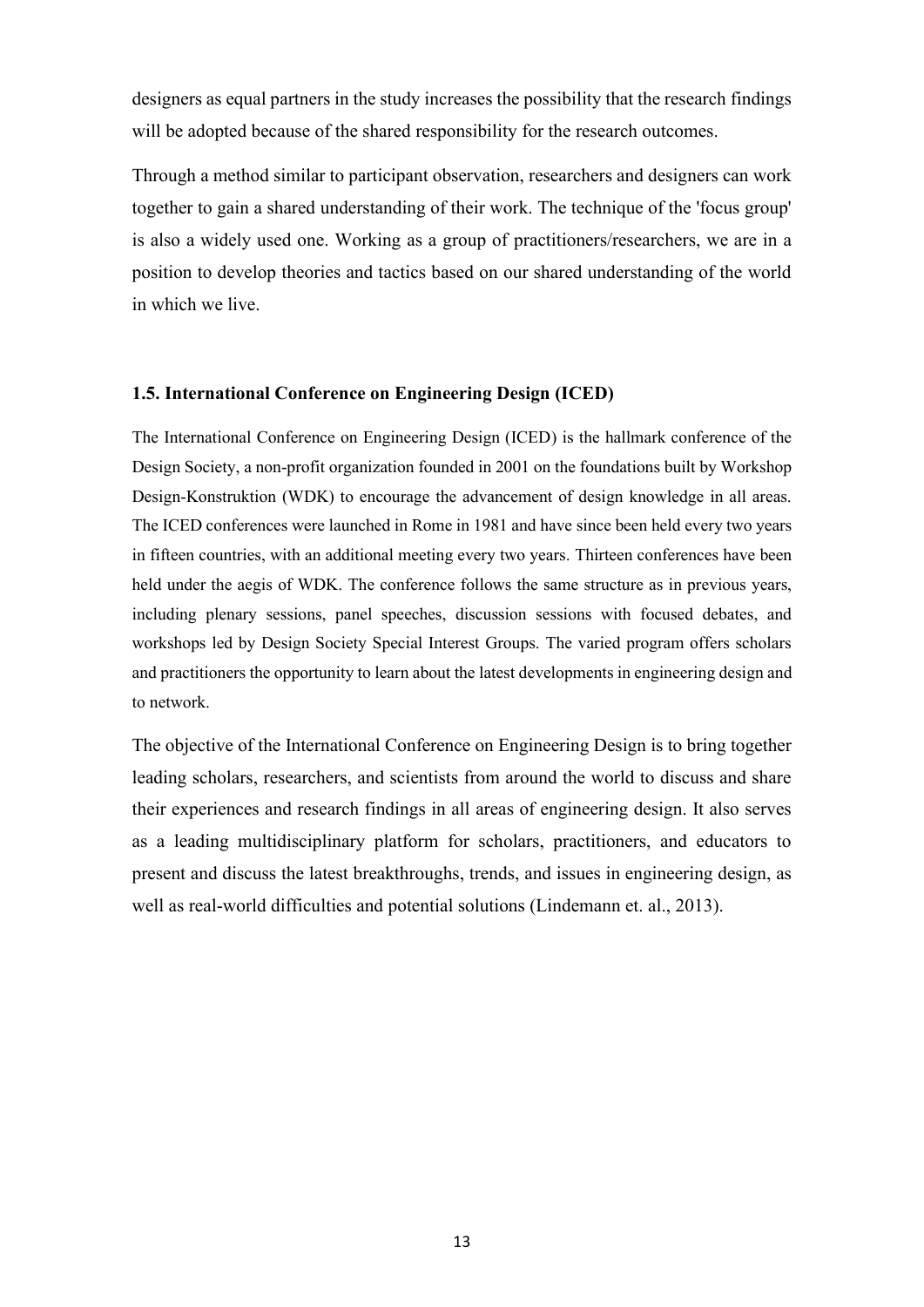#### **CHAPTER 2**

#### **2. METHODOLOGY**

<span id="page-19-0"></span>In this chapter, methodology used to analyze the ICED17 and ICED19 research papers is explained under three main titles.

#### **2.1. Categorization of The Research Papers**

As stated in Introduction part, the examination and classification of ICED17 and ICED19 research papers forms the basis of the study. However, the broad purpose of these ICED research papers and the fact that they were written in different scientific fields make it difficult to compare them. For this reason, a classification method that is easy to understand and can be applied to ICED research papers written in any field has been used. This classification method is the one used by Cantamessa (2003) when comparing ICED97 and ICED99 research papers. Cantamessa (2003) proposed a new classification based on the objectives of research with respect to the process. This classification consists of five categories, and these were used in this study to group ICED17 and ICED19 research papers. These categories are:

- 1. Empirical research: It consists of empirical research in which researchers analyze real-world design processes.
- 2. Experimental research: It is experimental research in which researchers consciously establish design processes in a controlled environment.
- 3. Development of new tools and methods: It consists of studies that involve the development of new tools and methods to support the design process or its elements.
- 4. Implementation studies: They are the studies in which researchers discuss the real-world deployment and use of innovative design methods and tools.
- 5. Other studies: They consist of research papers dedicated to theory and education.

This classification has been developed with the underlying speculation that, if the design research community is engaged in distinct kinds of research, this has to be in the view of exploiting their complementary nature. The sorts of exploration exercises have consequently been perceived to prompt a thorough life-sized model of plan research in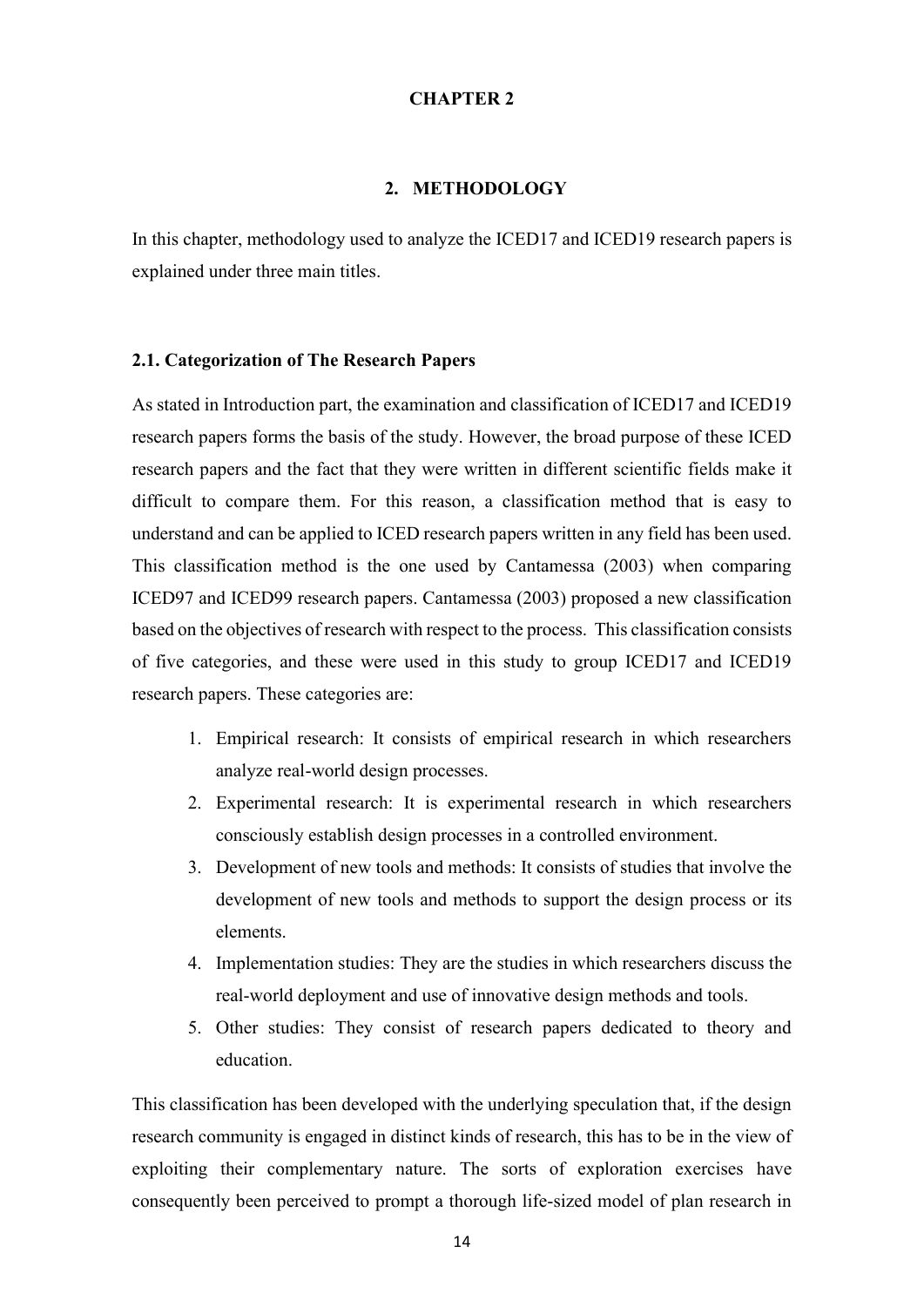which their shared connections ought to be effortlessly made explicit and ultimately considered.

In addition to classification, variables belonging to each category mentioned above were determined. After determining the types of all research papers, the values of these variables were defined. These variables are explained in detail in the next section.

This study was carried out by three graduate students in Management Engineering. As stated before, conference papers from two years were examined in the study. ICED17 consists of 412 and ICED19 408 research papers.

In addition to defining categories, some of the variables belonging to each category detailed below are judgmental and therefore subjective bias is inevitable in such a study. Therefore, each research paper was randomly and equally distributed to two of the three students. When the results of the two people were different from each other, the third person intervened and helped to form a consensus among the students. If no consensus could be reached, the result was determined by a majority of votes. Although this method cannot be expected to completely eliminate subjective bias, it can be said to moderately reduce it.

#### <span id="page-20-0"></span>**2.2. Different Variables for Each Research Paper Type**

<span id="page-20-1"></span>After dividing the research papers into types, various variables belonging to each type were determined. Variables belonging to each type/category are explained below.

#### **2.2.1. Variables for Empirical Studies**

Six variables were identified to classify empirical studies among themselves. The first variable is the general purpose of the research paper. Since empirical studies are a method of learning knowledge through observation or experience, the purpose of research may be to observe a design as it is, or to observe the application/use/testing of a particular tool or method in the design. As a result, the values that the variable "general purpose" of empirical studies can take were divided into three classes: the nature of the design, specific tools/methods, and unclear.

In most of the empirical research papers reviewed, empirical studies were conducted with participants, volunteers, students, professors, design professionals, and individuals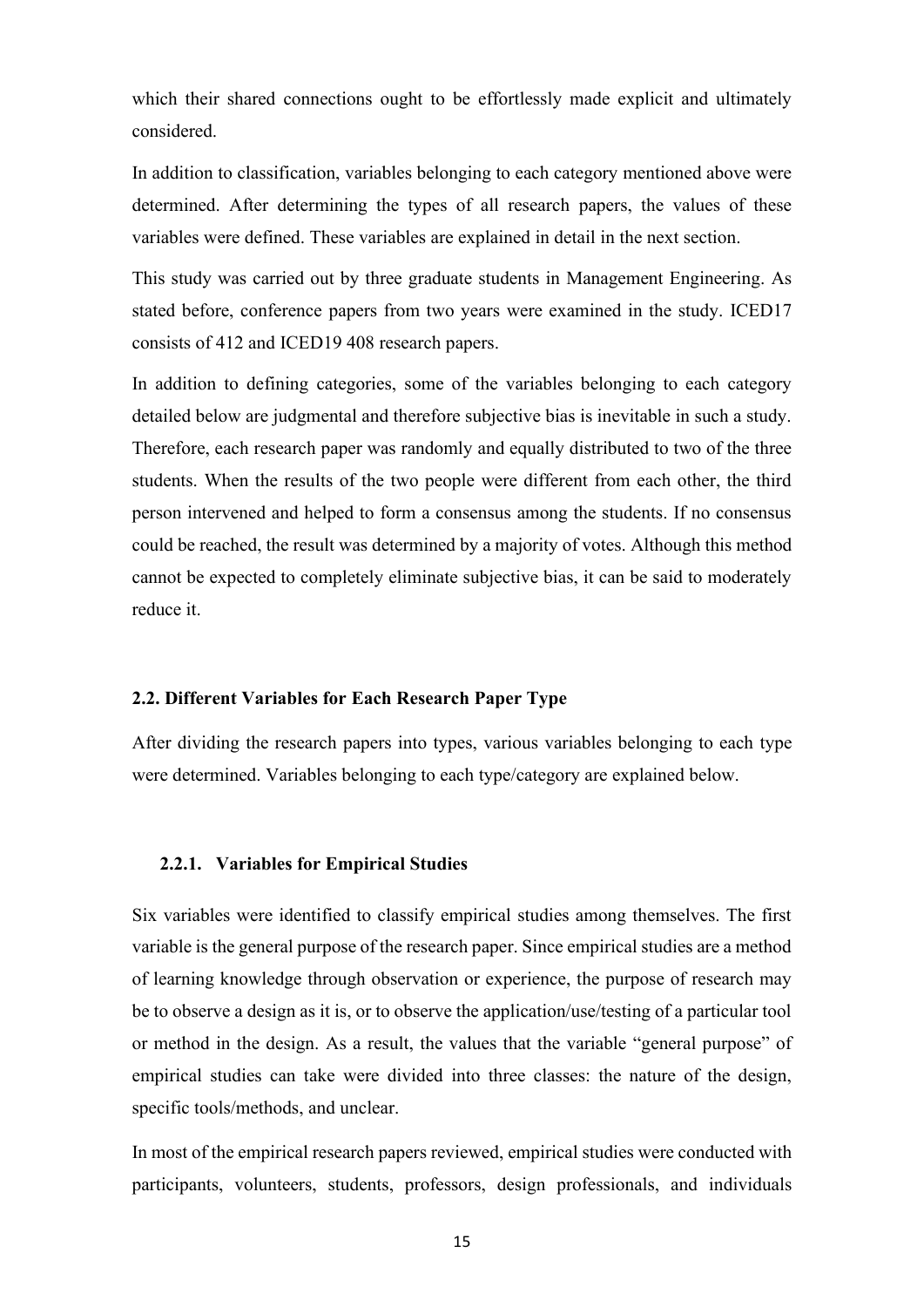involved in the specific field in which the research was conducted. Participants were exposed to controlled environments and empirical studies were conducted through case study/personal interviews, questionnaires, focus groups, one-to-one sessions, and several other methods to record each participant's experience. Therefore, second variable is defined as the "approach" of the empirical study, and three categories of it are identified: case study/interviews (qualitative), survey (quantitative) and not clear.

In addition to research approach, "analysis unit" is another variable defined. It takes four values, depending on which analysis unit the study is performed in.: individual, project/team, firm/company and unclear.

Fourth variable for the empirical studies is number of cases, in other words sample size or number of units of analysis. However, during the analysis, the variable was examined in only two categories: whether the analysis unit was determined in the research paper or not.

Another variable is related to when the study was carried out. While studies that observe an ongoing process are in the "study during the process" category, studies that examine data about a completed process are in the "after/retrospective" category.

The last variable concerns whether the application of findings from empirical studies in both education and industry is mentioned in research articles. Studies that include the effects of the findings, which are assumed to be beneficial for the researchers involved in the development of new design methods and tools, on management or product development practice were examined in the category of "conclusions/implications for practice (education or industry) are present", studies that do not talk about the effects or results on practical applications are in the category of " conclusions/implications for practice (education or industry) are absent".

#### <span id="page-21-0"></span>**2.2.2. Variables for Experimental Studies**

A study that fully adheres to a scientific research plan is known as experimental research. Experimental research consists of a hypothesis, a variable that the researcher can change, and variables that can be measured, calculated, and compared. Most importantly, experimental research is conducted in a controlled environment. The researcher sets a hypothesis and obtains a result with the data he collects. The result obtained refutes or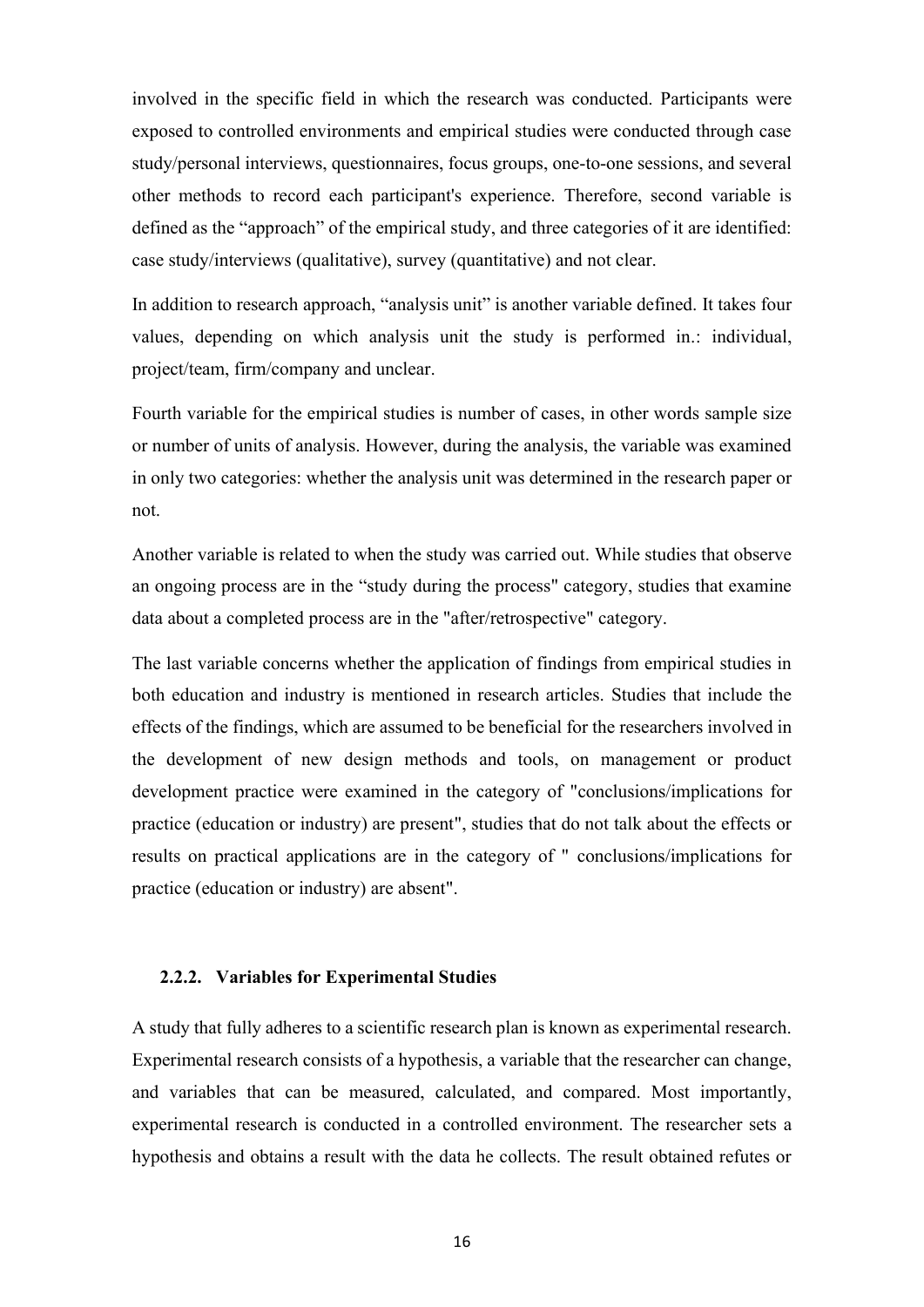supports the determined hypothesis. This research process is known as hypothesis testing or deductive research.

The same classification about objective of the study (nature of design, specific tools/methods and unclear) used for empirical studies is done for experimental studies, as

The second variable relates to the setting of the experimental study. For the relevant research paper, the categories of "individual setting" if the experiment is conducted with individuals, "group" if it is conducted with a group of people, and "with the customer/user of the product" if it is conducted with the customer/user of the product being studied were defined.

<span id="page-22-0"></span>Third variable is the same as the last variable of the empirical studies. These are the categories "conclusions/implications for practice (education or industry) are present", and "conclusions/implications for practice (education or industry) are absent".

#### **2.2.3. Variables for Development of New Tools and Methods Studies**

Five variables have been identified to classify studies on the development of new tools and methods. The first classification in this type of research papers is whether a software or design method was developed. Accordingly, two categories were determined under the headings of "design method" and "software". If the research paper includes developing both a new method and a new tool, it is in the "both" categories.

Second and third variables are only for the studies about software development. The second variable is used to define whether the research uses an existing software product to carry out a design task or not. The third variable asks whether there is a possibility of implementation of the new software with commercial applications or not.

Fourth variable is about motivation behind the research. Three categories are determined to define the reasons of the study. If a specific industrial need is mentioned in the research paper "specific references to industrial needs", if only general reasons are given "generic reference to needs" and if no reason or motivation is mentioned "no industrial/educational needs" categories were selected.

The last variable relates to the implementation of the developed method or tool. If the implementation of the method or tool is included in the research paper, the research paper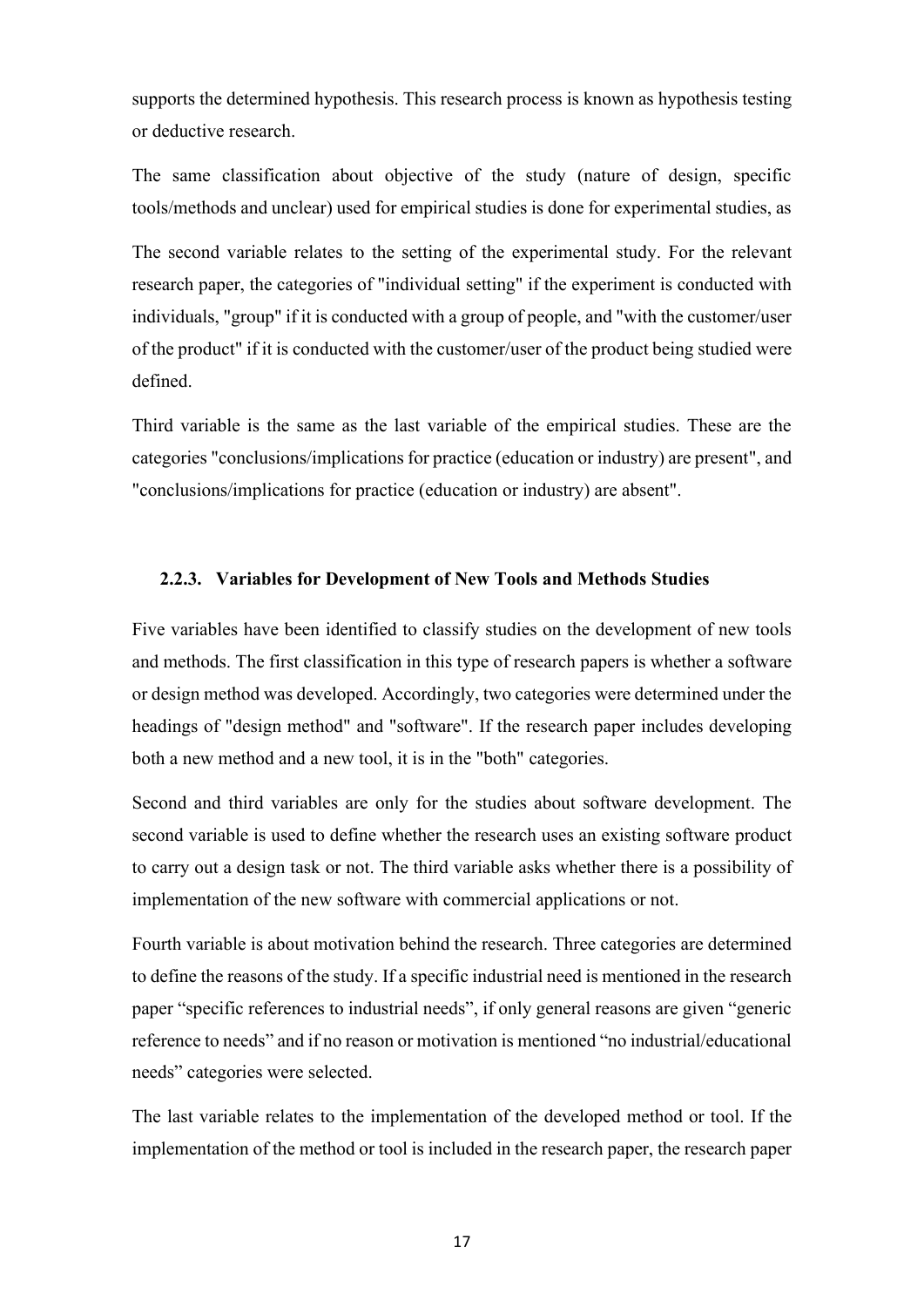<span id="page-23-0"></span>is classified as "addressing implementation of method or tool", if not, it is classified as "not addressing implementation of method or tool ".

#### **2.2.4. Variables for Implementation Studies**

Three variables were used to classify the implementation studies. The first variable is used to determine whether the work involves the application of methods or tools. If the study mentions the application of both, the option "both" is available as well.

The second variable relates to empirical research on the tools or methods implemented. It asks if the author of the research paper has made reference to empirical research results on the topic.

The third and perhaps the most important variable for the implementation studies is the objective of the research. Implementation studies are divided into four types according to the purpose of the research. If the research focuses on developing a new methodology, the relevant research paper is in the "methodology development" group, if the research paper only talks about the generalization of the existing implementation, it is in the "generalization of the existing" group, if it suggests a viable way of implementation of the relevant method or tool, it is in the "find the way of implementation" category and if it contains a general discussion, it is in the "discussion" group.

#### <span id="page-23-1"></span>**2.3. The Variables Common for Each Research Paper Type**

In addition to the variables determined separately for each research paper type, there are also variables used for each research paper regardless of the type.

The first group of the variables are the corresponding authors of the research papers and the name of the universities where they work.

The second set of variables is the reference patterns in the research papers. The first reference pattern is for whether or not previous ICEDs are cited, the other is for references to the authors' previous work. The research papers were grouped into three categories according to the types of citations to their authors. The first group is research papers that refer to previous ICED works by one of the authors, the second is those that refer to other publications of the authors, and the third is the research papers that do not refer to the previous work of the authors.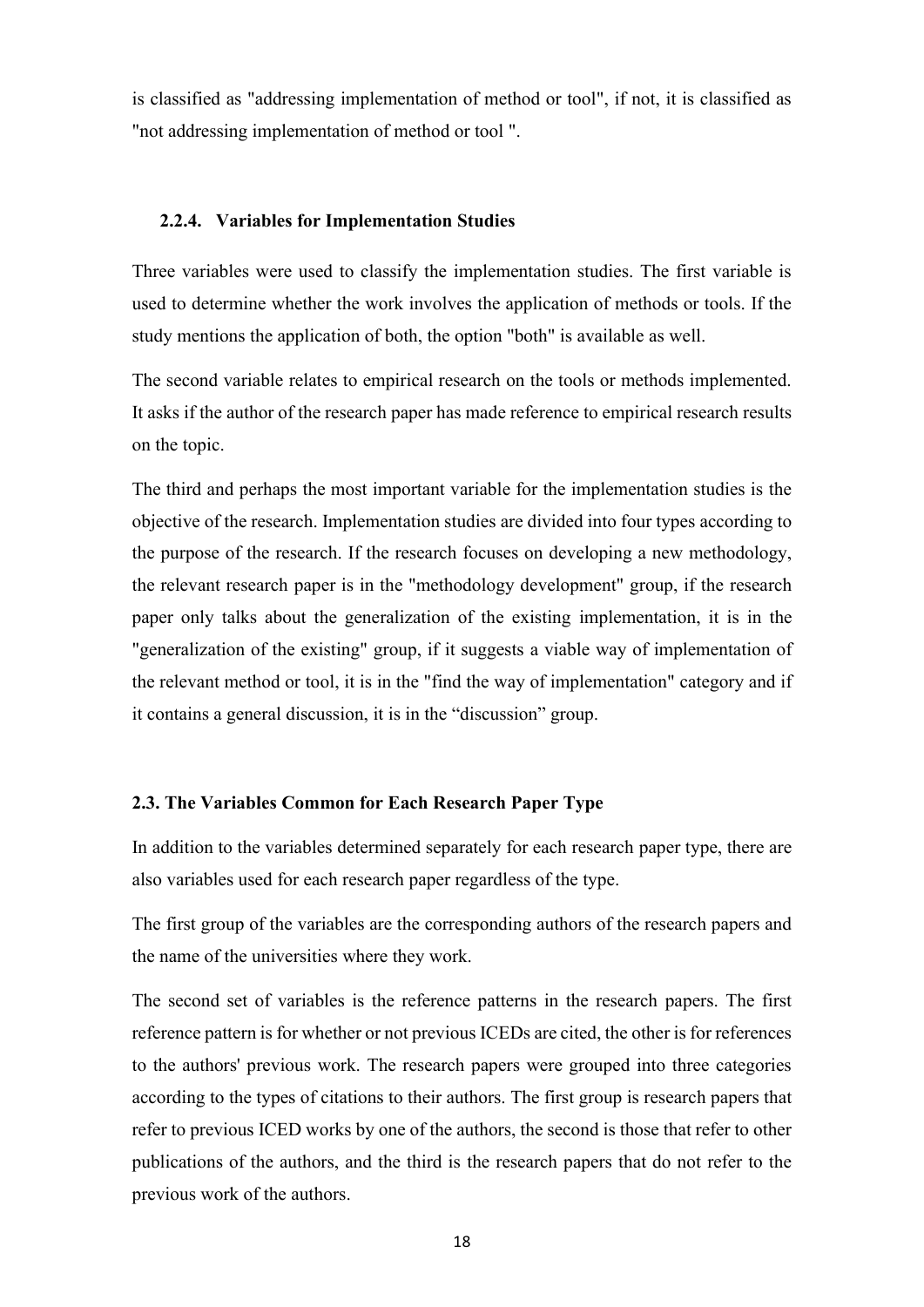Industrial involvement is another variable classified the research papers. Research papers were divided according to whether they mention industrial involvement or not.

It is seen that references are made to theories in articles written in all branches of science, and that theories are sometimes used for research. As there are theories specific to each discipline, there are also theories specific to the field of design research. For this reason, it is expected that theories should be mentioned in research papers about design research. To measure the proportion of ICED17 and ICED19 papers citing theories, a variable was determined. The variable takes three values: The research paper refers to design theories, the research paper refers to other theories and the research paper doesn't refer to any kind of theories.

Another set of variables concerns whether the methodology/approach/methods used in research papers are clearly defined. First of all, for each research paper, it is determined whether the methods/approaches/methodology used in the study are clearly defined. The second variable was defined only for studies that included data collection. It is concerned with whether the methods used in data collection are clearly defined. The last variable examines this situation only in studies with data analysis. These two variables were not examined for research papers that do not include data collection or data analysis.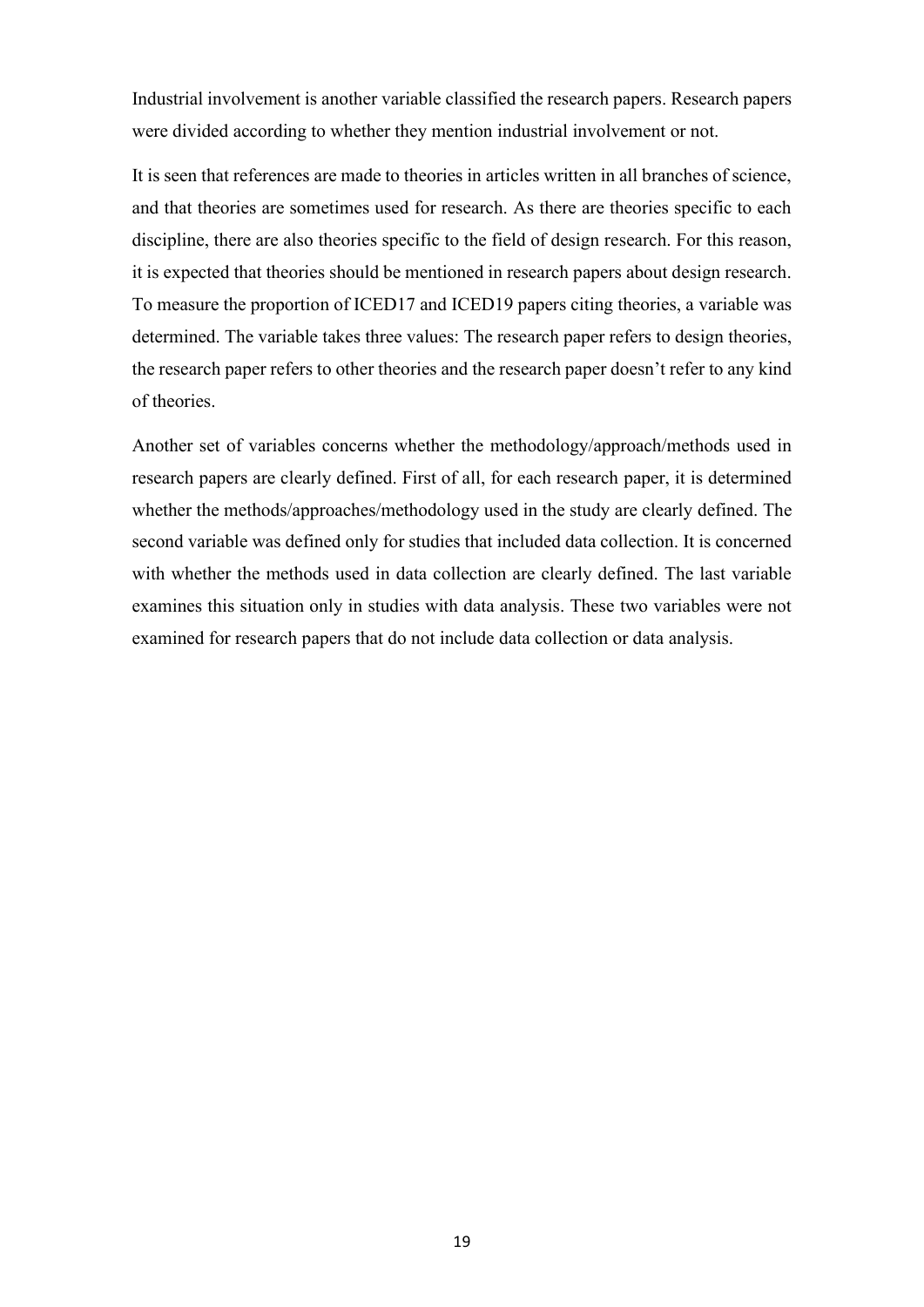#### **CHAPTER 3**

#### **3. ANALYSIS**

<span id="page-25-0"></span>As mentioned in the previous sections, ICED17 and ICED19 research papers were reviewed to perform the analysis. Although there were a total of 820 research papers in the two conferences, the analysis was made with 819 research papers since the two papers belonging to ICED19 were identical. In this section descriptive statistics were carried out for both of the conference papers and the results were discussed. In addition, the descriptive statistical results of the research papers published in ICED97 and ICED99, those in the study of Cantamessa (2003), were compared with the results obtained in this analysis. There are 10 main titles in this section.

#### <span id="page-25-1"></span>**3.1. Types of Research Papers**

As mentioned in "Methodology" part conference papers were analyzed in 5 different categories. The abbreviations used for the categories are EM for empirical studies, EX for experimental ones, NT for the papers written on new methods and tools, IS for implementation studies and OTH for the other papers which are not belonging to any of these categories. While some papers clearly belong to a category, nothing definite can be said about the categories of others, but the type to which they are closest determined. Hence two labels which are "might be" and "definitely" were used while defining the type of each research paper. The distribution of ICED17 and ICED19 papers by their types is shown in Table 1.

|            |                | <b>ICED17</b> |       |          | <b>ICED19</b> |       |
|------------|----------------|---------------|-------|----------|---------------|-------|
|            | Might be       | Definitely    | Total | Might be | Definitely    | Total |
| <b>EM</b>  |                | 60            | 71    | 9        | 90            | 99    |
| EX         | $\overline{4}$ | 51            | 55    | 3        | 48            | 51    |
| <b>NT</b>  | 17             | 92            | 109   | 9        | 86            | 95    |
| <b>IS</b>  | 37             | 106           | 143   | 47       | 85            | 132   |
| <b>OTH</b> | 8              | 26            | 34    | 13       | 17            | 30    |

**Table 1.** Distribution of papers by research type and conference

As it is seen in the results, at both ICED17 and ICED19, implementation studies appeared to be the dominant research type. Development of new methods and tools is the second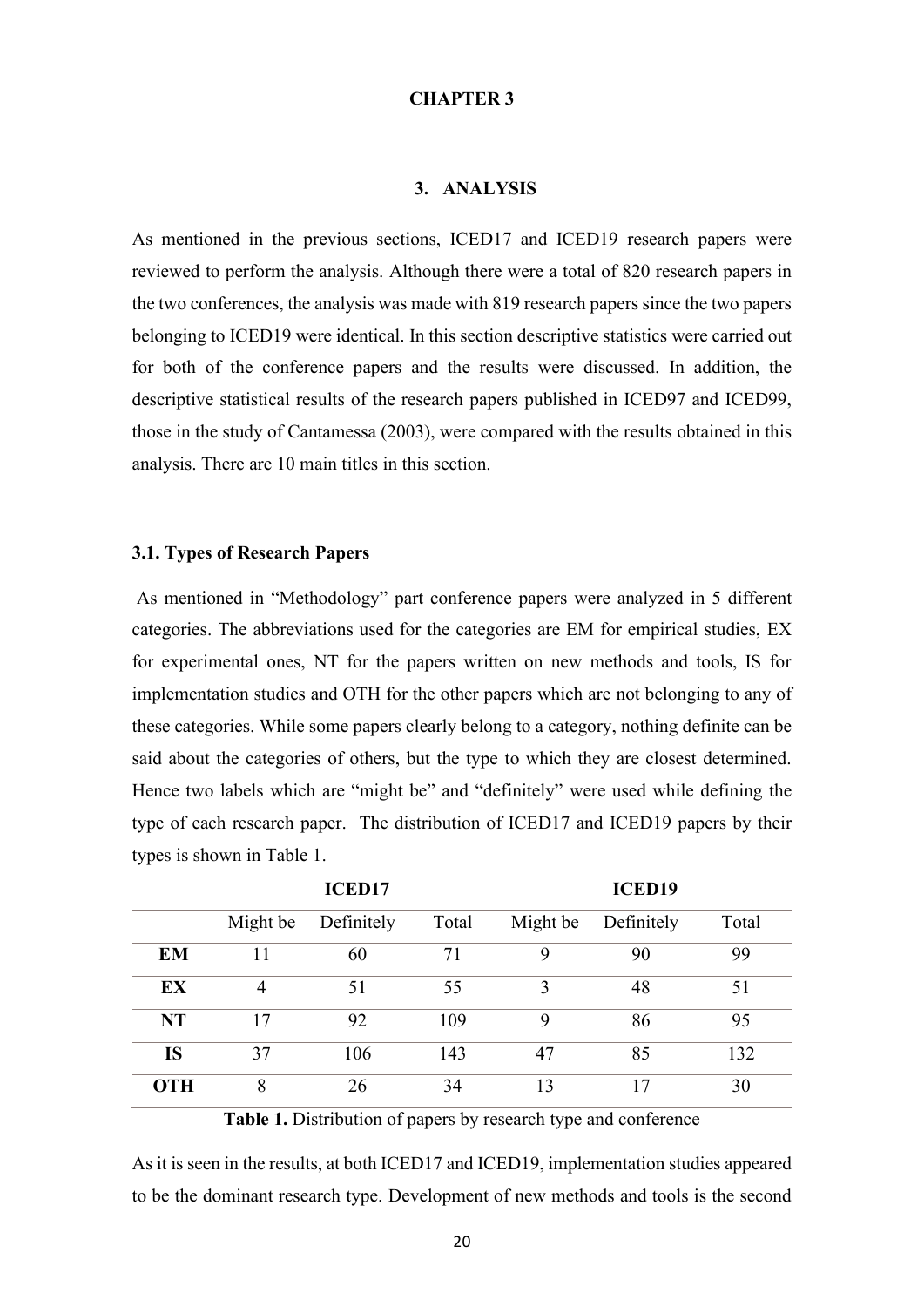dominant research theme for ICED17 papers and the third one for ICED19 papers. Empirical studies are in third place for ICED17 papers while they are in second place for ICED19 papers.

If the number of the papers belong to the "definitely" category is considered, the rankings do not change for ICED17 papers while the result is different for ICED19 papers. Even the dominant research type at ICED19 is changed when only the papers belong to the "definitely" category are counted. The reason is that, at ICED17, the number of the papers belonging to "might be" categories is not very large but for ICED19 papers the number of implementation studies in "might be" category is not negligible. Hence when "definitely" category is considered the ranking is totally changed for ICED19 papers.

At both conferences, when "might be" categories are considered, it is seen that the number of implementation studies is much more than those of other research types. NT and IS papers are difficult to separate from each other in some cases because they have some mutual characteristics. First of all, as Cross (1993) mentions design science is the attempt to make the design process happen in a specific way, using appropriate methods and tools. This both types are related with design science and they both concern real environment rather than an artificial setting. For most of the studies conducted in real environment, both development of a new method or tool and implication of it in a real-world case is involved. Among these studies the ones include only a small case study after explaining a new method or tool was defined as NT studies. However, some studies focus on a reallife implementation besides explaining the new method or tool. In addition, it is not clear whether the method used in some of these studies is new and is included in the relevant paper for the first time, or whether it is an existing method but doing its implementation for the first time in the relevant paper. Such ambiguities cause an increase in the number of implementation studies in "might be" group. To get a clearer conclusion on the dominant research paper type number of each research paper types were analyzed in total for the two conferences.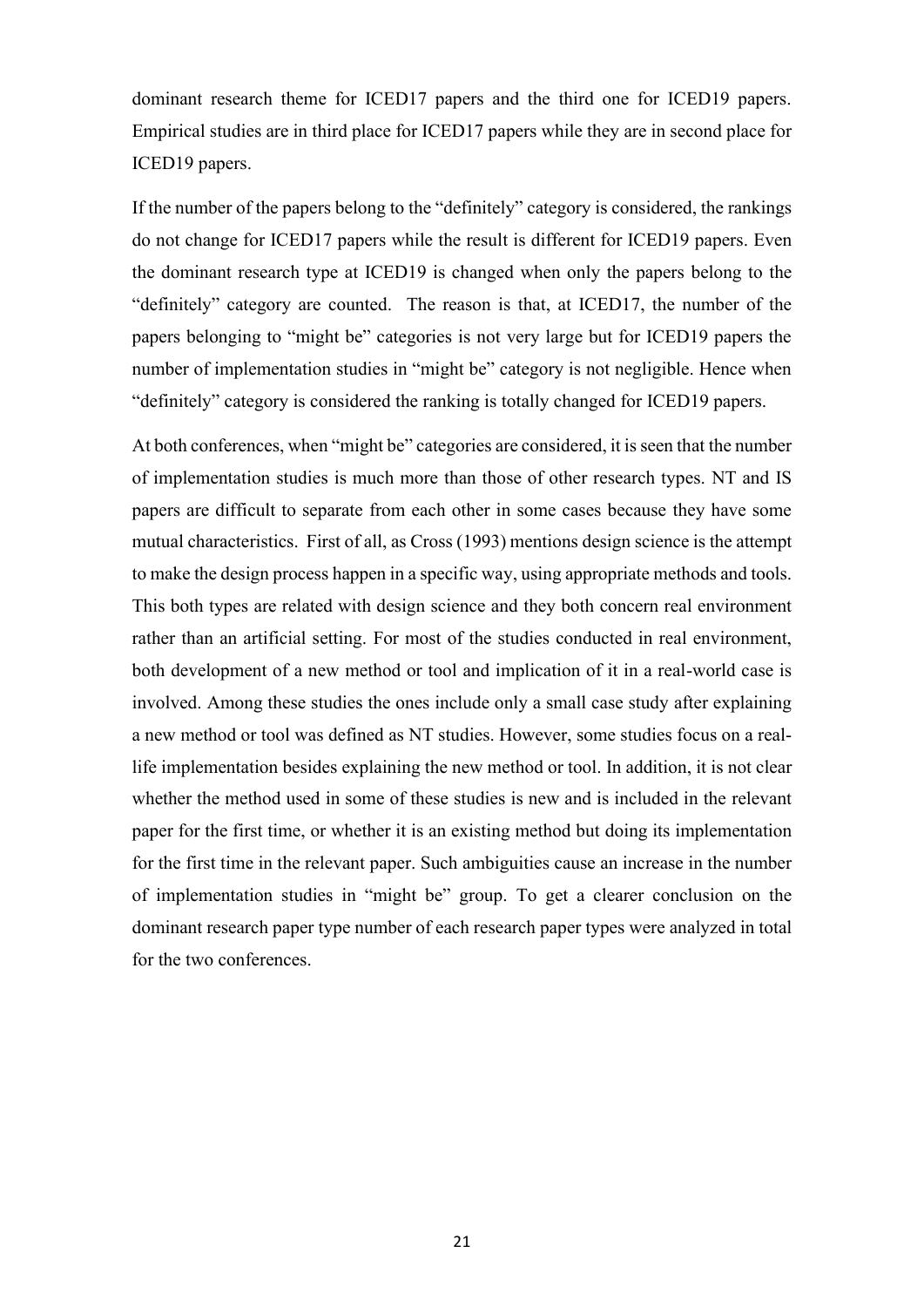

**Graph 1.** Distribution of ICED17 and ICED19 papers in total by research type As it is seen from the graph when both of the conferences concerned together, implementation studies constitute the dominant research type. The second frequent research type is defined as development of new tools and methods, third one is empirical studies, fourth is experimental studies and the last one is other kind of papers. The papers don't have a specific type (others) constitute smaller than 7 percent of the total papers. These papers generally dedicated to theory and education.

As explained in the previous parts Cantamessa (2003) used the same classification for the research papers of ICED97 and ICED99. When the number and ratio of the types of research papers in previous and current conferences are examined, the following results are obtained:

|              | <b>ICED97</b> | <b>ICED99</b> | <b>ICED17</b> | <b>ICED19</b> |
|--------------|---------------|---------------|---------------|---------------|
| EM           | 53 (16%)      | 58 (15%)      | 71 (17%)      | 99 (24%)      |
| EX.          | $20(6.0\%)$   | $22(6.0\%)$   | 55 (13%)      | 51 $(13%)$    |
| NT           | 141 (43%)     | 190 (49%)     | 109(27%)      | 95 (23%)      |
| IS           | 56 (17%)      | 51 $(13%)$    | 143 (35%)     | 132 (32%)     |
| <b>OTH</b>   | 59 (18%)      | 68 (17%)      | $34(8.0\%)$   | $30(8.0\%)$   |
| <b>TOTAL</b> | 329 (100%)    | 389 (100%)    | 412 (100%)    | 407 (100%)    |

**Table 2.** Comparison of ICED97, ICED99, ICED17 and ICED19 papers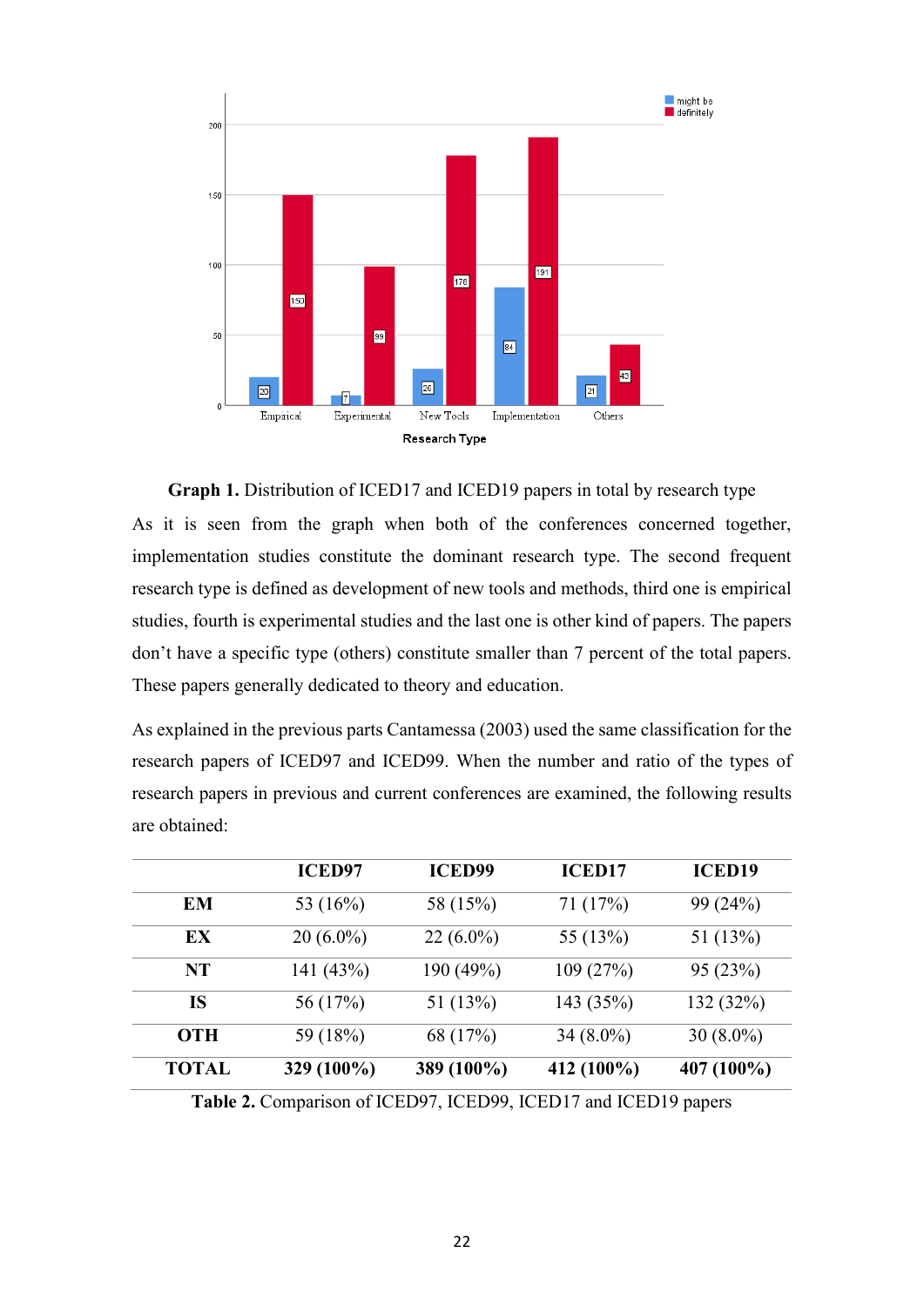|              | <b>ICED97 and ICED99</b> | <b>ICED17 and ICED19</b> |
|--------------|--------------------------|--------------------------|
| EM           | 111(15%)                 | 170(21%)                 |
| EX           | 42 $(6.0\%)$             | 106(13%)                 |
| <b>NT</b>    | 331 $(46%)$              | 204(25%)                 |
| <b>IS</b>    | 107(15%)                 | 275 (33%)                |
| <b>OTH</b>   | 127(18%)                 | $64(8.0\%)$              |
| <b>TOTAL</b> | 718 (100%)               | 819 (100%)               |

**Table 3.** Comparison of ICED97 and ICED99 papers with ICED17 and ICED19 papers

As it is seen from the tables, development of new methods and tools is the dominant research paper type at both ICED97 and ICED99 and there is a significant difference in the number of NT papers when it is compared with other kinds in these conferences. Also, for both of the conference papers the percentage of papers which do not belong to any of the four categories has the second highest value. When the total number of the research papers in both conferences are calculated the rankings of NT and OTH studies don't change. Empirical studies are in the third and implementation studies are in the fourth place. Experimental studies rank last and constitutes only 6 percent of the number of total conference papers.

Normality tests were performed in SPSS for ICED17 and ICED19 papers and it was determined that the kurtosis and skewness values were defined between -1.5 and 1.5. According to Tabachnick (2007), it can be said that the types of research papers are normally distributed. Considering the number and ratio of the types of research papers, it is seen that they do not differ excessively from each other. However, it is seen that implementation studies have the majority, and they constitute the 33 percent of the total research papers. Development of new tools and methods is the second dominant category and empirical studies are in the third place. Although experimental studies are in the second place from the last, it is seen that both the number and rate of experimental studies have more than doubled when compared to previous conferences. In addition, the number and rate of studies that do not belong to any specified category have decreased by more than half compared to previous conferences. This could mean that research papers published in ICEDs have started to be more focused on design research rather than focus on only explaining the design theories or education.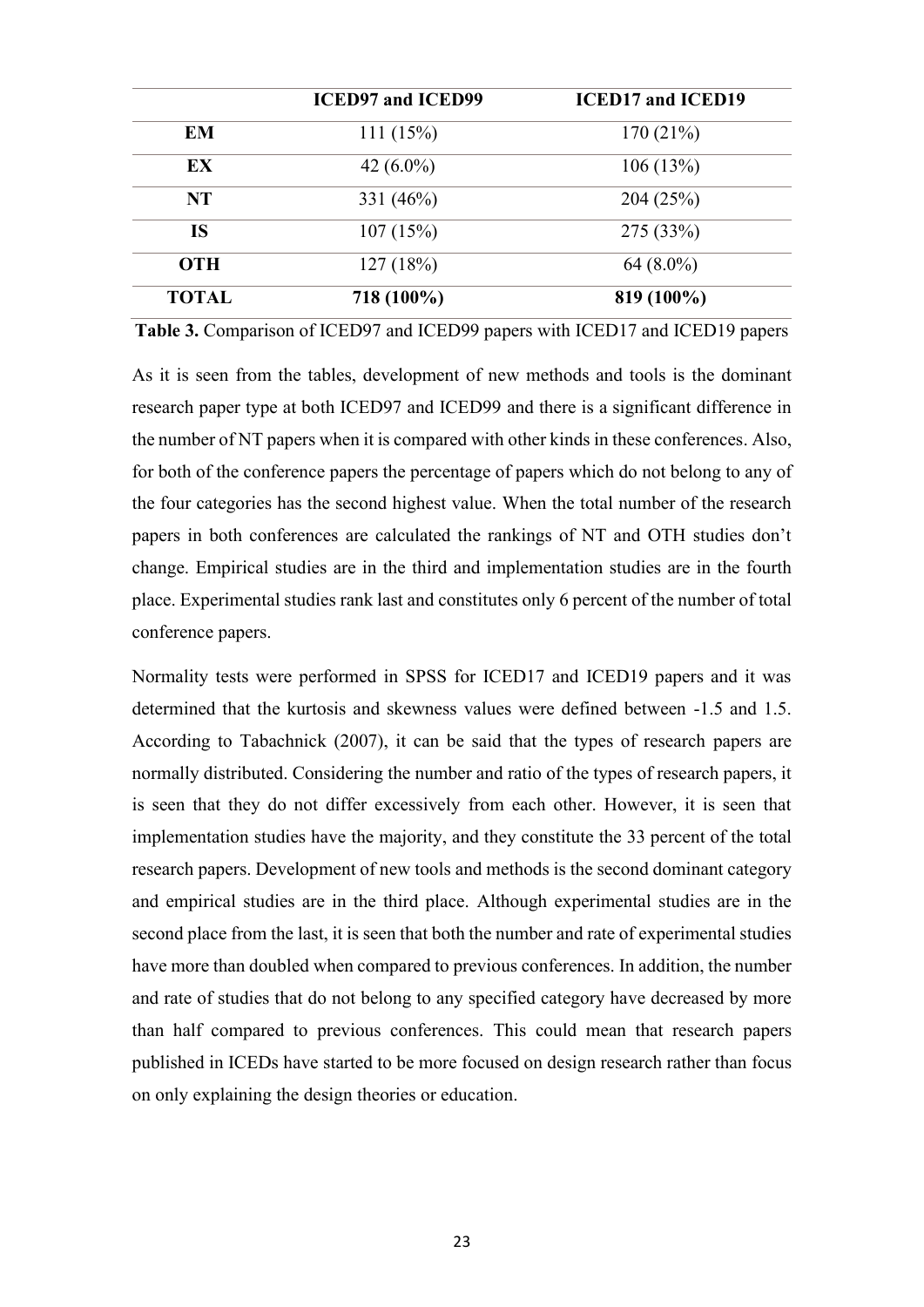#### <span id="page-29-0"></span>**3.2. Countries of Universities or Research Centers**

Besides type of the research papers, another piece of information collected for each research paper was which university or research center the article was written by. To make a comparison between the different countries involved in the conferences the countries which the universities or research centers located were determined and they are listed for each of the conferences. The abbreviations are used for the graphs and tables and these are alphabetically; ALG: Algeria, AUS: Australia, BEL: Belgium, BRA: Brazil, CAN: Canada, CHI: China, COL: Colombia, CRO: Croatia, DEN: Denmark, FIN: Finland, FRA: France, GER: Germany, GRE: Greece, HK: Hong Kong, IND: India, IR: Ireland, ISR: Israel, IT: Italy, JAP: Japan, LUX: Luxembourg, MAL: Malaysia, MEX: Mexico, NETH: Netherlands, NOR: Norway, NZ: New Zealand, POR: Portugal, RUS: Russia, SIN: Singapore, SK: South Korea, SLO: Slovakia, SPA: Spain, SWE: Sweden, SWI: Switzerland, TAI: Taiwan, TUR: Turkey, UK: United Kingdom and USA: United States. The distribution of the research papers by different countries for each of the conference are listed in Graph 2.



**Graph 2.** Distribution of ICED17 papers written by universities or research centers in different countries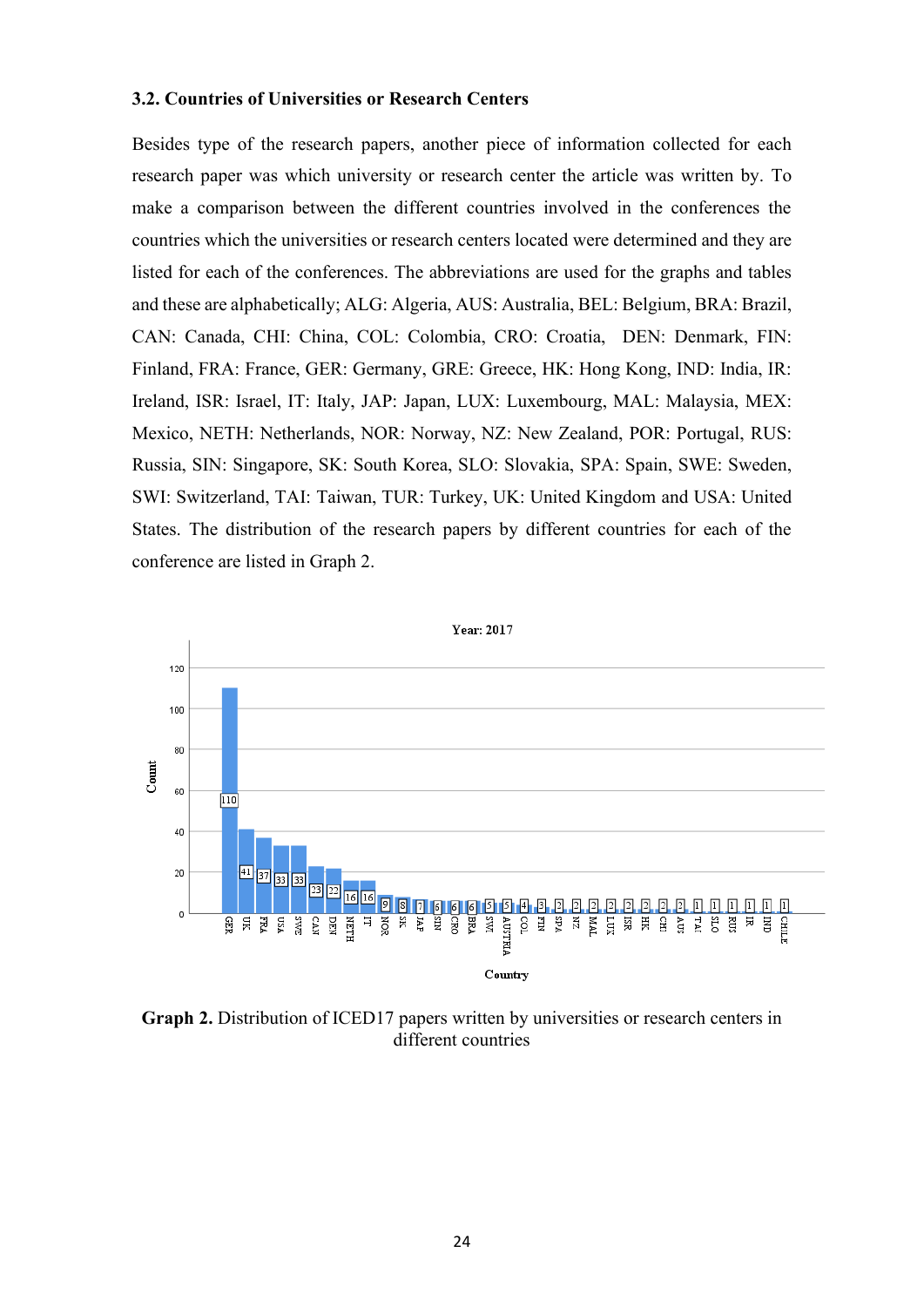

**Graph 3.** Distribution of ICED19 papers written by universities or research centers in different countries

As it is seen from the graphs the number of research papers written by German universities for both ICED17 and ICED19 is much higher than that written by other countries. UK, France and USA are the second dominant countries for both of the conferences in terms of research paper numbers.



**Graph 4.** Pareto analysis of research paper production by research centers or universities in different countries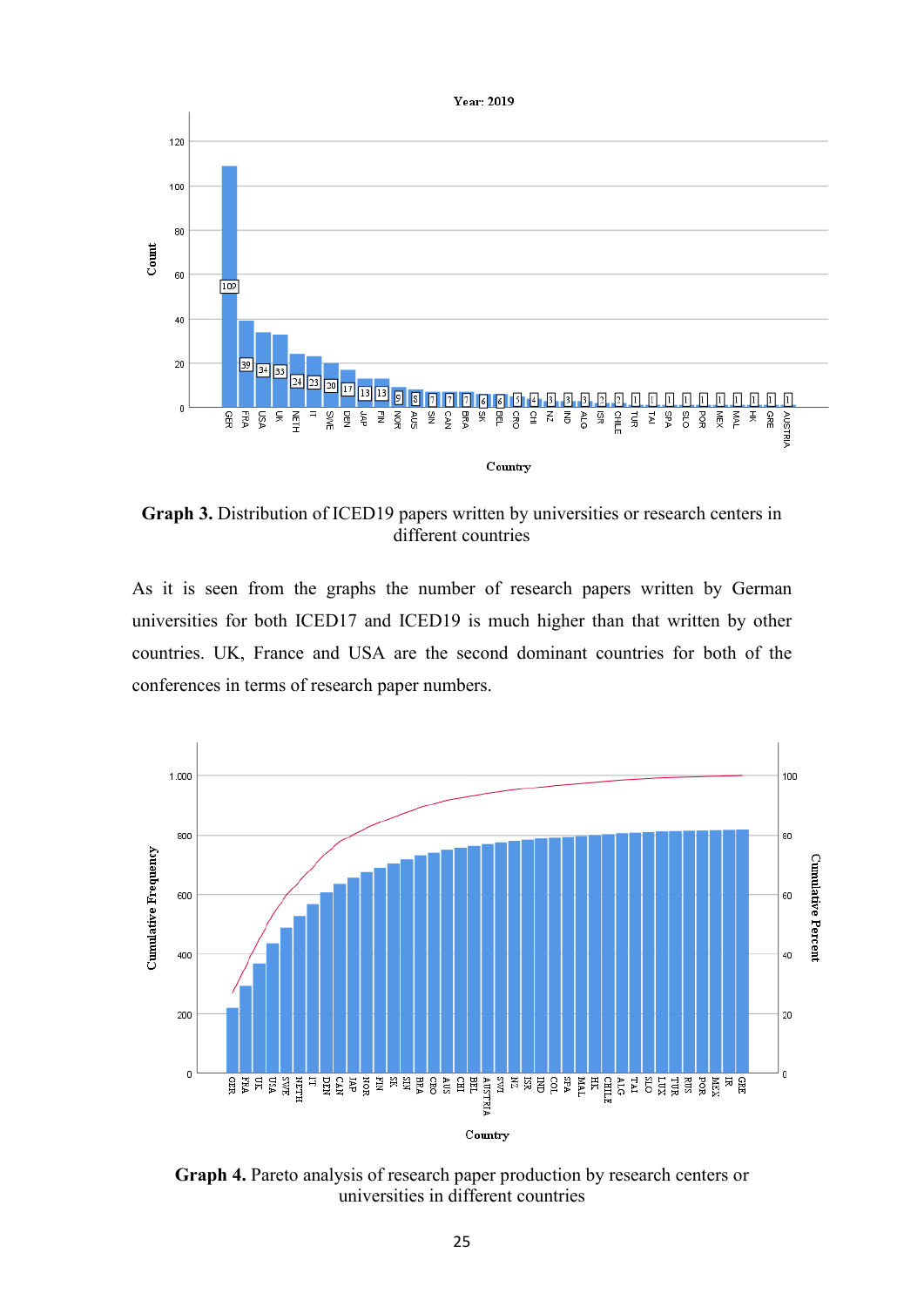Based on the Pareto analysis in Graph 4, it is seen that 80 percent of the research papers are written by approximately 20 percent of the countries where universities are located. These countries are Germany, France, UK, USA, Sweden, Netherlands, Italy, Denmark and Canada. It is also seen that the biggest contribution is made by German universities with more than 20 percent.

#### <span id="page-31-0"></span>**3.3. Geographical Regions of The Universities or Research Centers**

Since the above-mentioned countries differ from each other in size and population, they are grouped according to their geographical proximity, and the analysis is repeated on the basis of 8 different regions. These regions are Asia (ASIA), Australia and New Zealand (AUS,NZ), Northern Europe (NE), Western and Central Europe (WE), Southern Europe (SE), South America (SA), USA and Canada (USA,CAN) and other countries (OTHER). The countries in the category of others are Algeria, Israel, Russia, Slovakia and Turkey. The distribution of papers in both ICED17 and ICED19 by the defined regions are in Table 4.

|                      | WE - | NE USA,CAN ASIA SE SA AUS,NZ OTHER |             |       |     |  |
|----------------------|------|------------------------------------|-------------|-------|-----|--|
| 2017 175 109         |      | 56                                 | 27 26 11    |       |     |  |
| 2019 179 92          |      | 41                                 | 35 32 10 11 |       |     |  |
| <b>TOTAL</b> 354 201 |      | 97                                 | 62.         | 58 21 | 15. |  |

**Table 4.** Distribution of papers by geographical regions

From Table 4, it can be said that for both of the conferences (ICED17 and ICED19) the biggest portion of the universities participated are from Western and Central Europe. Considering the country distribution of the research papers given above, it is not difficult to predict this result. Because Germany, France and Netherlands fall into this category, and they make the biggest contribution. Second majority is constituted by the research papers written in Northern Europe. In this study, UK, Sweden and Denmark are analyzed in NE category and as it can be seen from the previous results, the participation of these countries is one of the majorities.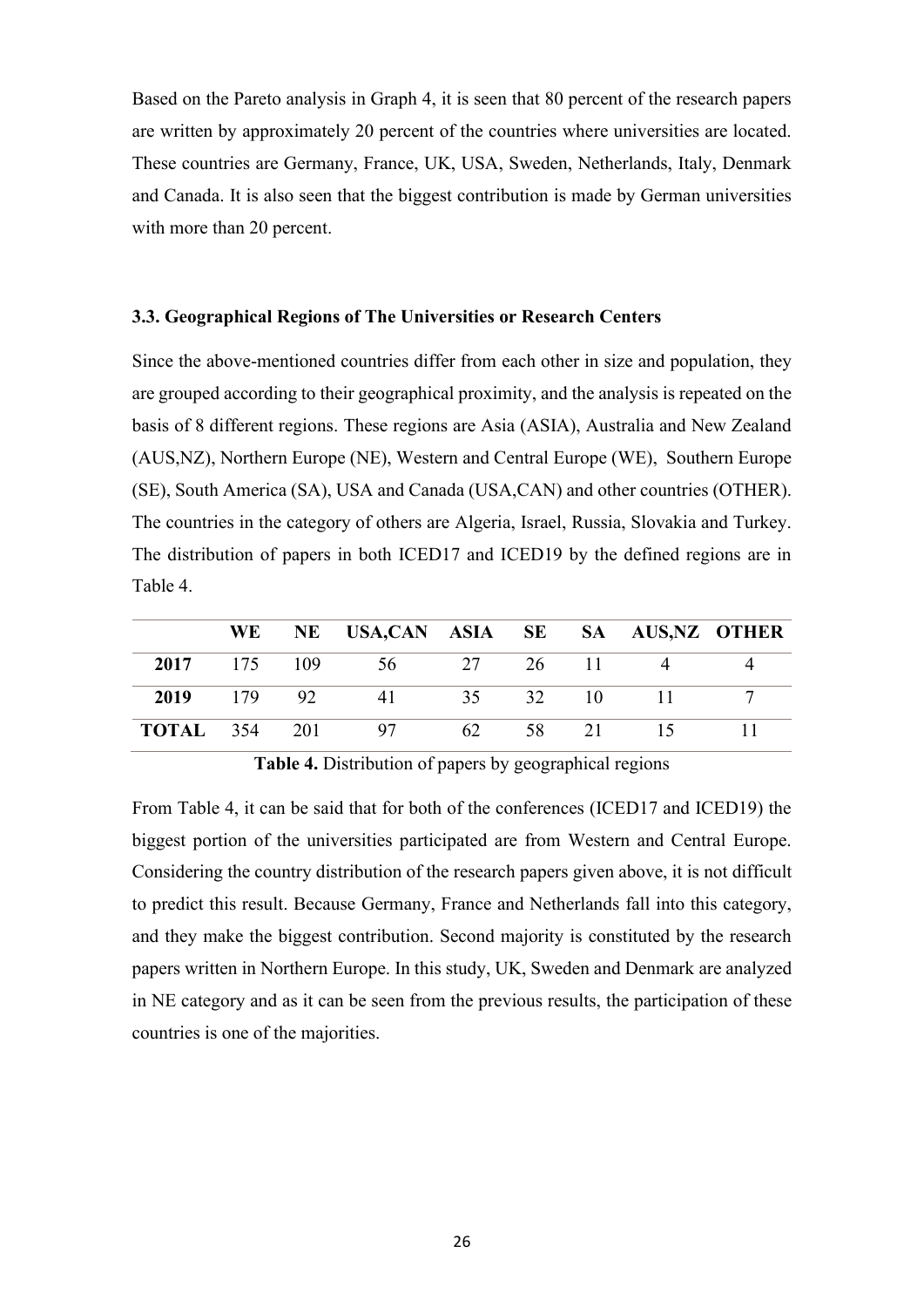

**Graph 5.** Pareto analysis of research paper production by research centers or universities in different geographical regions

Based on Pareto analysis given in Graph 5, it is seen that the participation of Western and Central Europe constitutes more than 35 percent of all regions. According to the analysis, 80 percent of research papers are written by approximately 35 percent of the regions identified. The Pareto principle cannot be verified here, but if the regions were determined on the basis of the number of universities they contain, a rate of 20 percent could be obtained. However, while creating regions, the aim is to reduce those in the "others" category as much as possible and to show the contribution of fast-developing regions such as Asia and Oceania.

In the study conducted by Cantamessa (2003) the geographical regions of ICED97 and ICED99 papers analyzed in 5 groups: DACH consists of Germany, Austria and Switzerland; UK, IRL (UK and Ireland); S, FIN, N, DK consists of Sweden, Finland, Denmark and Norway; USA, BR (USA and Brazil) and other countries. However, studies on ICED17 and ICED19 papers aimed to analyze the regions more detailly. There are two reasons of it. One of them is decreasing the number of countries in "others" category and try not to underestimate some regions contribution. Second reason is participation from the regions which were specified as "Other" for ICED97 and ICED99 conferences has increased significantly in 20 years. Regardless of all these reasons, the classification made for ICED97 and ICED99 was also made for ICED17 and ICED19 papers. The aim is to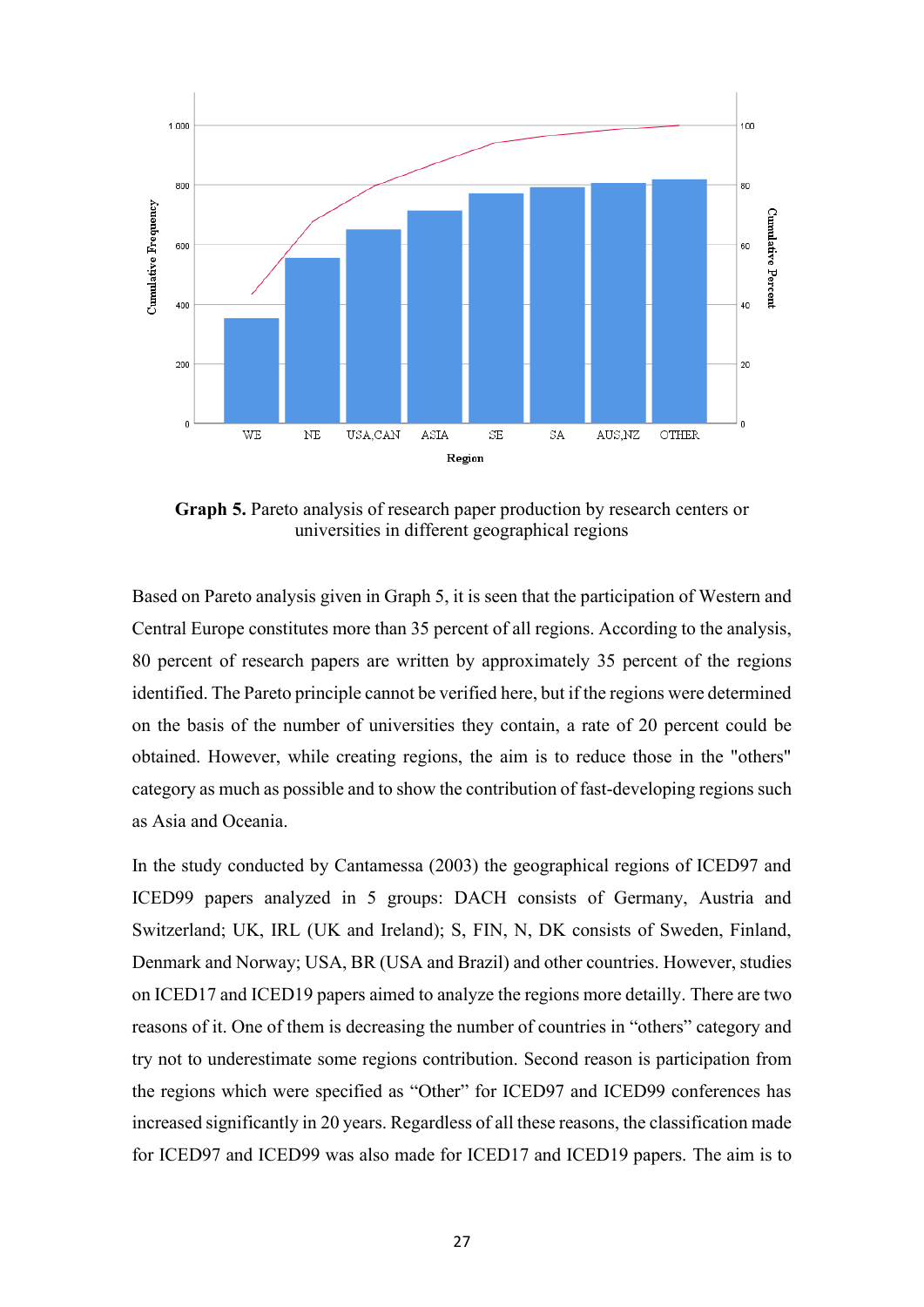|                                    | <b>DACH</b> | UK, IRL | S, FIN, N,<br>DK | USA, BR  | Other |
|------------------------------------|-------------|---------|------------------|----------|-------|
| <b>ICED97</b> and<br><b>ICED99</b> | 27.0%       | 21.0%   | $12.0\%$         | $12.0\%$ | 28.0% |
| <b>ICED17</b> and<br><b>ICED19</b> | 28.0%       | $9.0\%$ | $15.0\%$         | $10.0\%$ | 38.0% |

compare the regions participating in ICED17 and ICED19 with those that participated 20 years ago. The results are as in the Table 5.

**Table 5.** Comparison of ICED97 and ICED99 papers with ICED17 and ICED19 papers by 5 geographical regions

As can be seen from the Table 5, despite the intervening 20 years, the largest part of the research papers for all conferences is composed of universities in Germany, Austria and Switzerland. Although the countries of the universities participating in ICED97 and ICED99 are not known exactly, Germany's contribution is the reason why the DACH region is the majority in ICED17 and ICED19.

For ICED97 and ICED99, the contribution of UK and Ireland comes in the second place. However, it is seen that their contribution decreased sharply after 20 years. Although the reason for this decline is unknown, it can be interpreted that the UK may have focused on attending other conferences on engineering design in recent years due to its negative relations with the European Union.

Sweden, Finland, Denmark and Norway constitute the second majority for ICED17 and ICED19 and the third for ICED97 and ICED99. It seems that their contribution in percent is increased in 20 years slightly. On the other hand, the contribution of USA and Brazil dropped by 2 percent.

As mentioned earlier, the share of countries that are not in these 4 categories in ICED17 and ICED19 has increased compared to 20 years ago. In particular, the contributions of France, Netherlands, Italy and Canada cannot be underestimated. Besides the fact that countries make up the majority, one of the aims of this study is to describe the increase in contributions from regions such as Asia and Oceania. Although their contributions were not critical for a research conducted at the end of the 90s, the structure of the world economy has changed today and the contribution of these regions has gained much more importance compared to 20 years ago.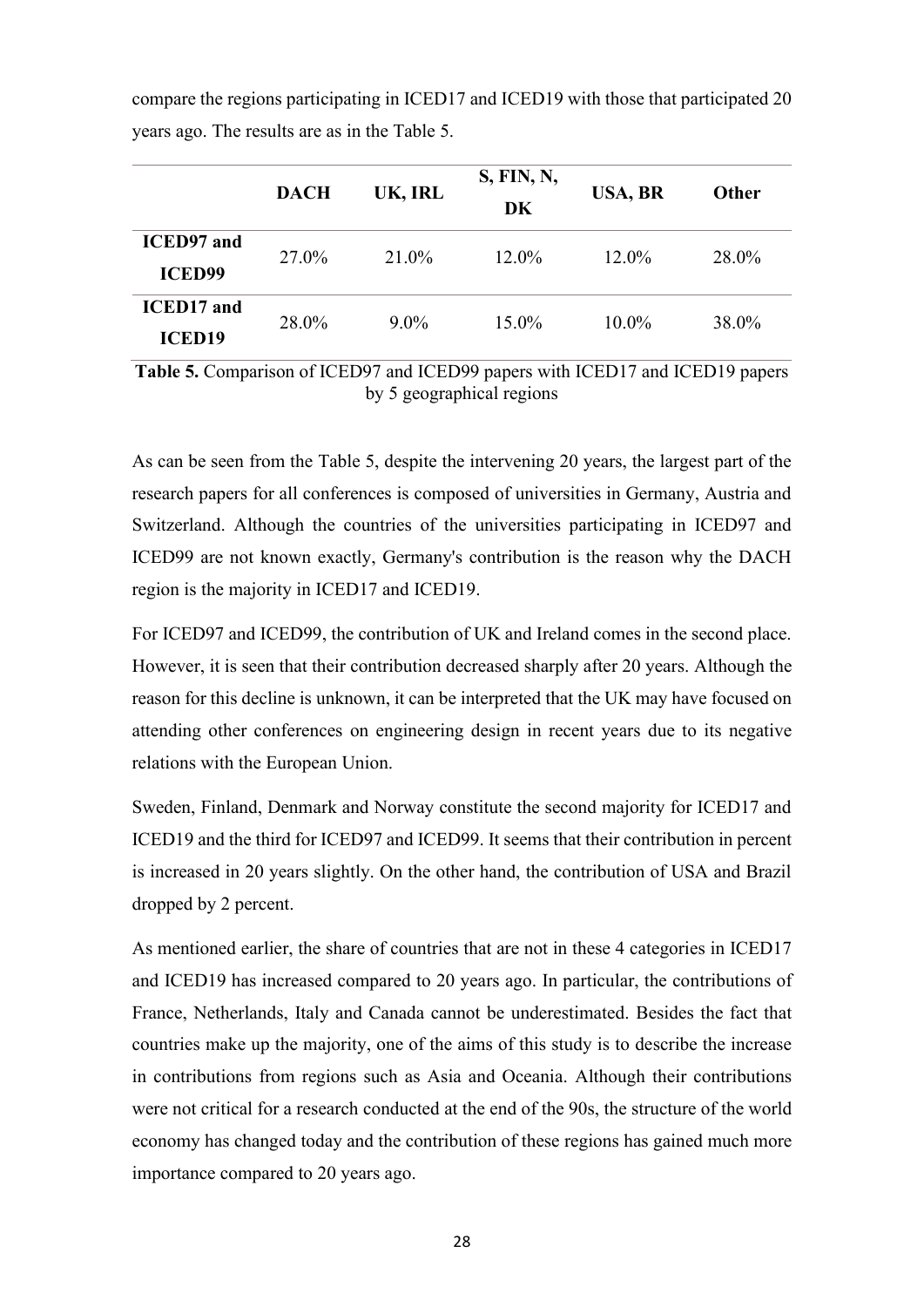|            | WE  | <b>NE</b> | USA,CAN ASIA |    | SE | <b>SA</b> |               | <b>AUS, NZ OTHER</b> |
|------------|-----|-----------|--------------|----|----|-----------|---------------|----------------------|
| <b>EM</b>  | 57  | 59        | 24           | 15 | 10 | 2         | $\mathcal{D}$ |                      |
| EX         | 32  | 22        | 19           | 12 | 15 | 2         |               | 3                    |
| <b>NT</b>  | 107 | 40        | 15           | 15 | 16 | 2         | 6             | 3                    |
| <b>IS</b>  | 135 | 63        | 27           | 17 | 16 | 9         |               | 4                    |
| <b>OTH</b> | 23  | 17        | 12           | 3  |    | 6         | $\mathcal{D}$ | $\Omega$             |
|            | 354 | 201       | 97           | 62 | 58 | 21        | 15            |                      |

For ICED17 and ICED19, the distribution of the research papers by their research types and geographical regions where the universities are located are analyzed. The results are as in Table 6.

**Table 6.** Distribution of papers by geographical regions and research types

To determine the association between the geographical regions and research types Chisquare test is conducted. Research type shows significant association with geographical regions where the research papers are written. However, based on Phi and Cramer's V tests the level of association is determined as weak. Therefore, the expected values of the number of the papers if two categorical variables were statistically independent is not mentioned here as in the study of Cantamessa (2003).

As it is seen from the Table 6, since implementation studies are in the majority compared to other types of research papers in ICED17 and ICED19, it is seen that IS papers have the dominancy for research papers written by all regions. In terms of NT research papers, Western and Central Europe again ranks first and Northern Europe ranks second.

#### <span id="page-34-0"></span>**3.4. Ranking of The Universities or Research Centers**

In addition to the countries and geographical regions of the universities and research centers, their rankings were considered as well. To make an objective classification the "World University Rankings" from Times Higher Education was taken into account. The universities which are ranked in the first 100 universities defined as "Very High" ranking universities. The universities which have a ranking between 100 and 200 were labelled as "High" ranking universities and those located between the rank 200 and 1000 were stated as "Medium" ranked universities. Others defined as "Low" ranking ones. While defining the rankings, negligible errors may have occurred due to the size of the dataset, but this error is expected to be less than 0.01.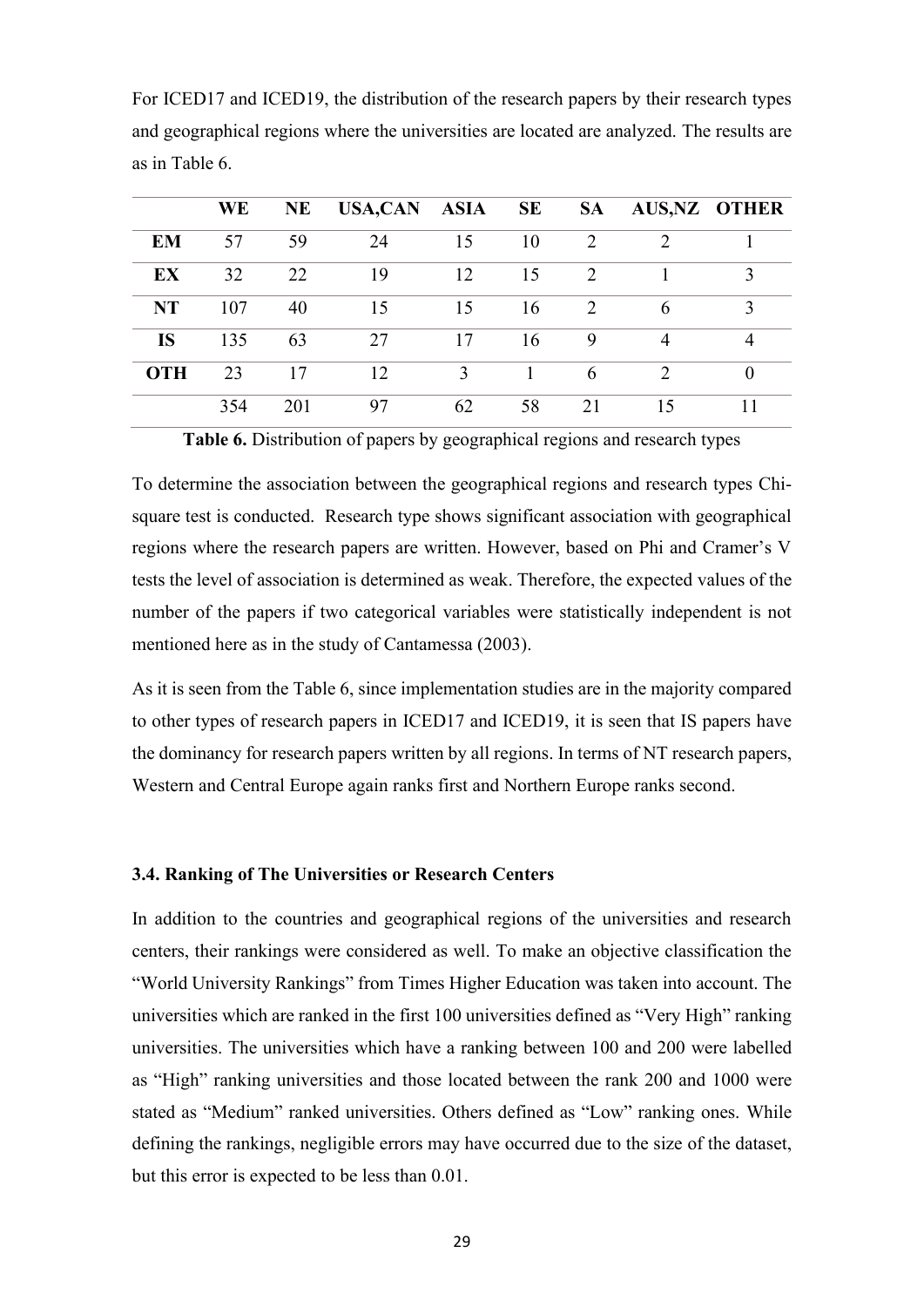

**Graph 6.** Pareto analysis of the research papers by the rankings of research centers or universities

From the Pareto diagram shown in Graph 6, it is seen that medium-ranking universities constitute the majority with 38.10 percent. They are followed by low-ranking universities with 27.47 percent. Although the majority of universities are in the middle and low rankings, the top 100 universities participating in the ICED17 and ICED19 conferences are a non-negligible proportion. The studies carried out by such universities participating in the conferences constitute 19.78 percent of the total studies. High and very top ranked universities, taken together, account for almost 35 percent.

Although the rankings are taken from an objective resource, for the classifications on the rankings subjectivity cannot be excluded. The "very high" classification was limited to the top 100 universities, as the share of universities in the top 100 was sufficient to make an analysis. However, universities in the ranking between 100-200 can also be counted in the "very high" category. The reason why the number of medium ranked universities is so high is that this classification includes all the universities ranked between 200 and 1000. Therefore, it can be said that 85 percent of the participation in ICED17 and ICED19 consists of universities in the top 1000.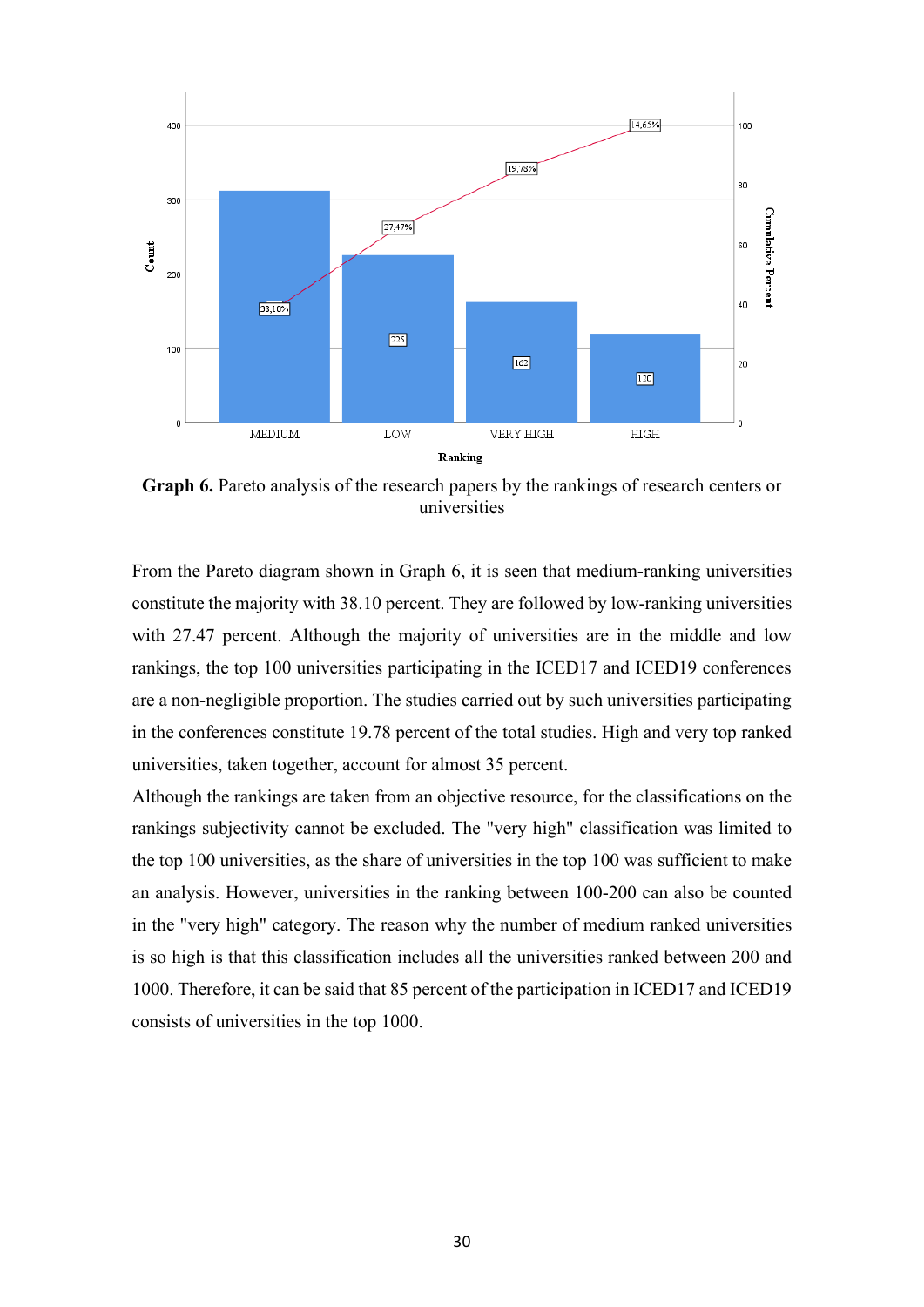|                            |                             | <b>LAPE CHEREARCH PAPERS</b>  |                  |                  |                               |                          |                  | REGIONS of THE UNIVERSITIES  |             |
|----------------------------|-----------------------------|-------------------------------|------------------|------------------|-------------------------------|--------------------------|------------------|------------------------------|-------------|
|                            | EM                          | $\overline{\text{K}}$         | $\mathbf{\Xi}$   | 5                | HTO                           | ME                       | $\mathbf{H}$     | USA,CA                       | ASIA        |
| NO <sub>1</sub>            | (18.7%)<br>42               | $(13.8\%)$<br>$\overline{31}$ | (24.496)<br>55   | $(38.2\%)$<br>98 | $11(4.9\%)$                   | $(47.1\%)$<br><b>106</b> | $(17.3\%)$<br>39 | $(13.3\%)$<br>$\mathfrak{S}$ | $18(8.0\%)$ |
| MUDICIN                    | $(20.8\%)$<br>$\mathcal{S}$ | $(10.3\%)$<br>32              | $(26.9\%)$<br>84 | (31.7%)<br>66    | $(10.3\%)$<br>32              | $(34.5\%)$<br>107        | $(30.4\%)$<br>95 | 20 (6.4%) 20 (6.4%)          |             |
| HDIH                       | $(23.3\%)$<br>28            | $(13.3\%)$<br>91              | $(26.7\%)$<br>32 | $(33.3\%)$<br>40 | $4(3.3\%)$                    | $(57.5\%)$<br>69         | $(29.2\%)$<br>35 | 2 (1.7%)   11 (9.2%)         |             |
| <b>VERY</b><br><b>HOIH</b> | $(21.6\%)$<br>35            | (16.7%)<br>27                 | $(20.4\%)$<br>33 | $(30.9\%)$<br>50 | $(10.5\%)$<br>$\overline{17}$ | $(44.4\%)$<br>72         | $(19.8\%)$<br>32 | $(27.8\%)$<br>45             | $13(8.0\%)$ |

## **RANKING of THE UNIVERSITIES**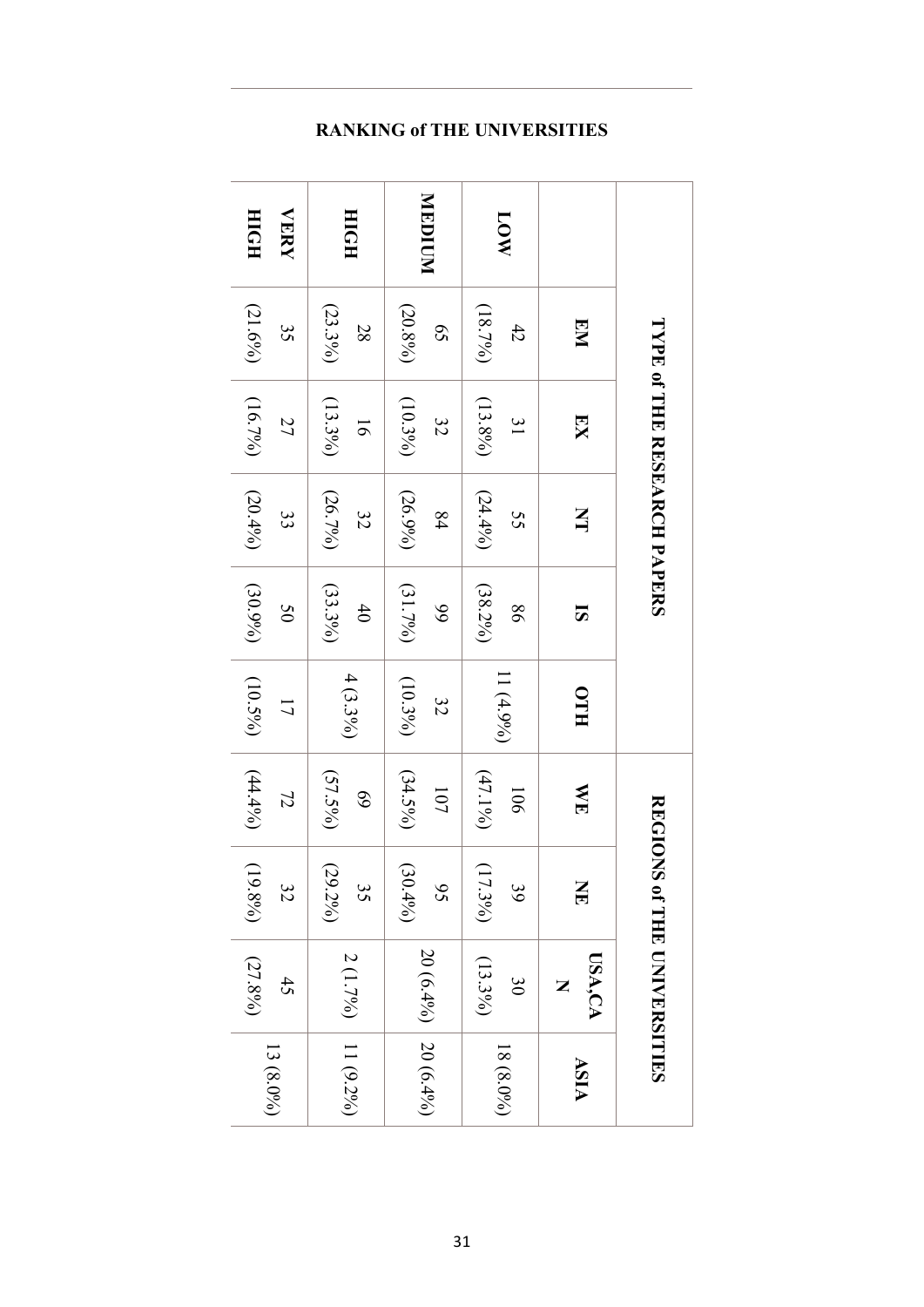| ٠              |                   | $(13.8\%)$<br>43    | 15 ( $6.7\%$ ) | SE         |  |
|----------------|-------------------|---------------------|----------------|------------|--|
| $\blacksquare$ | ı                 |                     | $10(4.4\%)$    | <b>SA</b>  |  |
| $\blacksquare$ | $3(2.5\%)$        | 11 (3.5%) 12 (3.8%) | ı              | AUS,NZ     |  |
| ı              | $\mathbf{I}$<br>ı | $ 4(1.3\%)$         | $7(3.1\%)$     | <b>HTO</b> |  |
| 162            | 120               | 312                 | <b>225</b>     | TOTAL      |  |

**Table 7.** Distribution of university rankings according to research types of the research papers and geographical regions where research centers/universities are located

As can be seen from the Table 7, medium ranked universities have the largest share of all types of research. Low ranked universities have the second place and universities with very high rankings are in third place for all research types except for "others". Considering the number of universities in the medium and lower ranks, these results can be expected in advance.

Except for USA, CAN and OTH regions universities with medium rankings constitute the highest percentage for all of the regions. However, it is seen that approximately 28 percent of the Canadian and American universities have very high rankings.

<span id="page-37-0"></span>Except for Australia and New Zealand, and other countries, low ranked universities are in the second place. It is seen that from Australia and New Zealand only medium and high ranked universities participated.

#### **3.5. Types of Theory Referenced in Research Papers**

Another classification made is about theories that research papers include as mentioned in methodology part. While some of the papers do not mention any kind of theories, some of them mention design theories and some of them give references to theories not related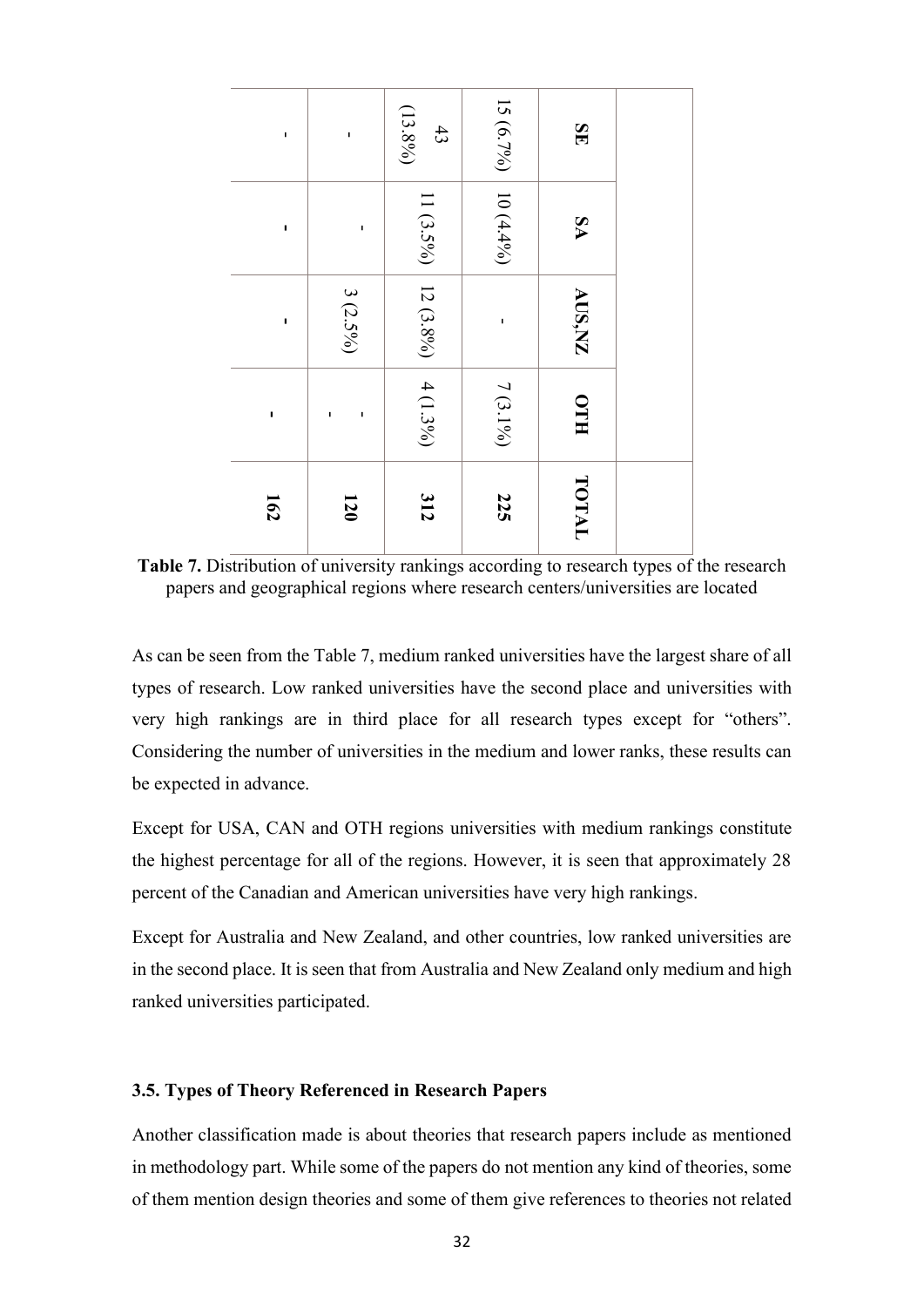|               | <b>No Theories</b> | <b>Other Theories</b> | <b>Design Theories</b> |
|---------------|--------------------|-----------------------|------------------------|
| <b>ICED17</b> | 149                | 213                   |                        |
| <b>ICED19</b> |                    | 302                   |                        |
| <b>TOTAL</b>  | 223                | 515                   |                        |

to design but to other areas of the science. Distribution of the research papers by type of theories they include for ICED17 and ICED19 is given in Table 8.

**Table 8.** Distribution of papers by type of theories they include and conferences

As Table 8, shows most of the research papers in both of the conferences refer to theories, but only 14 percent of these research papers include design theories. Most of the articles mention other theories.

In Table 9, the types of research papers are grouped according to the types of theory they mention.

|              | <b>No Theories</b> | <b>Other Theories</b> | <b>Design Theories</b> |
|--------------|--------------------|-----------------------|------------------------|
| EM           | 46                 | 112                   | 12                     |
| EX           | 19                 | 68                    | 19                     |
| <b>NT</b>    | 50                 | 126                   | 28                     |
| IS           | 81                 | 179                   | 15                     |
| <b>OTH</b>   | 27                 | 30                    | 7                      |
| <b>TOTAL</b> | 223                | 515                   | 8.                     |

**Table 9.** Distribution of papers by type of theories they include and research types

<span id="page-38-0"></span>As Table 9 shows for all types of research papers, the majority consists of research papers that refer to other types of theories. For all research paper types, the second dominant group is research papers that do not contain any theory.

#### **3.6. Methodology Description**

Research papers were grouped according to whether they contain a clear description of the methodology or approach they are using. The distribution of research papers for each conference according to whether there are methodology explanations or not is given in Table 10.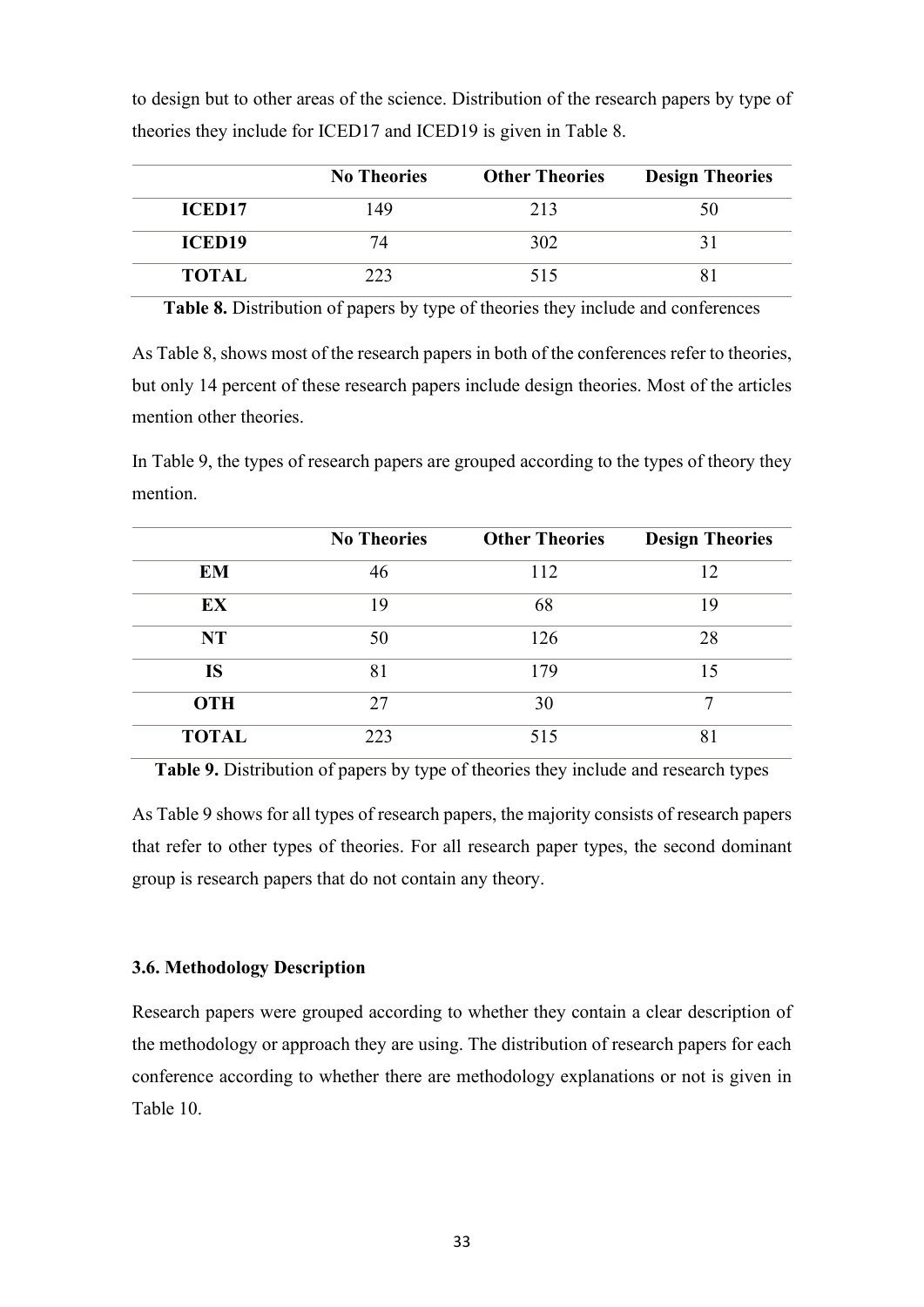|               | <b>Clear Methodology</b> | <b>No Clear Methodology</b> |
|---------------|--------------------------|-----------------------------|
|               | <b>Description</b>       | <b>Description</b>          |
| <b>ICED17</b> | 407                      |                             |
| <b>ICED19</b> | 385                      | 22                          |
| <b>TOTAL</b>  | 792                      | 27                          |

**Table 10.** Distribution of papers by methodology description

As can be seen in Table 10, almost 97 percent of the research papers include clear methodology description. This ratio is almost 99 percent at ICED17 and almost 95 percent at ICED19. These results show that almost all of the research papers take part in ICED17 and ICED19 were written in a systematic method and method they include was clearly explained.

#### <span id="page-39-0"></span>**3.7. Data Collection**

In addition to research paper's methodology description, whether data collection was done in the studies is examined. For the papers include data collection part, two groups were determined as the ones clearly describe research methodology they used for data collection and the ones do not describe it clearly. It is shown in Table 11.

|               |                           | <b>Data Collection</b> |                      |  |  |  |  |
|---------------|---------------------------|------------------------|----------------------|--|--|--|--|
|               | <b>No Data Collection</b> | Clear Description of   | No Clear Description |  |  |  |  |
|               |                           | Research               | of Research          |  |  |  |  |
|               |                           | Methodology            | Methodology          |  |  |  |  |
| <b>ICED17</b> | 34                        | 364                    | 14                   |  |  |  |  |
| <b>ICED19</b> | 26                        | 349                    | 32                   |  |  |  |  |
| <b>TOTAL</b>  | 60                        | 713                    | 46                   |  |  |  |  |

**Table 11.** Distribution of papers by data collection methodology

According to the results in Table 11, the number of research papers that do not mention data collection is very low, almost 7 percent of total conference papers. Of the research papers that included data collection, the research methodology for data collection was clearly defined in approximately 96 percent of ICED17 papers and almost 92 percent of ICED19 papers.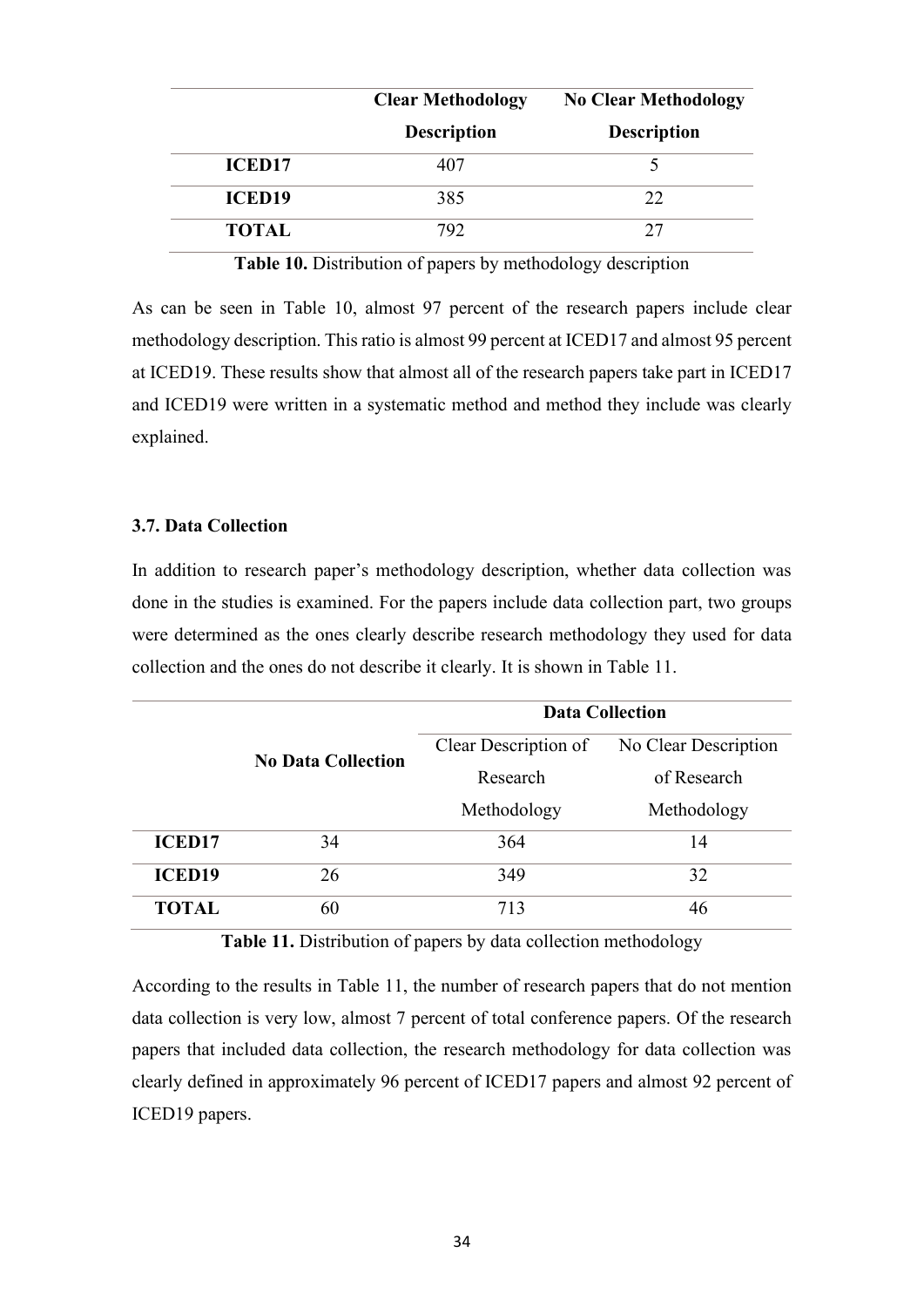#### <span id="page-40-0"></span>**3.8. Data Analysis**

The same classification was made for data analysis. The research papers were categorized according to whether they included data analysis and, if so, whether the research methodology related to the data analysis was clearly defined.

|               |                         |                             | Data Analysis           |
|---------------|-------------------------|-----------------------------|-------------------------|
|               | <b>No Data Analysis</b> | Clear Description of        | No Clear Description of |
|               |                         | <b>Research Methodology</b> | Research Methodology    |
| <b>ICED17</b> | 36                      | 367                         | 9                       |
| <b>ICED19</b> | 29                      | 343                         | 35                      |
| TOTAL         | 65                      | 710                         | 44                      |

**Table 12.** Distribution of papers by data analysis methodology

As can be seen in Table 12, similar results were obtained for data analysis as in the data collection part. Because most of the research papers that contain data collection part aim to analyze data collected. Almost 91 percent of ICED17 papers and almost 93 percent of ICED19 papers include data analysis and among these papers research methodology of data analysis was clearly described in almost 98 percent of ICED17 papers and approximately 91 percent of ICED19 papers.

#### <span id="page-40-1"></span>**3.9. Industrial Involvement**

Research papers were also classified whether they included industrial involvement. In doing so, criteria such as whether an analysis or case study was conducted in a company, whether universities and companies were working in coordination, or whether one of the authors in the study was a company employee were looked at. Results are shown in Table 13.

|               | <b>Industrial Involvement</b> |          |          |       |            |              |  |  |  |  |
|---------------|-------------------------------|----------|----------|-------|------------|--------------|--|--|--|--|
|               | EM                            | EX       | NT.      | IS.   | <b>OTH</b> | <b>TOTAL</b> |  |  |  |  |
| <b>ICED17</b> | 52.1%                         | $16.3\%$ | $22\%$   | 25.2% | 23.5%      | $27.7\%$     |  |  |  |  |
| <b>ICED19</b> | $35.3\%$                      | 37.3%    | 28.4%    | 21.2% | 20.0%      | 28.3%        |  |  |  |  |
| <b>TOTAL</b>  | $42.4\%$                      | $26.4\%$ | $25.0\%$ | 23.3% | 21.9%      |              |  |  |  |  |

**Table 13.** Distribution of papers by industrial involvement percentages

From the Table 13, it is seen that the type of research that includes the most industrial participation for ICED17 is empirical studies with a rate of 52.1 percent. This is followed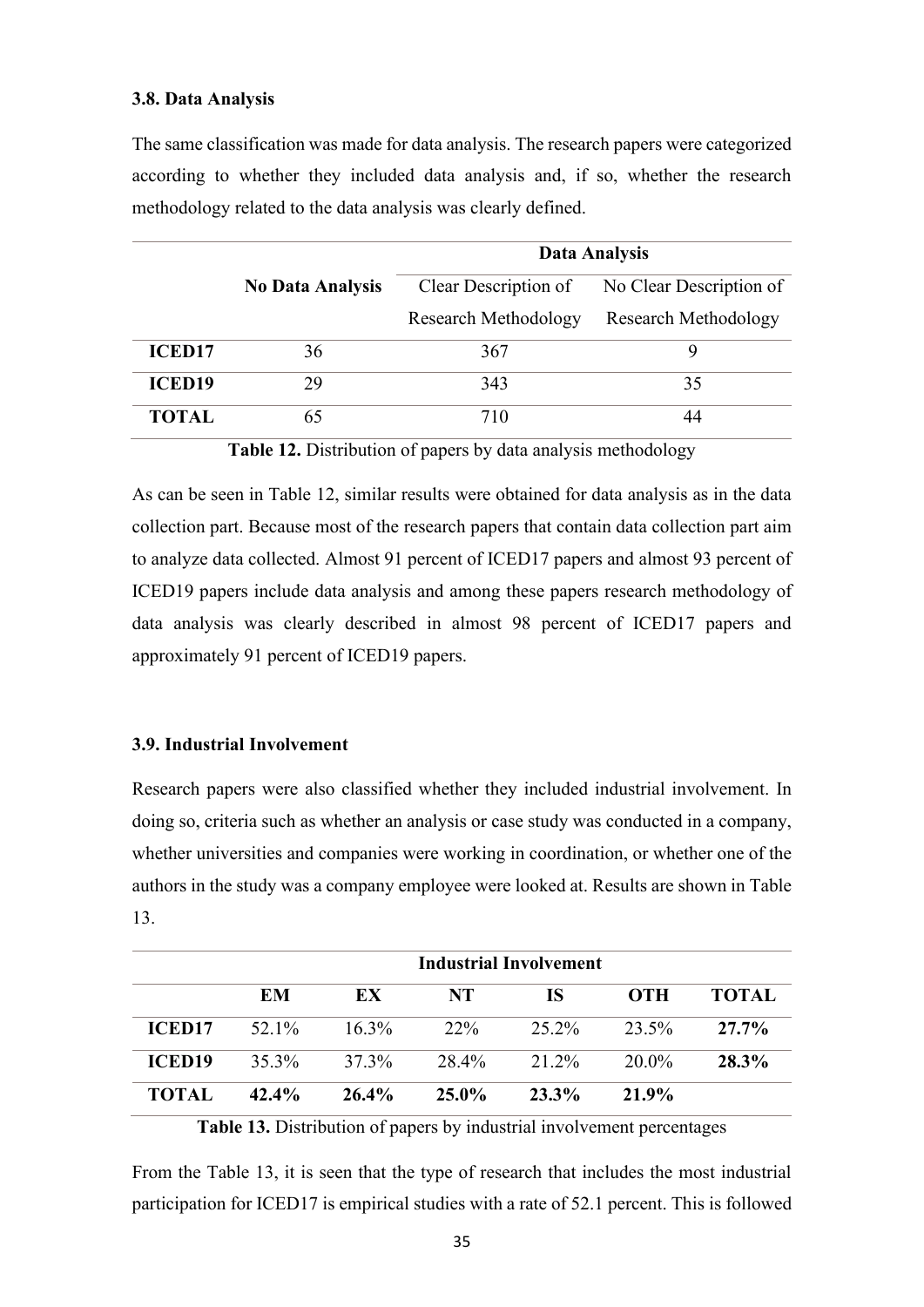by implementation studies with 25.2 percent. According to these results, it can be said that more than half of the empirical studies are conducted in a company and the rest are related to educational research. On the other hand, for ICED19 it is seen that industrial involvement rates distributed more equally among the research types. Experimental studies have the highest industrial involvement share with 37.3 percent and empirical studies comes the second place with 35.3 percent.

When industrial involvement is analyzed on the basis of conferences, it is seen that the industrial involvement rates of the two conferences are very close to each other, 27.7 percent for ICED17 and 28.3 percent for ICED19. If analysis is made upon research types, it is seen that 42.4 percent of the empirical studies include industrial involvement. It is observed that other types of research have very similar industrial involvement rates, between 21 and 26 percent.

#### <span id="page-41-0"></span>**3.10. Referencing Patterns**

In all scientific fields over the years, researchers have advanced based on the results of their colleagues and the researchers have demonstrated this increasing correlation between research findings by referencing to previous studies. Therefore, references can be used as a measure to assess the extent to which researchers are aware of previous literature. In this study, some referencing patterns of ICED17 and ICED19 papers were analyzed. First of all, the proportions of research papers referring previous editions of ICED were examined by geographical regions and shown in Table 14.

|               | <b>References to Previous ICEDs</b> |           |                    |             |           |           |            |      |                    |  |  |  |
|---------------|-------------------------------------|-----------|--------------------|-------------|-----------|-----------|------------|------|--------------------|--|--|--|
|               | <b>WE</b>                           | <b>NE</b> | USA,<br><b>CAN</b> | <b>ASIA</b> | <b>SE</b> | <b>SA</b> | AUS,<br>NZ |      | <b>OTHER TOTAL</b> |  |  |  |
| <b>ICED17</b> | 40.0                                | 34.9      |                    | 19.6 25.9   | 50.0      | 9.1       | 50.0       | 50.0 | 35.0               |  |  |  |
| <b>ICED19</b> |                                     | 43.6 34.8 | 29.3               | 20.0        | 43.8      | 40        | 27.3       | 14.3 | 37.1               |  |  |  |
| <b>TOTAL</b>  | 41.8                                | 34.8      | 23.7               | 22.6        | 46.6      | 23.8      | 33.3       | 27.3 |                    |  |  |  |

**Table 14.** Percentage of papers referencing previous ICEDs by geographical regions

According to the results in Table 14, the proportions of research papers referring previous editions of ICED are 35 percent for ICED17 and 37.1 for ICED19. There is a slight increase in this rate in 2 years. On the other hand, the remaining papers do not give any reference to previous ICEDs.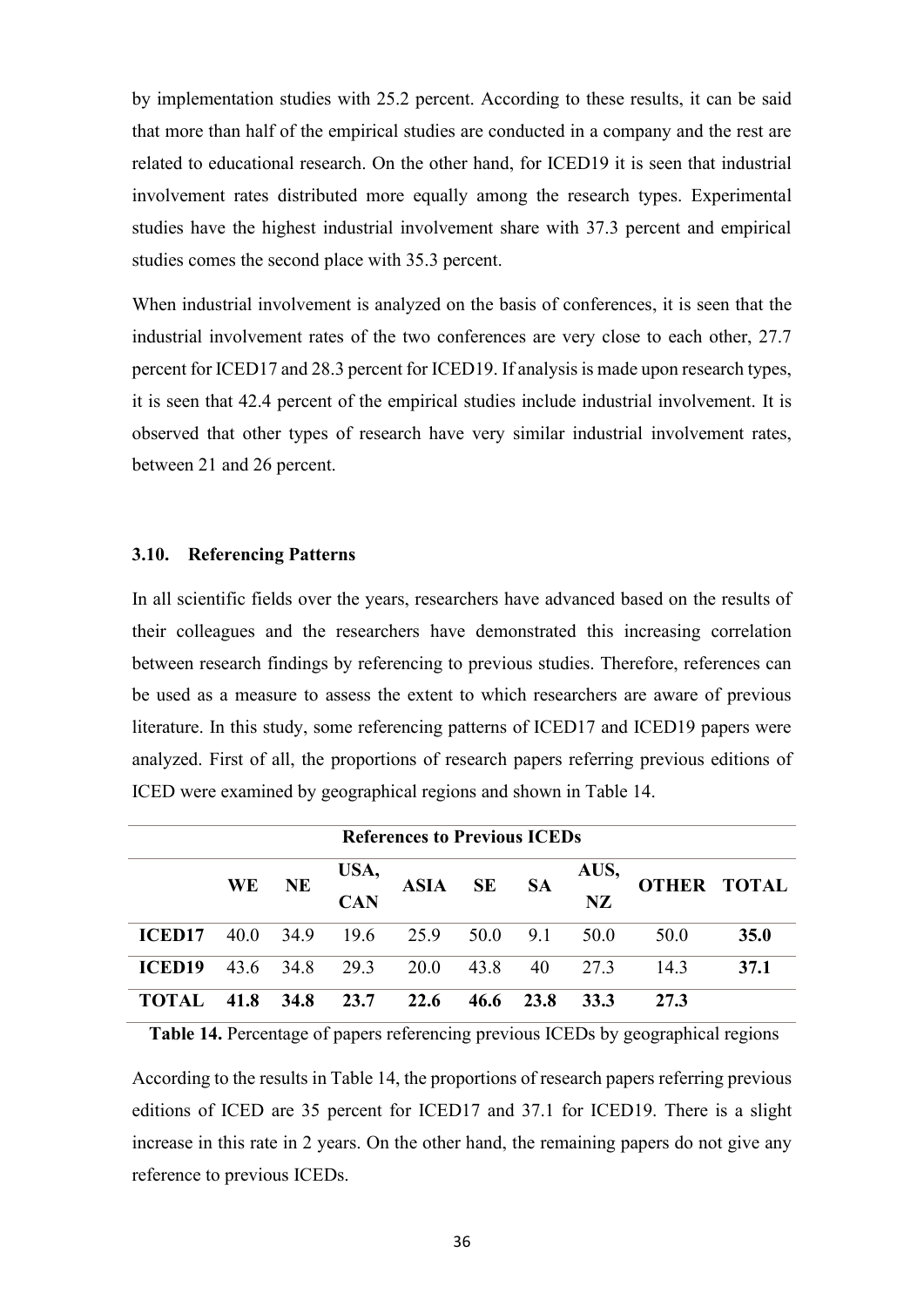The analysis of the citation percentages at both conferences reveals that more than 41 percent of the research papers written by Southern Europe, Western and Central Europe refer to previous ICEDs. Also more than 33 percent of research papers written by Northern Europe, Australia and New Zealand reference previous ICEDs.

A comparison of the percentages of ICED97 and ICED99 papers and ICED17 and ICED19 papers that refer to previous ICEDs is given in Table 15.

|                      |                          | <b>References to Previous ICEDs</b> |  |  |  |  |  |  |  |
|----------------------|--------------------------|-------------------------------------|--|--|--|--|--|--|--|
|                      | <b>ICED97 and ICED99</b> | <b>ICED17 and ICED19</b>            |  |  |  |  |  |  |  |
| <b>References</b>    | $31.7\%$                 | 36.0%                               |  |  |  |  |  |  |  |
| <b>No References</b> | 68.3%                    | 64.0%                               |  |  |  |  |  |  |  |

**Table 15.** Comparison between the papers of ICED97 and ICED99 with papers of ICED17 and ICED19 based on references to previous ICEDs

According to the results of the analysis by Cantamessa (2003) the average rate for ICED97 and ICED99 papers that refer to previous ICEDs has been calculated around 31 percent. It is seen that this rate has increased only slightly to 36 percent in 20 years. At all conferences, the number of research papers citing previous ICEDs is less than half of the total amount of papers. Cantamessa (2003) mentioned that this ratio for ICED97 and ICED99 papers are less than one-third of the papers and it shows a low and disappointing degree of consistency with previous work. Examining the ratios above, it would not be wrong to say that the situation has not changed much after 20 years.

Another reference model examined is the rate at which papers' authors cite their own previous work published in previous editions of ICED. The percentages of research papers that include references to previous ICED work by one of the authors by geographical region are shown in Table 16.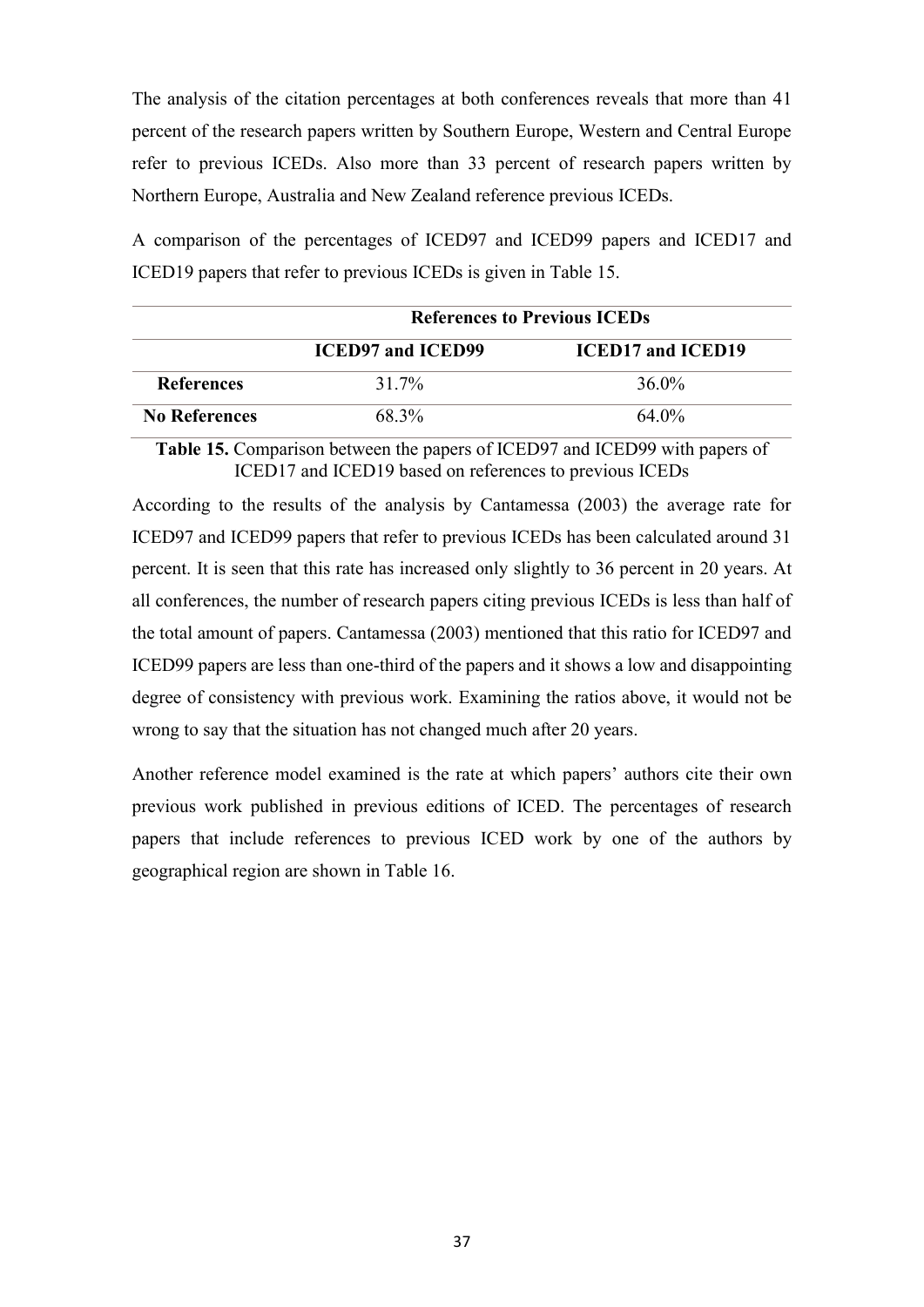|                    | <b>References to Previous Own ICED Works</b> |           |                               |             |           |                |                   |      |                    |  |  |  |
|--------------------|----------------------------------------------|-----------|-------------------------------|-------------|-----------|----------------|-------------------|------|--------------------|--|--|--|
|                    | <b>WE</b>                                    | <b>NE</b> | USA,<br><b>CAN</b>            | <b>ASIA</b> | <b>SE</b> | <b>SA</b>      | AUS,<br><b>NZ</b> |      | <b>OTHER TOTAL</b> |  |  |  |
| ICED <sub>17</sub> | 18.9                                         |           | 17.4 10.7 18.5 26.9 0.00 0.00 |             |           |                |                   | 25.0 | 17.2               |  |  |  |
| <b>ICED19</b>      | 20.7                                         | 8.7       | 7.3                           | 5.7         |           | 21.9 20.0 18.2 |                   | 14.3 | 15.2               |  |  |  |
| <b>TOTAL</b>       | 19.8                                         | 13.4      | 9.3                           | 11.3        | 24.1      | 9.5            | 13.3              | 18.2 |                    |  |  |  |

**Table 16.** Percentages of papers that gives references to authors' previous own ICED works by geographical regions

As can be seen from the Table 16, the percentage of research papers containing citations to their own previous ICED studies by their authors is very low, both as the average of both conferences and on the basis of research papers from each region. When compared to results of the previous referencing pattern (references to previous ICEDs) it is seen that the rates are less than half. This can be interpreted as the participation rate of the ICED17 and ICED19 authors to the previous ICEDs was not higher than 17 percent.

The last two classifications of reference models consist of the papers that refer to its authors' publications at other conferences, and research papers that do not refer to any previous work by their authors. The percentages of citations by each defined geographical region are given in Table 17 and Table 18.

|                    | <b>References to Own Other Publications</b> |      |            |                                    |           |           |             |                                  |      |  |  |
|--------------------|---------------------------------------------|------|------------|------------------------------------|-----------|-----------|-------------|----------------------------------|------|--|--|
|                    | WE-                                         | NE.  |            |                                    |           |           |             | USA, ASIA SE SA AUS, OTHER TOTAL |      |  |  |
|                    |                                             |      | <b>CAN</b> |                                    |           |           | NZ          |                                  |      |  |  |
| ICED <sub>17</sub> |                                             |      |            | 60.0 58.7 60.7 59.3 42.3 45.5 25.0 |           |           |             | 50.0                             | 57.8 |  |  |
| <b>ICED19</b>      | 56.4                                        | 63.0 | 61.0       | 54.3                               | 71.9 50.0 |           | 45.5        | 57.1                             | 59.0 |  |  |
| <b>TOTAL</b>       | 58.2                                        | 60.7 | 60.8       | 56.5                               |           | 58.6 47.6 | <b>40.0</b> | 54.5                             |      |  |  |

**Table 17.** Percentages of papers that gives references to authors' own other publications by geographical regions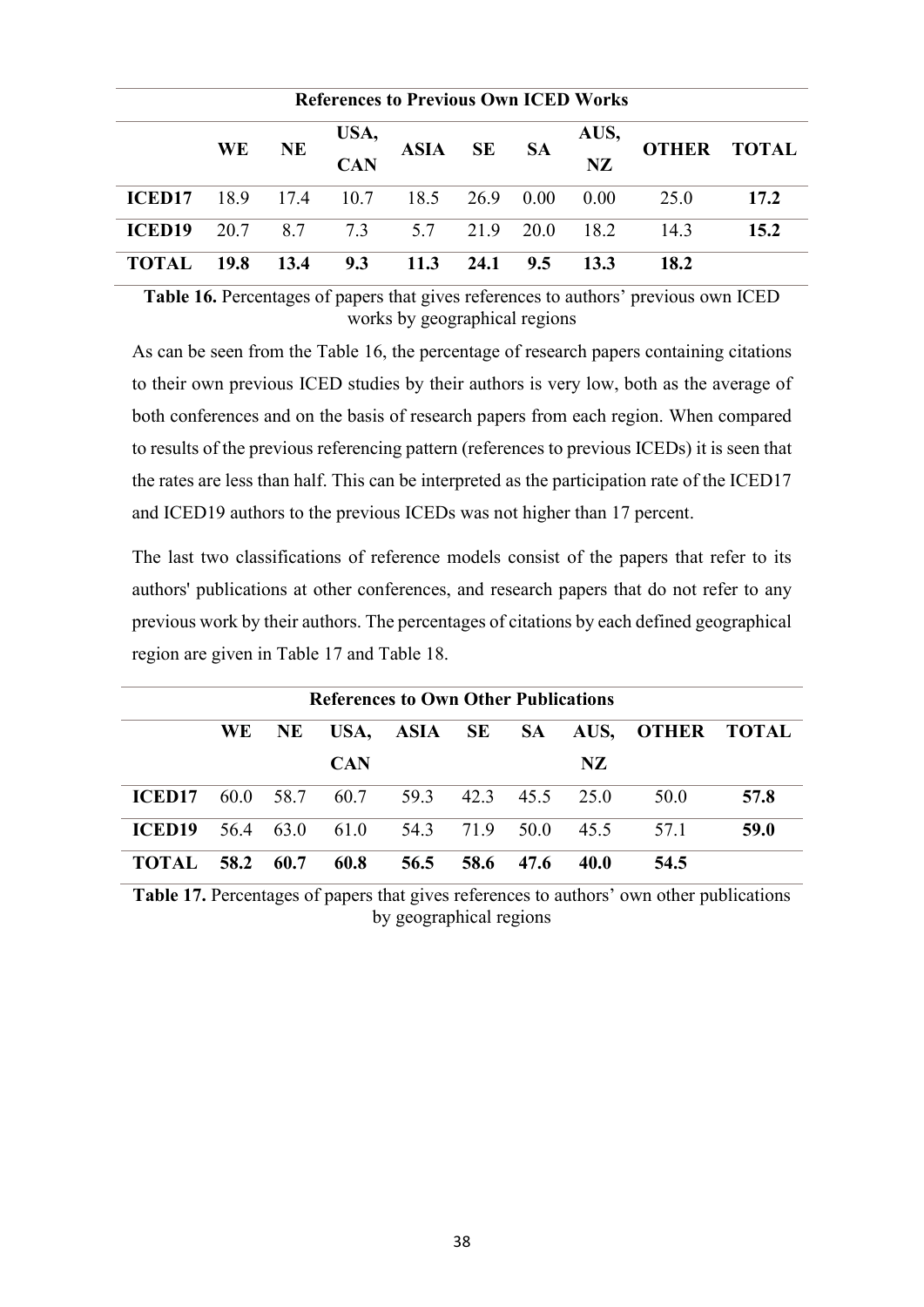|               | <b>No References to Own Publications</b> |      |                     |                                    |           |          |      |                                  |             |  |  |
|---------------|------------------------------------------|------|---------------------|------------------------------------|-----------|----------|------|----------------------------------|-------------|--|--|
|               | WE.                                      | NE   |                     |                                    |           |          |      | USA, ASIA SE SA AUS, OTHER TOTAL |             |  |  |
|               |                                          |      | <b>CAN</b>          |                                    |           |          | NZ.  |                                  |             |  |  |
| ICED17        |                                          |      |                     | 21.1 23.9 28.6 22.7 30.8 54.5 75.0 |           |          |      | 25.0                             | <b>25.0</b> |  |  |
| <b>ICED19</b> |                                          |      | 22.9 28.3 31.7 40.0 |                                    |           | 6.3 30.0 | 36.4 | 28.6                             | 25.8        |  |  |
| <b>TOTAL</b>  | <b>22.0</b>                              | 25.9 | 29.9                | 32.3                               | 17.2 42.9 |          | 46.7 | 27.3                             |             |  |  |

**Table 18.** Percentages of papers that does not give references to authors' own publications by geographical regions

As it is seen from the tables 17 and 18, ICED17 and ICED19 mostly consist of the research papers that refer to previous other works of their authors. It is seen that approximately 61 percent of the papers written by the universities in USA, Canada and Northern Europe give reference to their authors' own other publications. In other universities, this rate is over 40 percent.

Research papers whose authors do not refer to their own publications do not constitute the majority, but the proportion is higher than for articles that refer to previous ICED studies of their authors. While the percentage of the papers that do not include references to their authors' previous publications is only 22 percent for Western Europe universities, it is 46.7 percent for the universities in Australia and New Zealand and 42.9 percent for those in South America.

In Table 19, percentages of the research papers that refer to previous publications of the authors are shown both for the averages of ICED97 and ICED99 and those for ICED17 and ICED19.

| <b>References to Previous Own ICED Works</b> |                          |                          |  |  |
|----------------------------------------------|--------------------------|--------------------------|--|--|
|                                              | <b>ICED97 and ICED99</b> | <b>ICED17 and ICED19</b> |  |  |
| <b>References to Own</b>                     | 17.9%                    | $16.2\%$                 |  |  |
| <b>ICED Works</b>                            |                          |                          |  |  |
| <b>References to Own</b>                     | 35.5%                    | 58.4%                    |  |  |
| <b>Other Publications</b>                    |                          |                          |  |  |
| <b>No References to</b>                      | $46.6\%$                 | 25.4%                    |  |  |
| Own                                          |                          |                          |  |  |

**Table 19.** Percentages of papers that refer to previous publications of the authors at ICED97 and ICED99 and ICED17 and ICED19

According to the results in Table 19, it is seen that the percentages of papers including references to the authors' own previous works increased from 53.4 percent to 74.6 percent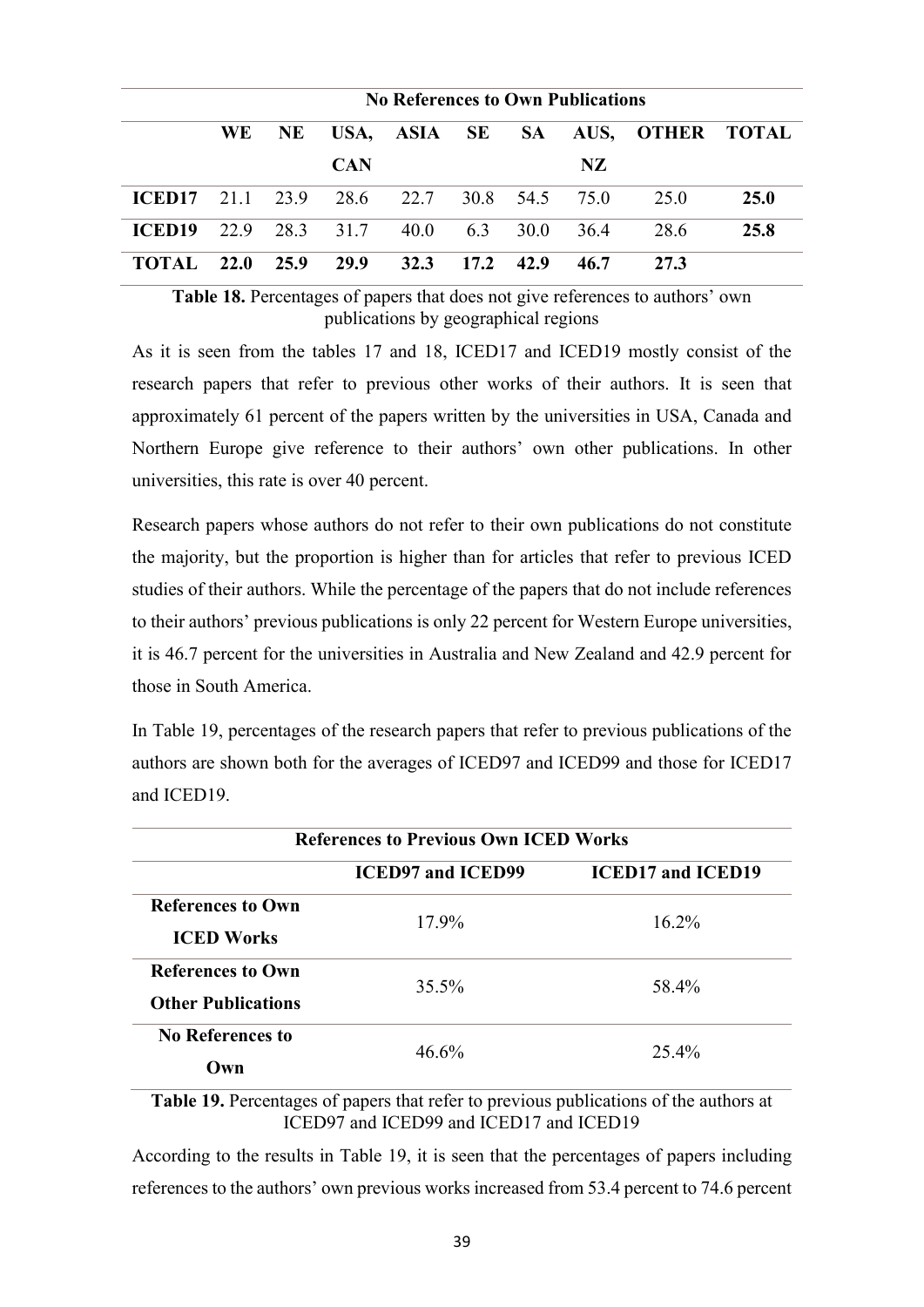in 20 years. However, the ratio of the research papers that give reference to the authors' previous ICED works decreased by 1.7 percent.

From the above-mentioned results it can be said that for the percentages of both references to previous ICEDs and references to authors' previous own ICED works are lower than expected. In addition, it is seen that there is no improvement in these rates in 20 years. To compare these referencing patterns with those in other conferences, Cantamessa (2003) conducted an analysis. In this study, three conferences from other engineering fields and one conference with the closest domain to ICED from operations management background were analyzed. The results obtained proved that the referencing patterns for ICED works were no worse than for other conferences. Since it is possible to compare the reference models of the examined conference with those of 20 years ago, comparing the results of this study with other conferences was not included in this study. The scope of the study in reference models is to examine the change in 20 years.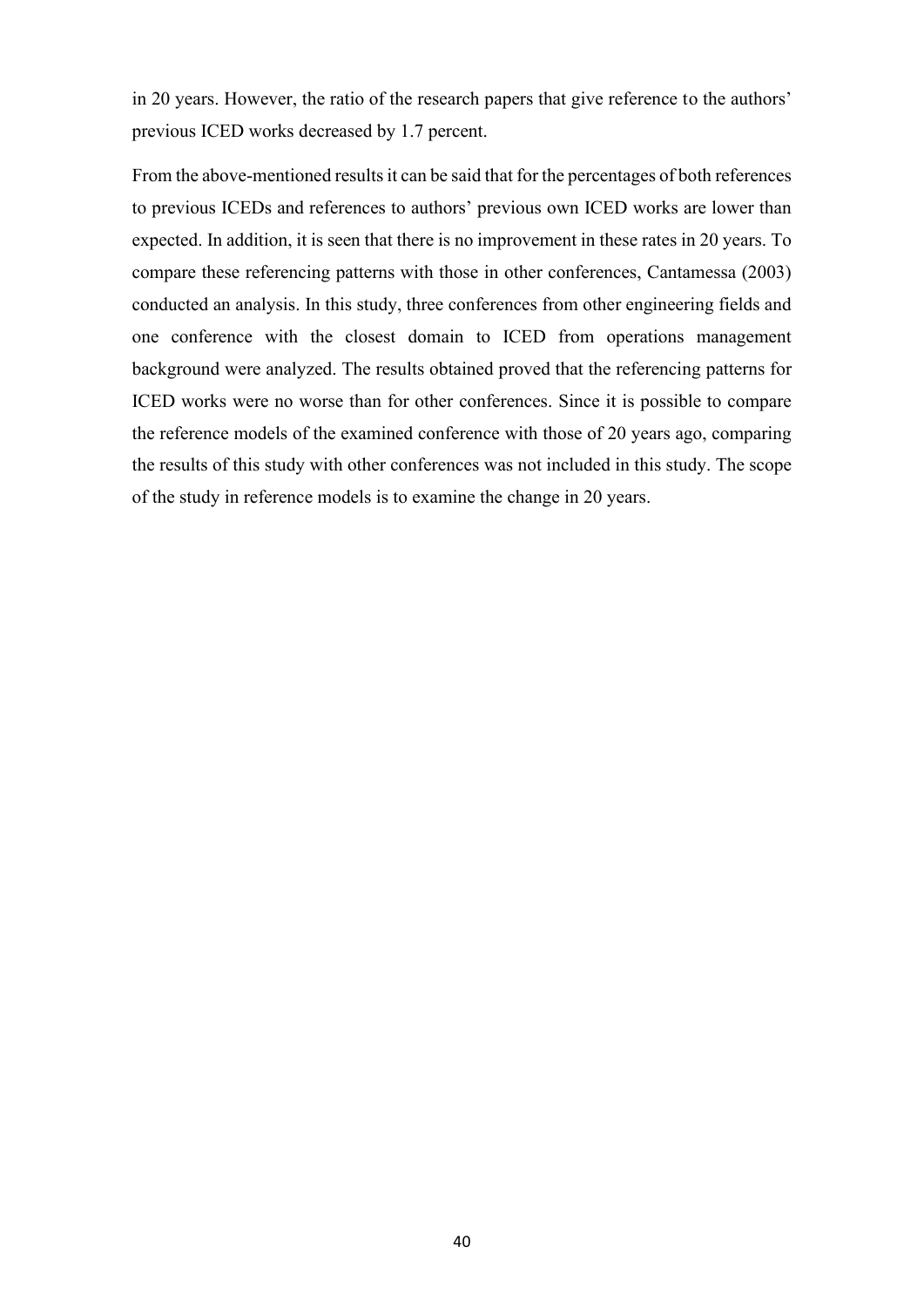#### **CHAPTER 4**

#### **4. EMPIRICAL STUDIES**

<span id="page-46-0"></span>In addition to reviewing and analyzing ICED17 and ICED19 research papers, another objective of this study is to examine in detail the characteristics of the empirical studies published at ICED17 and ICED19. As described in "Methodology" section, six features of empirical studies were analyzed. In addition to the specific characteristics examined for each type of research paper, there are common characteristics investigated for each type of research paper.

Since the focus of this study is primarily on empirical studies, all the features of empirical studies at ICED17 and ICED19 were analyzed in detail in this section. First, the analyzed features for each type of research paper were examined for empirical studies and discussed by applying the corresponding descriptive statistics. Secondly, the descriptive statistics of the features specific to empirical studies were conducted and explained in detail by referring some ICED17 and ICED19 empirical research papers. The first part was examined under the title "General Features" and the second part under the title "Special Features of Empirical Studies".

#### <span id="page-46-2"></span><span id="page-46-1"></span>**4.1. Common Features**

#### **4.1.1. Countries of Universities or Research Centers**

When examining the countries with universities or research centers where empirical studies were conducted, it appears that French universities conducted the most empirical studies, at 12.4 percent. In second place are German and American universities, each with 11.2 percent, and in third place are universities from the United Kingdom, with a rate of 10 percent. Pareto diagram showing the frequencies of the countries where universities are located is in Graph 7.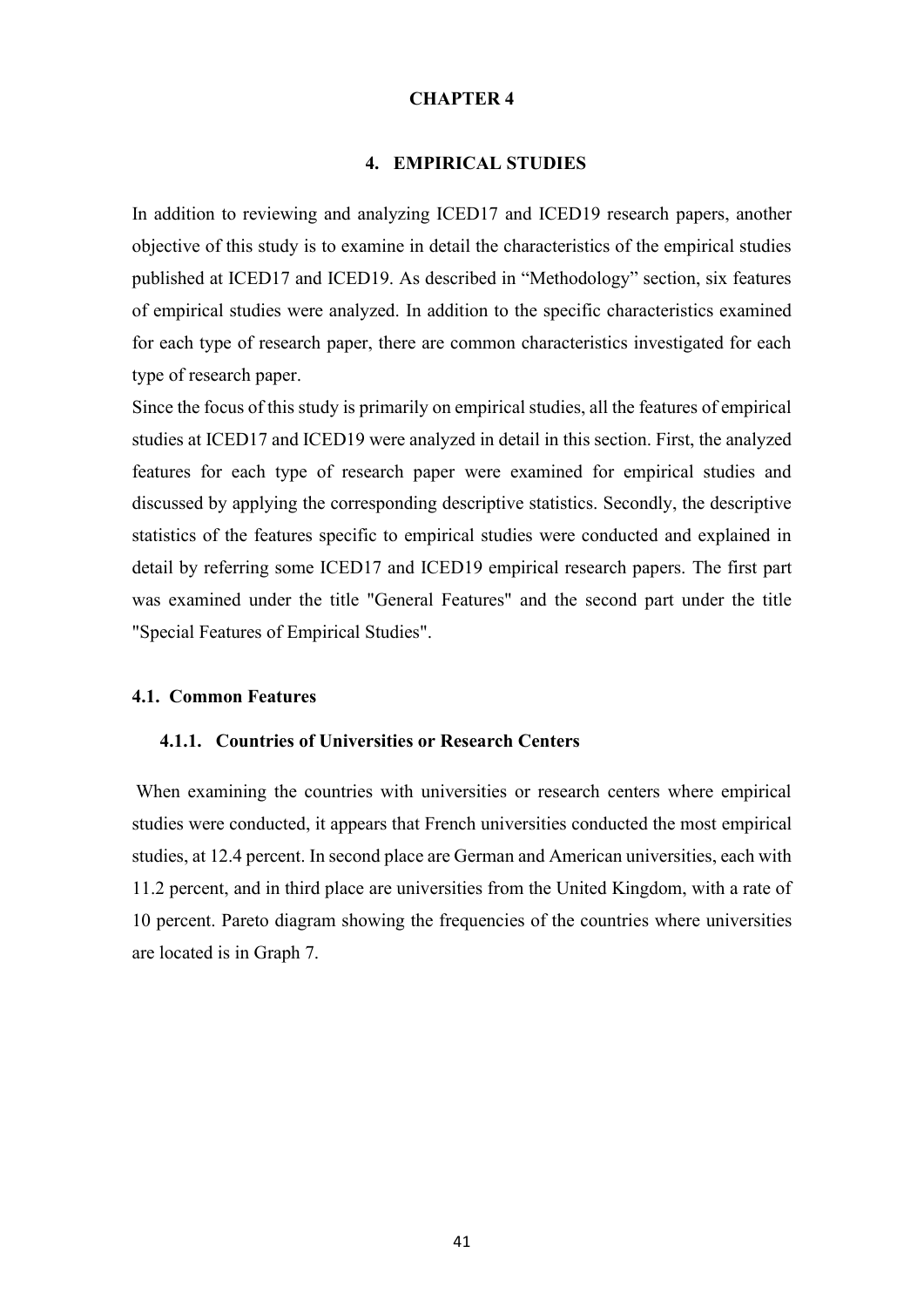

**Graph 7.** Pareto analysis of empirical research paper production by research centers or universities in different countries

In the results of the analysis made on the sum of the research papers, it was stated that Germany, France, UK and USA were in the first four places. When examined on the basis of empirical studies, it was found that these four countries are again the countries with the highest frequency.

In addition to the sum of the empirical studies in both years, the distribution of empirical studies by country was examined separately for ICED17 and ICED19. The results are shown in Graph 8 and 9.



**Graph 8.** Distribution of empirical studies at ICED17 conducted by universities or research centers in different countries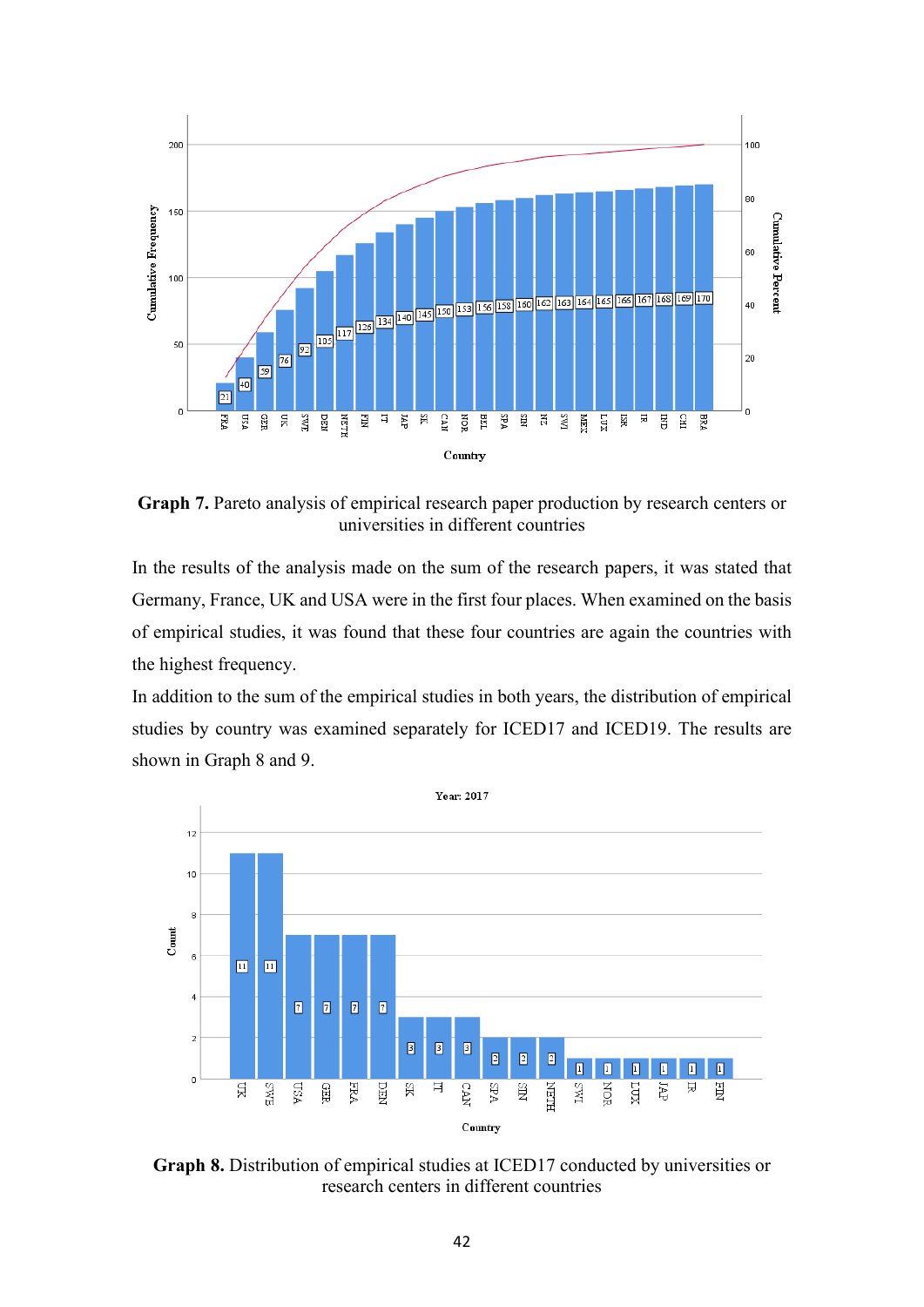

**Graph 9.** Distribution of empirical studies at ICED19 conducted by universities or research centers in different countries

<span id="page-48-0"></span>As shown in Graph 8 and Graph 9, the United Kingdom and Sweden are the countries that have conducted the most empirical studies at ICED17, while France, the United States, and Germany have conducted the most empirical studies at ICED19.

#### **4.1.2. Geographical Regions of The Universities or Research Centers**

As explained in detail in the "Analysis" section, the countries where the research centers or universities of the research papers are located were grouped according to their geographical regions. Graph 10 results when the distribution of empirical research papers by geographic regions is examined.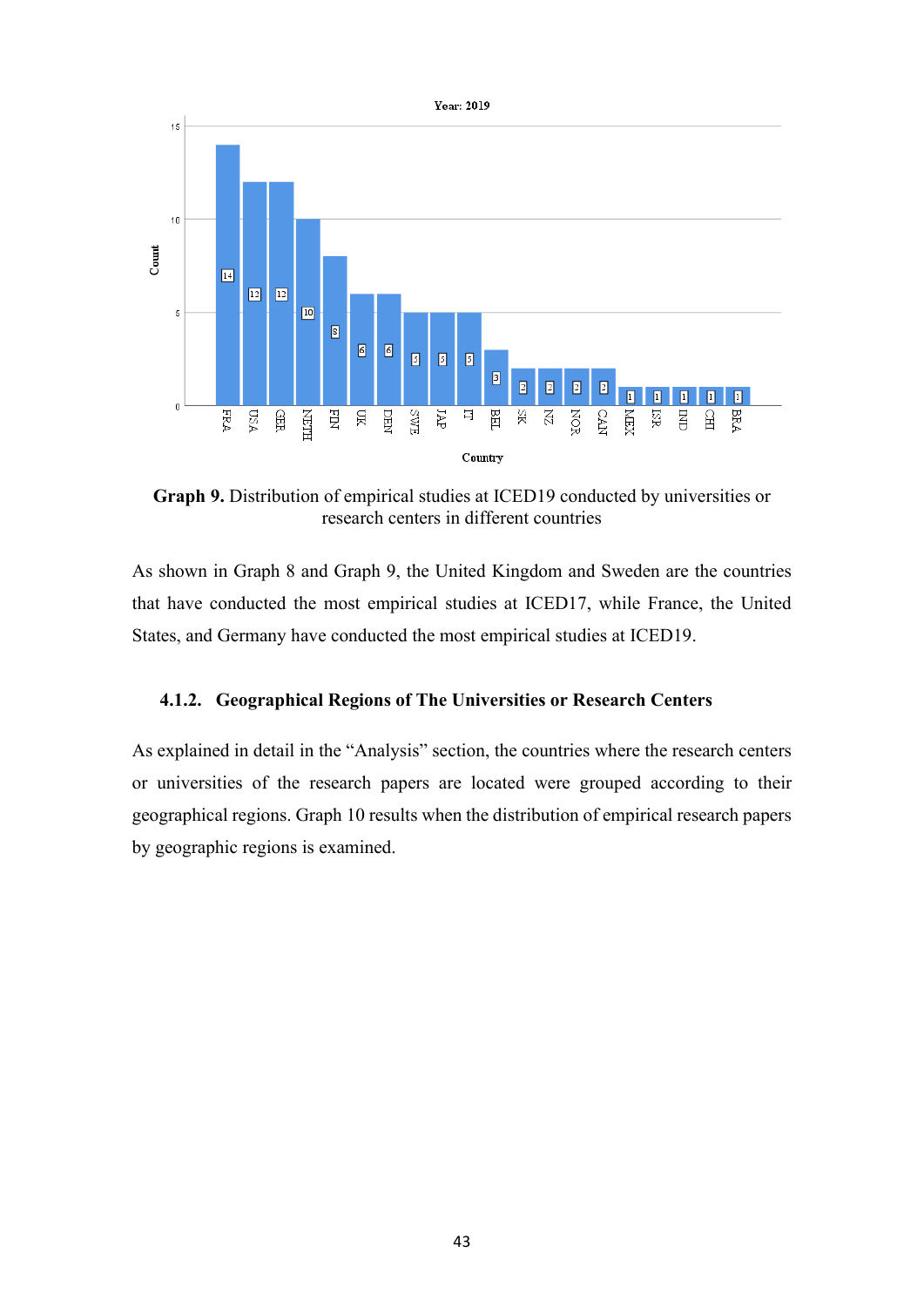

**Graph 10.** Distribution of empirical studies at ICED17 and ICED19 conducted by universities or research centers in different regions

<span id="page-49-0"></span>As can be seen from Graph 10, Northern Europe accounts for the largest share of empirical studies at conferences, while those conducted in Western or Central Europe are a close second. The same ranking was obtained in the analysis for all research paper types, except for the rankings for Northern Europe and Western and Central Europe.

#### **4.1.3. Ranking of The Universities or Research Centers**

As explained in the previous chapter, in addition to the geographical regions in which universities or research centers are located, the ranking of these institutions according to their success was also determined. When the analysis was performed for empirical studies, the result shown in Graph 11 was obtained.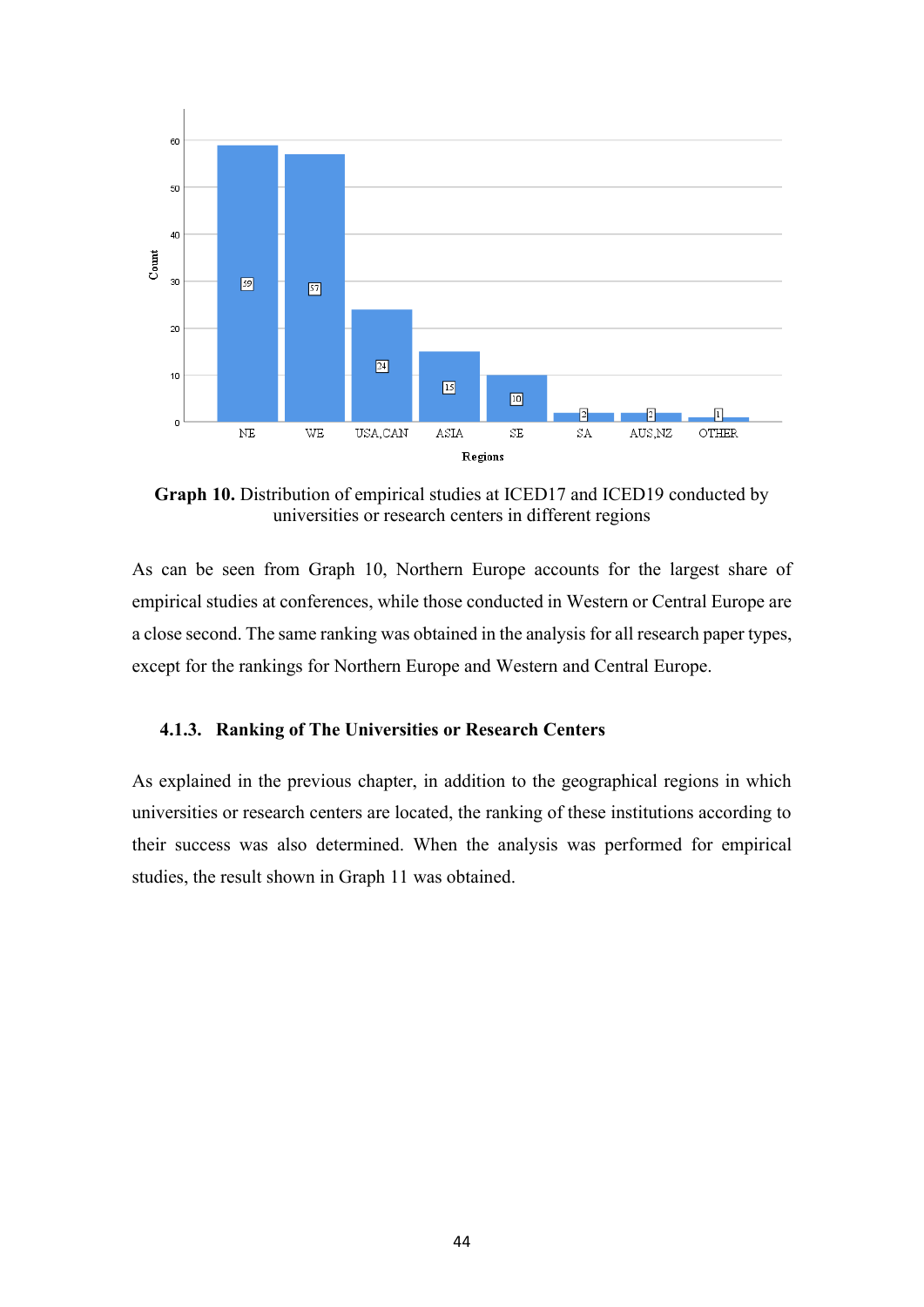

**Graph 11.** Distribution of empirical studies at ICED17 and ICED19 by the rankings of universities or research centers

As can be calculated from the distribution of research papers given above, 38.2 percent of the empirical studies at ICED17 and ICED19 are written by the authors from middle ranked universities. In addition, looking at the results in the analysis chapter, it can be seen that the papers from medium-ranked universities account for 38.1 percent of all papers.

As with the general distribution of research papers, it can be seen that low-ranking universities take second place. Moreover, while the rate is 24.7 percent here, it is 27.5 percent in the general distribution. From these two comparative results, the possibility of university rankings of research papers to be equally divided in each research type can be considered, but for this, it is necessary to make calculations for other types of research.

#### <span id="page-50-0"></span>**4.1.4. Types of Theory Referenced in Empirical Research Papers**

Another characteristic analyzed for each study type is the type of theory referenced. As explained in the "Analysis" chapter, some studies refer to design theories, while others refer to other theories. In some studies, there are even no references to any theories.

From the results presented in the Analysis section, 63 percent of ICED17 and ICED19 contributions include other theories and 10 percent include design theories. However, 27 percent of the papers do not refer to any theory. However, 27 percent of the papers do not refer to any theory. The rates for empirical studies (in the order of the categories just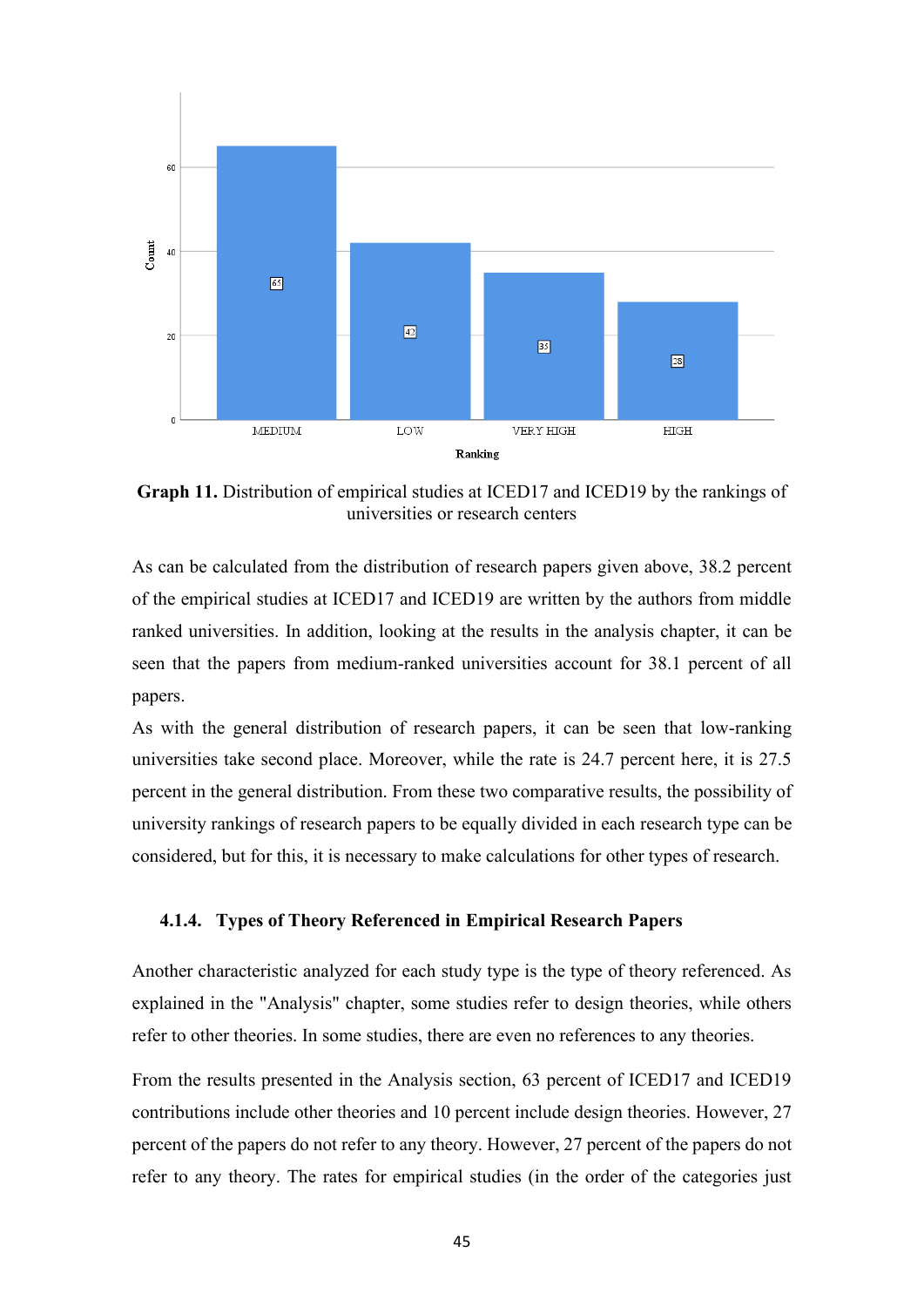<span id="page-51-0"></span>mentioned) are very close to the rates for research papers overall, at 66 percent, 7 percent, and 27 percent, respectively.

#### **4.1.5. Methodology Description, Data Collection and Data Analysis**

It is seen that, with the exception of 2 studies from ICED19 all the empirical studies contain a clear explanation of the methods or approaches used in the research. This means that about 99 percent of the empirical studies contain a clear description of the methodology. It was already noted in the Analysis chapter that almost 97 percent of ICED17 and ICED19 studies clearly explained the methodology.

Another characteristic that was examined for ICED papers is data collection. It was calculated that almost 7 percent of the research papers do not include a data collection section. In 94 percent of the remaining research papers, the research methodology of the data collection process is clearly described. Regarding empirical studies, in ICED17 only 2 and in ICED19 only 5 research papers do not include data collection. In the remaining ICED17 papers, the data collection methodology is clearly described, while in ICED19 only 4 papers do not clearly explain the data collection procedure.

Data analysis is the last common feature tested for all research types. It can be seen that all ICED17 and ICED19 contributions include data analysis. While the data analysis procedure is clearly explained in all ICED17 papers, only two papers in ICED19 lack a clear description of the data analysis method.

In Analysis chapter it was found that 44 papers, or almost 5 percent of all papers, the research method used in the data analysis is not explained. It can be concluded that the percentage of empirical studies that do not include a clear description of the data analysis procedure/method is very low when compared to the total number of papers that do not include a clear description of the data analysis. In addition, it is noted that a total of 65 papers do not include data analysis. However, it should be noticed that in all empirical studies there is an analysis of the data. Considering the general characteristics of empirical studies, it cannot be said that this result is unanticipated. This is because empirical studies aim to investigate real processes, and this is only possible with an appropriate methodology of data collection and an interpretation of the data with a systematic data analysis procedure.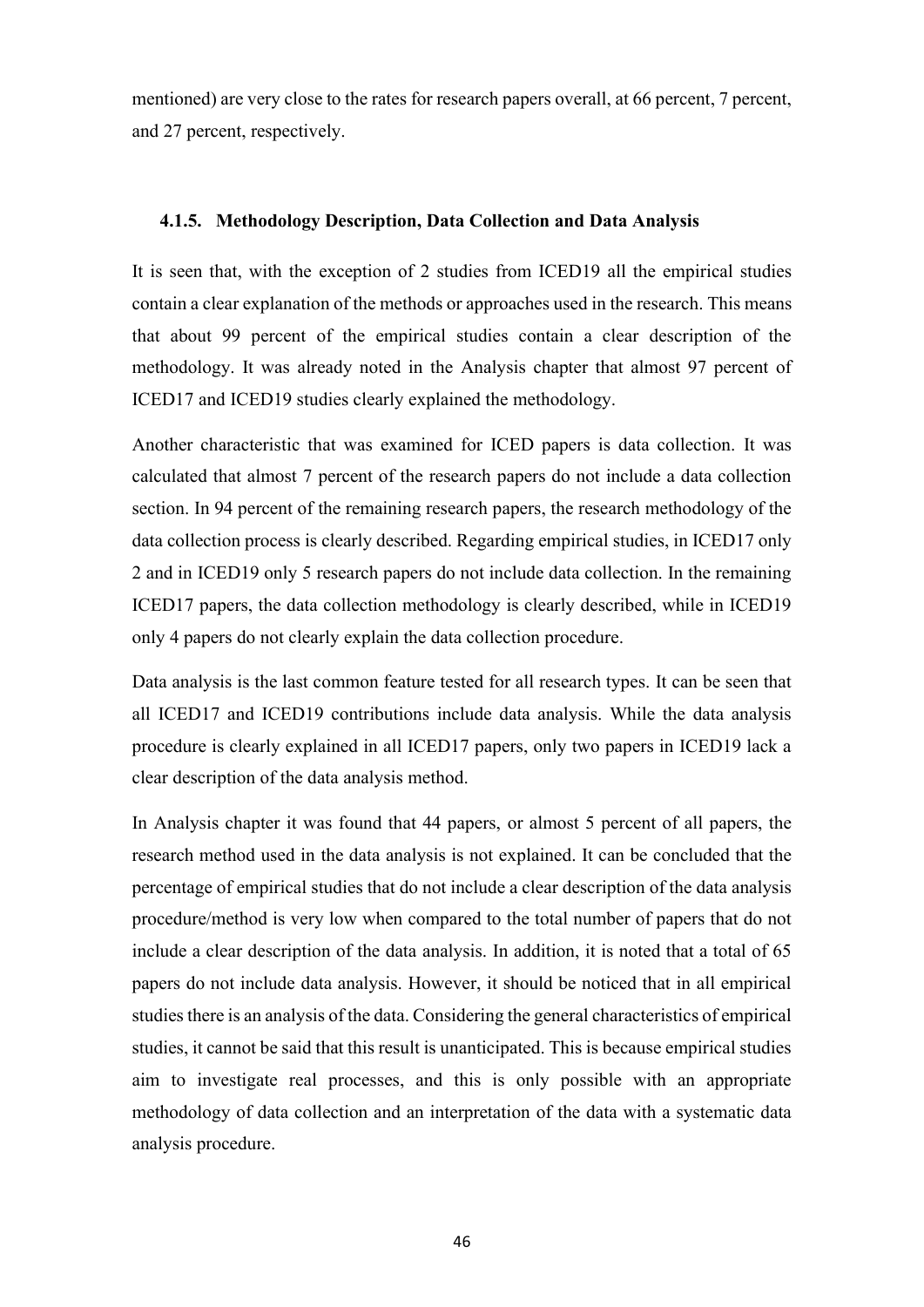#### <span id="page-52-0"></span>**4.1.6. Industrial Involvement**

From the results obtained in Analysis chapter, it can be seen that overall, only 28 percent of the research contains industry involvement. However, as mentioned in the Analysis chapter, empirical studies are the type of research that contains the most industry contribution, with a share of 42.4 percent. For the purpose of examining a real-world scenario, two environments can be considered. One is the educational environment, which consists of universities and research centers, and the other is the industrial environment, which includes companies. It is not wrong to say that almost half of the empirical studies of ICED17 and ICED19 were conducted in an educational environment and the other half in an industrial environment.

#### <span id="page-52-1"></span>**4.1.7. Referencing Patterns**

In Analysis chapter, some descriptive statistics based on referencing patterns were conducted and interpreted. Here, the referencing patterns were examined only for empirical studies at both conferences.

|                                                                                                                                                                                                                                                                                                                                                    | <b>ICED17</b> | <b>ICED19</b>                  |  |
|----------------------------------------------------------------------------------------------------------------------------------------------------------------------------------------------------------------------------------------------------------------------------------------------------------------------------------------------------|---------------|--------------------------------|--|
| <b>References to Previous</b>                                                                                                                                                                                                                                                                                                                      |               |                                |  |
| <b>ICEDs</b>                                                                                                                                                                                                                                                                                                                                       | 23(32%)       | 28 (28%)                       |  |
| <b>No References to</b>                                                                                                                                                                                                                                                                                                                            | 48 (68%)      | 71(72%)                        |  |
| <b>Previous ICEDs</b>                                                                                                                                                                                                                                                                                                                              |               |                                |  |
| $\mathbf{A}$ $\mathbf{A}$ $\mathbf{D}$ $\mathbf{A}$ $\mathbf{A}$ $\mathbf{A}$ $\mathbf{A}$ $\mathbf{A}$ $\mathbf{A}$ $\mathbf{A}$ $\mathbf{A}$ $\mathbf{A}$ $\mathbf{A}$ $\mathbf{A}$ $\mathbf{A}$ $\mathbf{A}$ $\mathbf{A}$ $\mathbf{A}$ $\mathbf{A}$ $\mathbf{A}$ $\mathbf{A}$ $\mathbf{A}$ $\mathbf{A}$ $\mathbf{A}$ $\mathbf{$<br>$\mathbf{r}$ | $\sim$        | $T \cap \Gamma$<br>$170F$ $17$ |  |

**Table 20.** Distribution of empirical studies referencing previous ICEDs at ICED17 and ICED19

As Table 20 shows, only 30 percent of empirical studies refer to previous ICEDs. Considering that this rate is 36 percent for all types of research, it can be said that empirical studies are one of the types of research that cause it to be this low.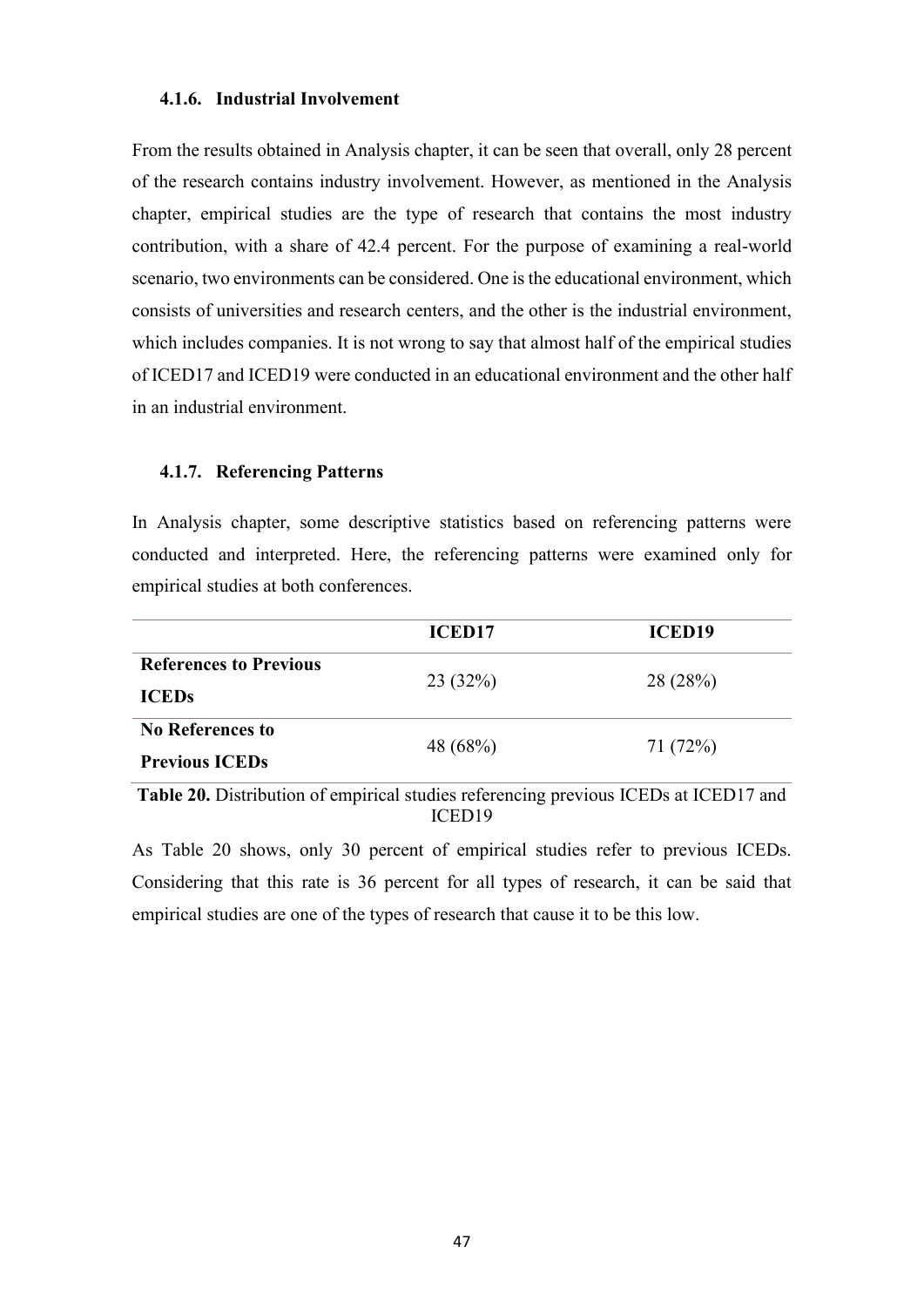|                     |                                         | <b>ICED17</b> | <b>ICED19</b> |
|---------------------|-----------------------------------------|---------------|---------------|
| <b>References</b>   | No reference                            | 23 (32%)      | $30(30\%)$    |
| made to<br>pervious | References to own ICED<br>works         | 12(17%)       | 12(12%)       |
| work by<br>authors  | References to own other<br>publications | 36(51%)       | 57 (58%)      |

| Table 21. Percentages of empirical research papers that refer to previous publications of |  |
|-------------------------------------------------------------------------------------------|--|
| the authors at ICED17 and ICED19                                                          |  |

The results in Table 21 show that 68 percent of the empirical studies at ICED17 and 70 percent of the empirical studies at ICED19 contain a reference to one of the authors' own previous publications. However, the proportion of references to the authors' own previous ICED papers is only 17 percent in ICED17 and 12 percent in ICED19. Comparing the result with the rates for the overall contributions shows that they are close. In total, while 16.2 percent of the contributions refer to the authors' own previous ICED work, 58.4 percent of the contributions contain references to the authors' own other publications, and only 25.4 percent of the contributions do not refer to the authors' previous studies.

In Analysis chapter, a comparison of the two referencing rates was made between the current study and the study conducted 20 years ago. In this section, the same comparison was made for empirical studies only.

|                     |                                         | <b>ICED97</b> and | <b>ICED17</b> and |
|---------------------|-----------------------------------------|-------------------|-------------------|
|                     |                                         | <b>ICED99</b>     | <b>ICED19</b>     |
| <b>References</b>   | No reference                            | 55%               | 31%               |
| made to<br>pervious | References to own ICED<br>works         | 15%               | 14%               |
| work by<br>authors  | References to own other<br>publications | 30%               | 55%               |

**Table 22.** Percentages of empirical research papers that refer to previous publications of the authors at ICED97 and ICED99 and ICED17 and ICED19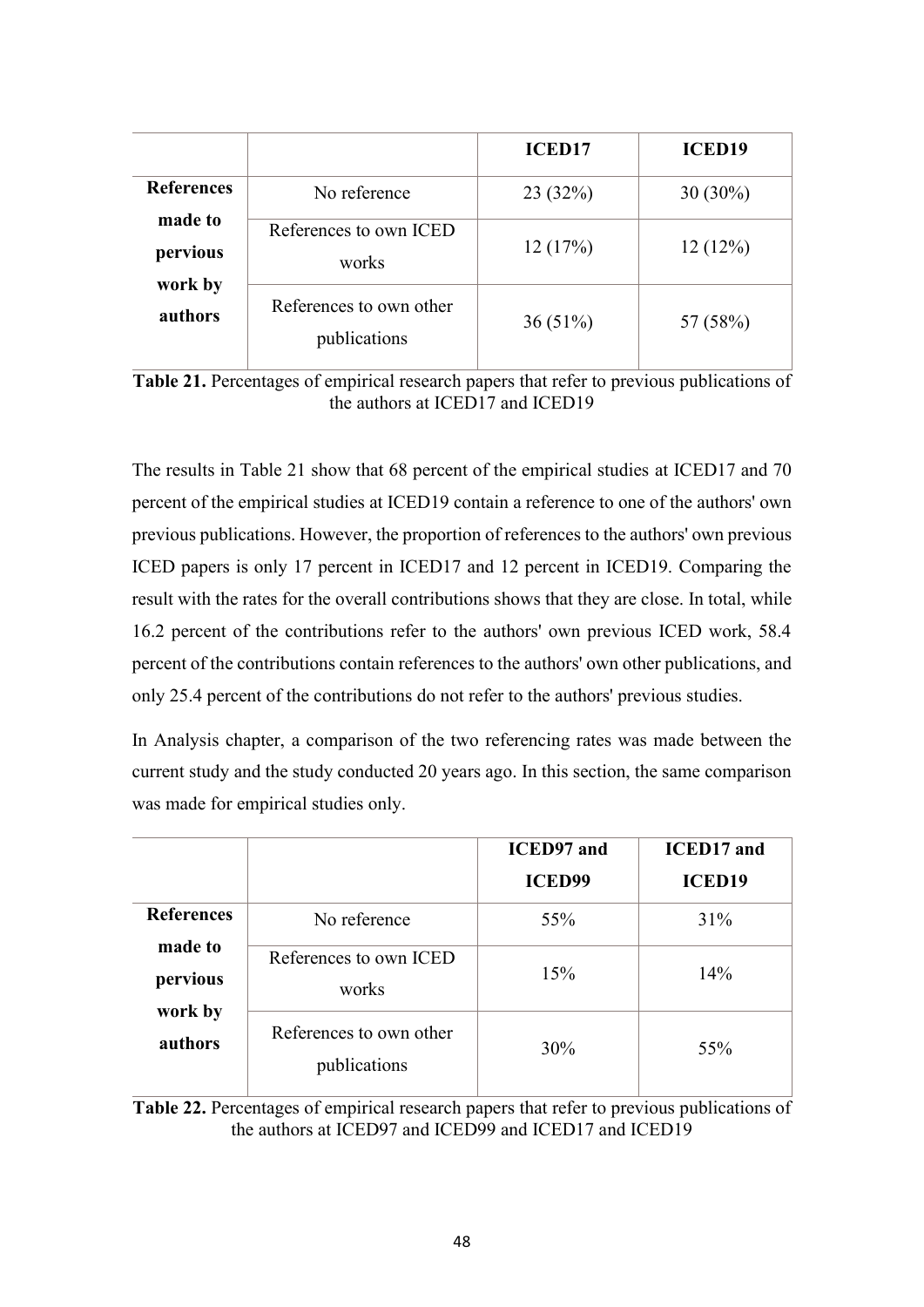It was found that the proportion of empirical studies that refer to authors' own previous work has increased by 24 percent. The reason for this could be the increasing number of design research studies produced by the same authors over the last 20 years. However, the same trend could not be observed for the proportion of contributions containing references to the authors' own previous ICED works. Although an increase in the ratio of contributions to ICEDs by the same authors is expected in 20 years, it is shown that this ratio has increased by 1 percent over these 20 years.

#### <span id="page-54-1"></span><span id="page-54-0"></span>**4.2. Special Features of Empirical Studies**

#### **4.2.1. General Purpose**

As it is explained in "Methodology" section, empirical studies were examined in three categories as the general purpose of the research conducted. The purpose of the research might be to monitor a design process as it is, or to monitor the application of a particular tool or method in the design process. However, some empirical studies may not provide a clear explanation of the general purpose of the research.

|                         | <b>ICED17</b> | <b>ICED19</b> | <b>AVERAGE</b> |
|-------------------------|---------------|---------------|----------------|
| <b>Nature of Design</b> | 23(33%)       | 24(24%)       | 47 (28%)       |
| <b>Specific</b>         | 47 $(66%)$    | $69(70\%)$    | 116(68%)       |
| <b>Tools/Method</b>     |               |               |                |
| Unclear                 | $1(1\%)$      | 6(6%)         | 7(4%)          |

**Table 23.** General objective of the empirical studies at ICED17 and ICED19

As can be seen from the Table 23, 96 percent of ICED17 and ICED19 empirical research clearly identifies the general purpose. In addition, it is seen that application/test/use of a specific tool or method is the most common general purpose of the empirical studies. On the other hand, 28 percent of empirical studies aim to monitor the design process as it is.

For instance, in the study by Becattini et. al. (2017), a joint analysis of gestures and speech was conducted to understand the behavior of designers and customers during a collaborative design meeting. The joint analysis was applied to a real case study involving an Italian firm and its customers. The benefits of the joint analysis were validated with this study. From this it can be deduced that the general purpose of the study is to evaluate the application of a method. Another example for this general purpose can be the study of Atzberger and Paetzold (2019). In this study, the current challenges of agile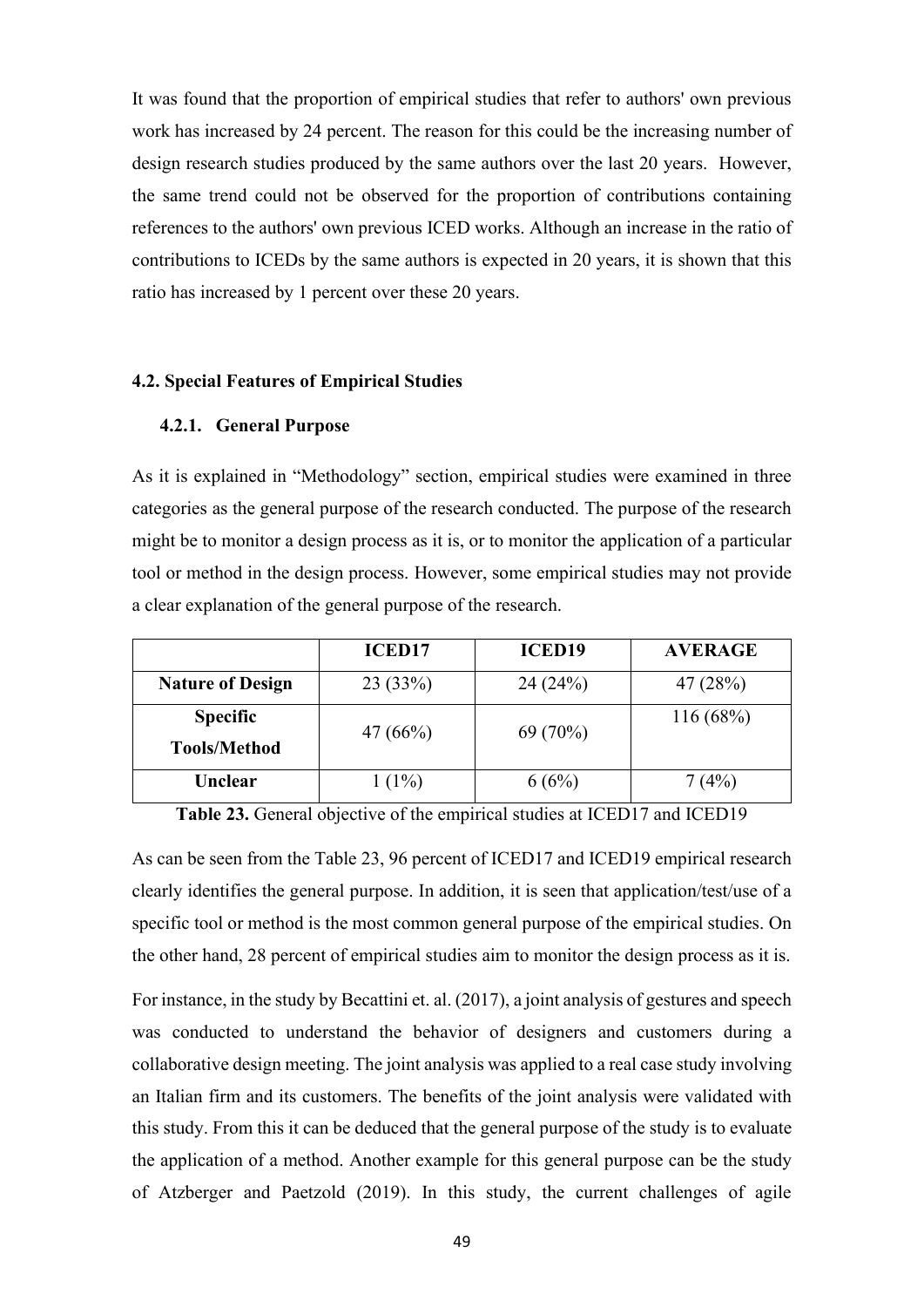development for hardware were analyzed via latest surveys and empirical data. The aim of this study is to display the current state of its challenges and make comparisons with the study conducted seven years ago by Ovesen (2012).

The study of Thoring et. al. (2019) can be a good example for "nature of design" category. The study aims to explore what examples of creative spaces exist in real organizations that provide certain physical attributes to facilitate creative activities. To learn more about potential attributes of creative work environments, a case study was conducted in 18 different organizations, examining real-world examples of creative workspaces. During the study, direct observations were conducted and open-ended questions about the usage of workspaces were asked to one of the employees at each institution. As is clear here, the goal of the study is not to apply any method, but to examine the design characteristics of specific areas as they are.

#### <span id="page-55-0"></span>**4.2.2. Research Approach**

The approach used during the empirical research is another characteristic that should be examined. As explained in "Methodology" section, research can be quantitative, via surveys, or qualitative, via case studies or interviews. In addition, the research approach of some empirical studies may not be clearly stated.

|                             | <b>ICED17</b> | <b>ICED19</b> | <b>AVERAGE</b> |
|-----------------------------|---------------|---------------|----------------|
| <b>Case Study/Interview</b> | 56 (79%)      | 71 (72%)      | 127(75%)       |
| <b>Survey</b>               | 12(17%)       | 23(23%)       | 35(21%)        |
| <b>Both</b>                 | 3(4%)         | 3(3%)         | 6(3%)          |
| Unclear                     |               | 2(2%)         | $2(1\%)$       |

**Table 24.** Research approaches used in the empirical studies at ICED17 and ICED19

As can be seen from the Table 24, more than 70 percent of the empirical studies for both conferences are conducted qualitatively, and the most common research approaches for qualitative research are case studies and interviews.

An empirical study conducted by Wölfel et al. (2017) can be a good example for interview approach. In this study, a series of expert interviews were conducted to analyze the current state of user participation in industrial goods development. The interviews were conducted with ten experts whose working in the design departments or board members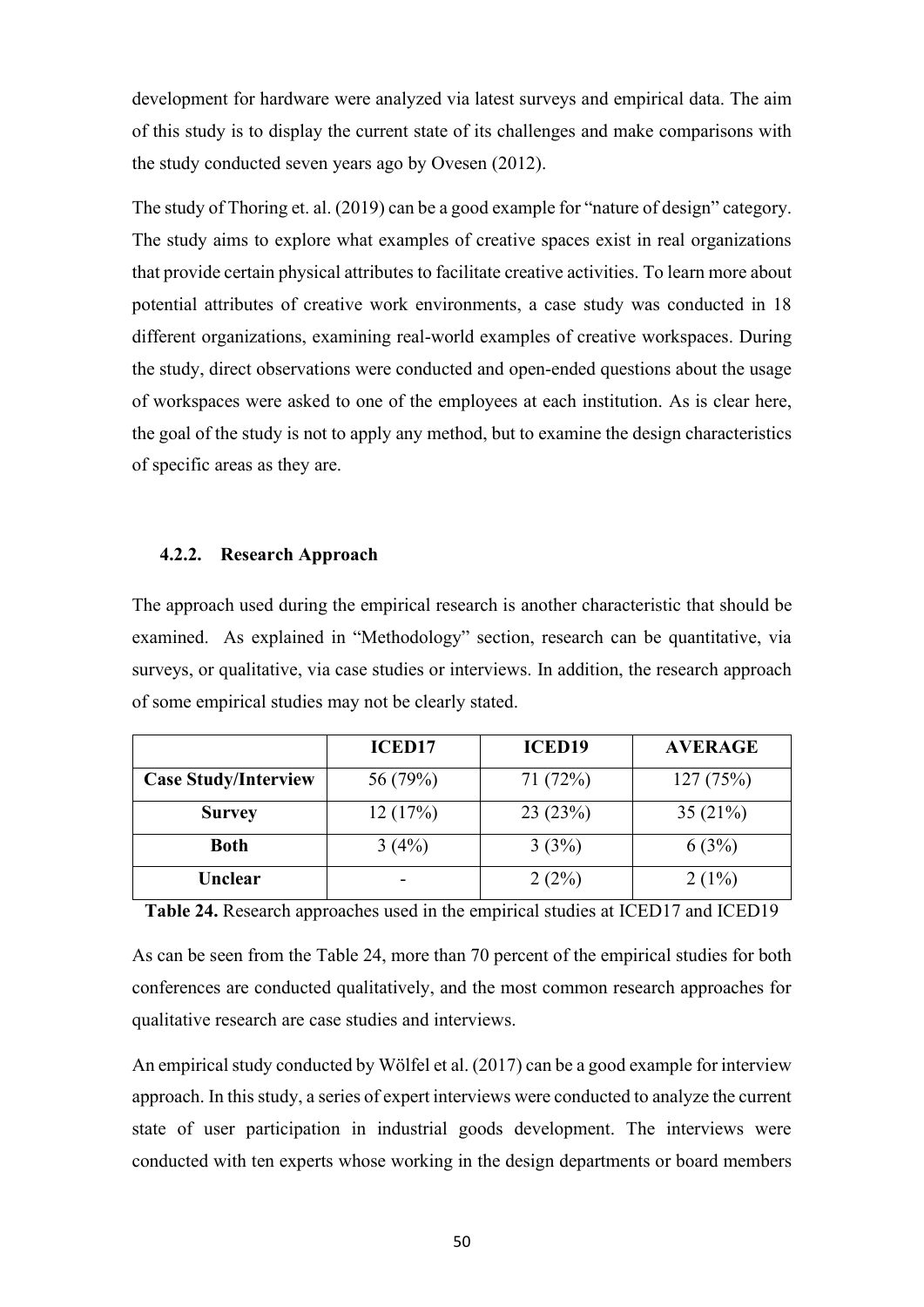responsible for design at German technology firms. Interviews have lasted 1-hour and have been audio recorded and transcribed.

According to Flyvbierg (2006), case studies have the benefit of being representative examples that bring researchers close to real-life situations through a hands-on, contextual experience. In addition, case studies enable data gathering through various exploratory techniques such as interviews, observations, and documents (Baxter and Jack, 2008), which facilitates the collection of detailed information from various stakeholders (Yin, 2014, Eisenhardt and Graebner, 2007). A good example for a case study approach can be the study conducted by Lorenzini, Olsson and Larsson (2017). In this study, user involvement was explored within the pharmaceutical context by exploring the current role of older patients in the design and development of pharmaceutical packaging. The case study consists of one drug manufacturer and one pharmaceutical packaging supplier. The reason for choosing these two companies is to benefit from the complementary perspectives of both. It is assumed that each of these firms is being representative of its industry and is using industry standard practices. Three main sources of data were used: documents publicly available from the companies, in-depth interviews with the experts on the field of pharmaceutical technology and development, and internal materials such as drawings of the pharmaceutical packaging development process provided by the experts.

It is seen that only 21 percent of the empirical studies at ICED17 and ICED19 in total are conducted via surveys. The study conducted by Patel et. al. (2017) can be a good example for survey approach. The focus of the study presented in the paper is to assess students' perceptions of their classmates' technical skills. This was a study conducted in the Pre-Capstone course and data was collected using a survey instrument. The survey consisting of 39 questions was a required course task during week six and week sixteen of the course. This represents the beginning of the service design project and its completion. The two different time frames offered the opportunity to study changes in students' perspectives on the technical skills of their classmates.

3 percent of the total empirical studies at ICED17 and ICED19 was conducted via both case study and interview approach. In Atzberger and Paetzold's study (2019) the goal is to provide a holistic perspective on the challenges still associated with agile physical product development in 2018. Both latest surveys about agile development from the literature and workshops with experts were used as data sources. In the study conducted by Brisco, Whitfield and Grierson (2017) the purpose was to explore how students use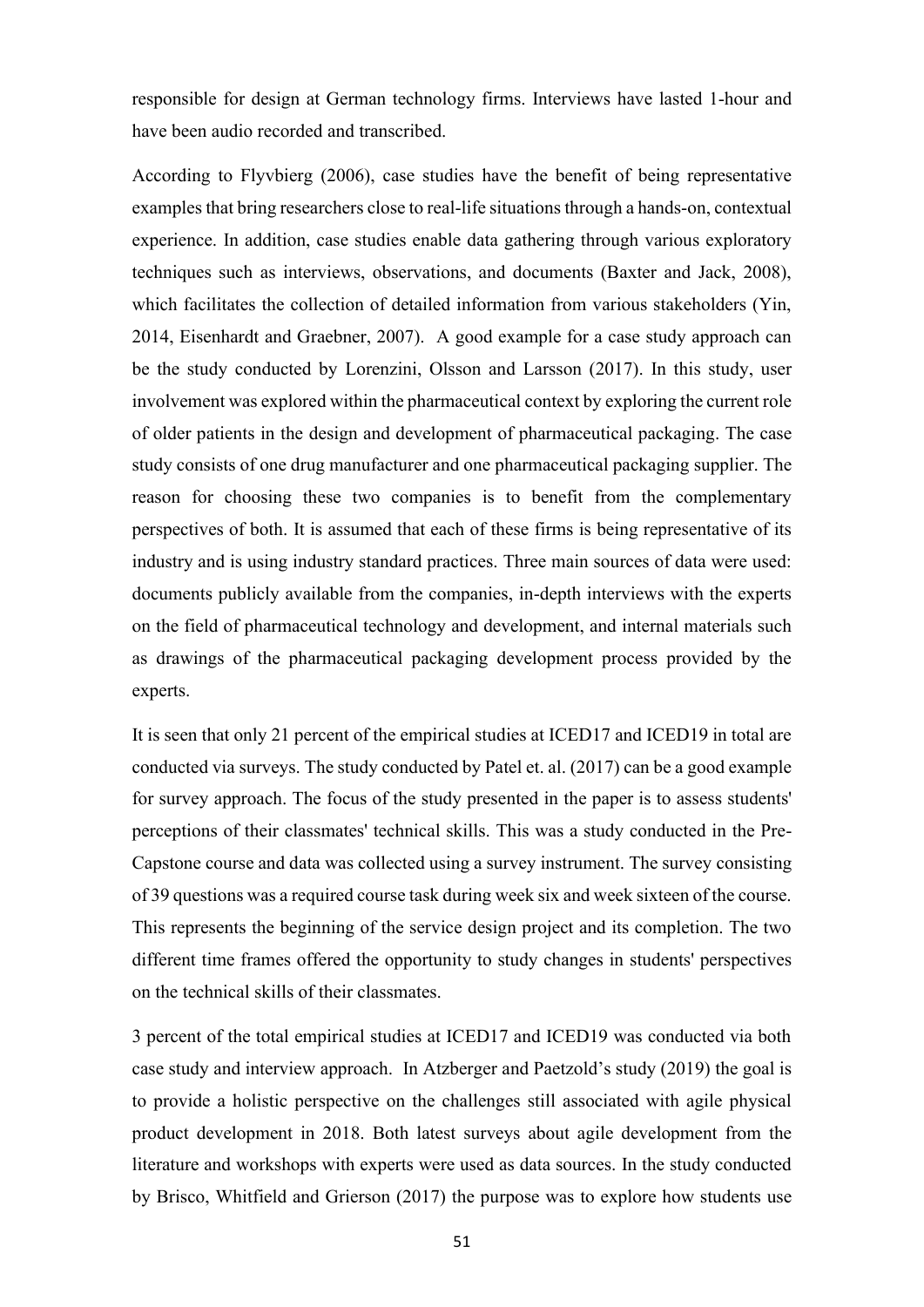social media as part of their collaborative work during the global design project and how they perceive the level of support. The data was collected via surveys and semi-structures interviews with students and academics of the global design class.

<span id="page-57-0"></span>As it seen from the Table 24, research approach in empirical studies is mostly clear. Only the research approach in 2 research papers at ICED19 is unclear.

#### **4.2.3. Analysis Unit**

In order to conduct empirical studies, different units of analysis can be used. The distribution of analysis units used in ICED17 and ICED19 research papers are given in Table 25.

|                                       | <b>ICED17</b> | <b>ICED19</b> | <b>AVERAGE</b> |
|---------------------------------------|---------------|---------------|----------------|
| <b>Individual</b>                     | 57 (80%)      | 59 (60%)      | 116 (68%)      |
| Project/Team                          | 3(4%)         | 14(14%)       | $17(10\%)$     |
| Firm/Company                          | 8(12%)        | 13(13%)       | 21(12%)        |
| Project/Team and<br><b>Individual</b> |               | 3(3%)         | $3(2\%)$       |
| Unclear                               | 3(4%)         | $10(10\%)$    | 13 (8%)        |

**Table 25.** Analysis unit of the empirical studies at ICED17 and ICED19

As can be seen from the results in Table 25, the most common unit of analysis used in empirical studies in both ICED17 and ICED19 is the individual unit, with 80 percent and 60 percent, respectively. In McKay et. al. (2017), the goal was to explore the potential of embedded design structures to decipher the complexity of design decisions that have a strong impact on the performance of the development process (by causing rework), and to identify the elements that contribute to this complexity. An engineering company's development process was used for empirical observation. Interviews were conducted with six experts of the company individually.

As seen in Table 25, only 12 percent of empirical studies are conducted with companies. For example, in the study conducted by Talas et al. (2017), limitations of information and communication technologies usage was explored in the context of collaborative design with suppliers. Three case studies at the company level were conducted to examine the external use of ICT. The companies in the study are the three large industrial companies that are recognized as leaders in their national and/or regional markets. Two companies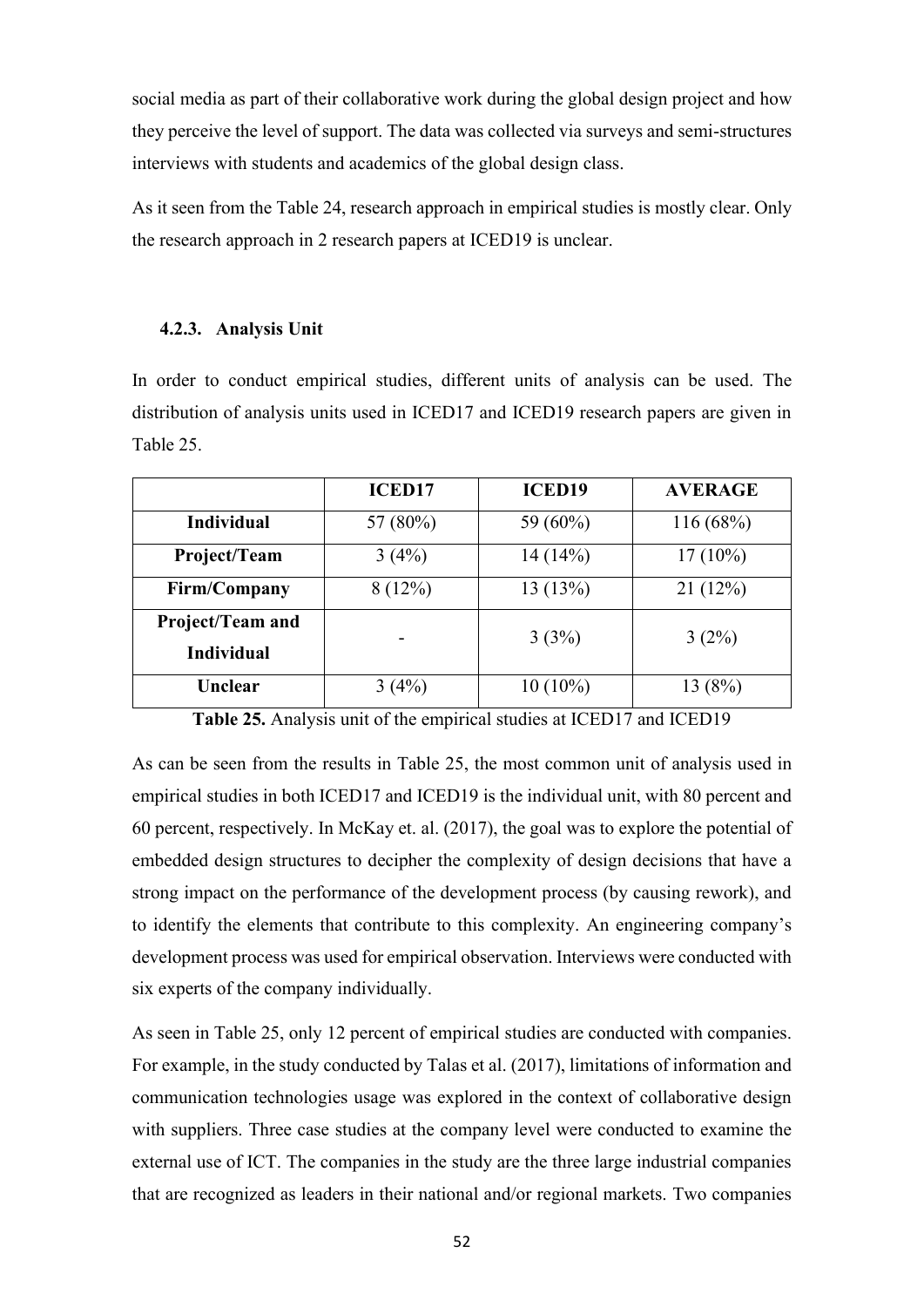were examined in the role of customer company and the other company in the role of supplier company.

As shown in Table 25, only 4 percent of ICED17 papers and only 14 percent of ICED19 papers use project or team as the unit of analysis. The study by Dai and Velde (2017) investigates how much explicit knowledge can be extracted from meeting data of design projects conducted by master students at the University of Twente. The unit of analysis is the project or team, as 11 design projects conducted by 11 design project teams of master's students were studied using project meetings.

In 3 studies at ICED19, it was determined that both individual and project and/or team were used as the analysis unit. In the study conducted by Loweth et. al. (2019), the focus was on the information that engineering students think about when they participate in a needs assessment, the relationships between these thoughts and the results of the experience, and content that is missing from these thoughts that may be critical to the design project. Data collected during this study included individual reflection diaries completed by each team member at the end of each day, field notes about the team's data gathering practices and audio recordings of the nightly group conversations. Here, it is seen that both individual and team level analyzes were made.

<span id="page-58-0"></span>Finally, the unit of analysis appears to be unclear in only 8 percent of the total empirical studies in ICED17 and ICED19.

#### **4.2.4. Declaration of the Sample Size**

While ICED17 and ICED19 papers usually describe the number of units of analysis, sample size or number of cases, some papers do not include sample size information, or the sample size is not fully understood. The distribution of research papers whether they contain the analysis unit or not is shown in Table 26.

|                  | ICED <sub>17</sub> | <b>ICED19</b> | <b>AVERAGE</b> |
|------------------|--------------------|---------------|----------------|
| <b>Clear</b>     | 69(97%)            | 91(92%)       | 160(94%)       |
| <b>Not Clear</b> | 2(3%)              | 8(8%)         | 10(6%)         |

**Table 26.** Declaration of the sample size used in empirical studies at ICED17 and

#### ICED19

As can be seen from Table 26, the sample size is clearly declared in 94% of the empirical studies at ICED17 and ICED19. The study by Cantamessa (2003) states that the sample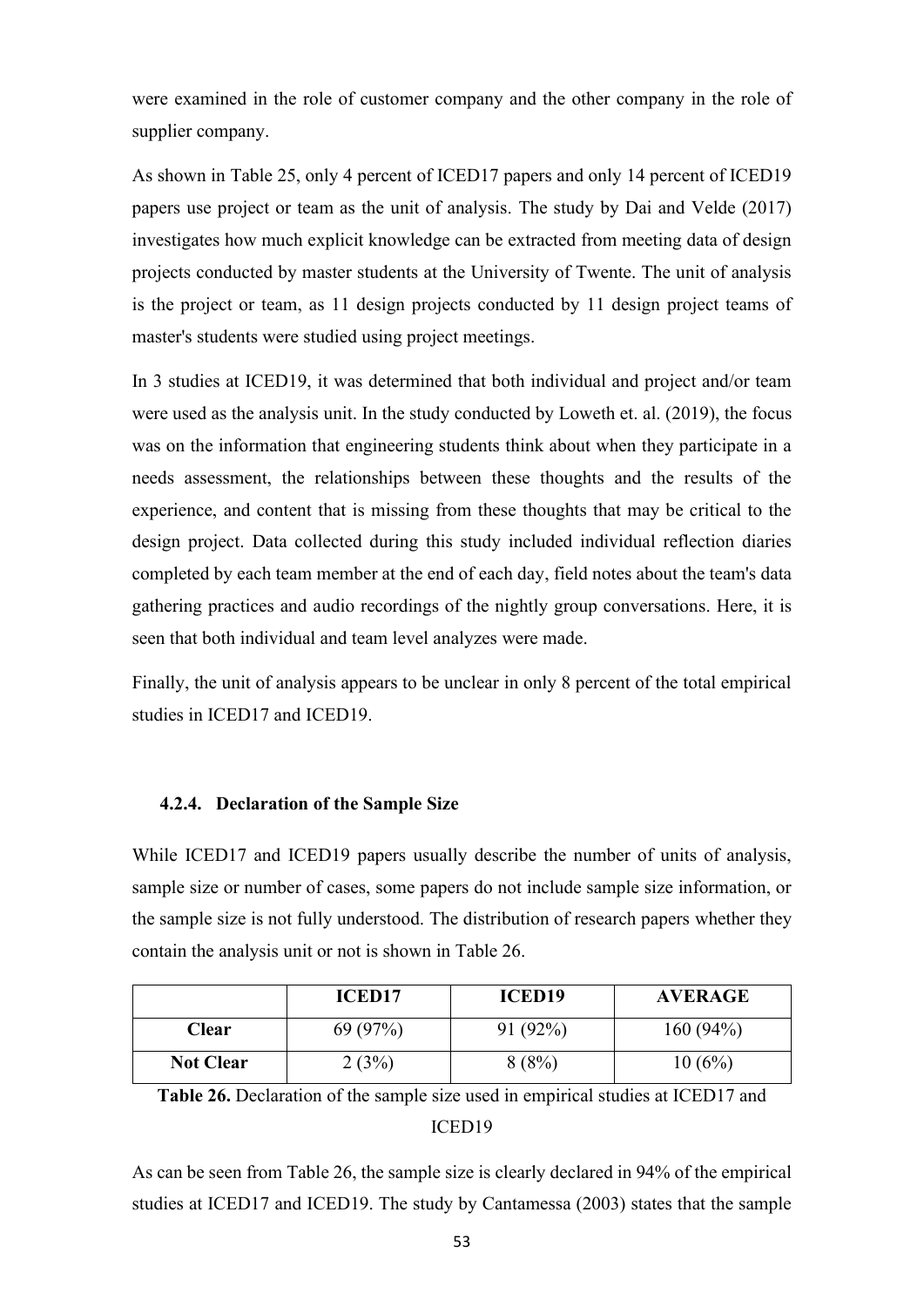<span id="page-59-0"></span>size is declared only in 59 percent of the empirical research papers at ICED97 and ICED99. This suggests that this proportion has increased sharply over the past 20 years, which may indicate that more details are now being considered in empirical studies.

#### **4.2.5. Execution Time**

Another feature of empirical studies is when the study was conducted. As explained in the Methodology section, some studies are conducted within the process under study, while other studies are conducted with data on the process after it has ended.

|                            | <b>ICED17</b> | <b>ICED19</b> | <b>AVERAGE</b> |
|----------------------------|---------------|---------------|----------------|
| <b>During the Process</b>  | $36(51\%)$    | $31(31\%)$    | $67(40\%)$     |
| <b>After/Retrospective</b> | 34(48%)       | 67(68%)       | 101(59%)       |
| Both                       | $1(1\%)$      | $1(1\%)$      | $3(1\%)$       |

**Table 27.** Time of execution of empirical studies at ICED17 and ICED19

From Table 27, it is seen that almost half of the empirical studies at ICED17 were carried out during the process, and the other half was carried out after the process. On the other hand, 68 percent of the ICED19 empirical studies were carried out after the process ended. At both conferences, a research paper includes empirical observation both during and after the process.

The study of Patel et al. (2017) which is mentioned before can be a good example for the empirical studies conducted during the process. Here, survey was used as a research approach and the data was collected from the senior students on the sixth week and during the final week of pre-capstone senior design course.

On the other hand, the study carried out by Jarrar and Anis (2017) is an example of retrospective studies. In this study, it was aimed to investigate the general impact of entrepreneurship on engineering design education. As a sample, students who took Technology Entrepreneurship course in the last four years were selected and a questionnaire was sent to more than 320 students. This study is retrospective because it measures the effect of this course on the entrepreneurship skills of students who have taken that course before.

As mentioned above, at ICED17 and ICED19 there are only 2 empirical studies which were conducted both during and after the process. Asadi et. al. (2017) and Loweth et al. (2019) are the papers which includes both of the timings.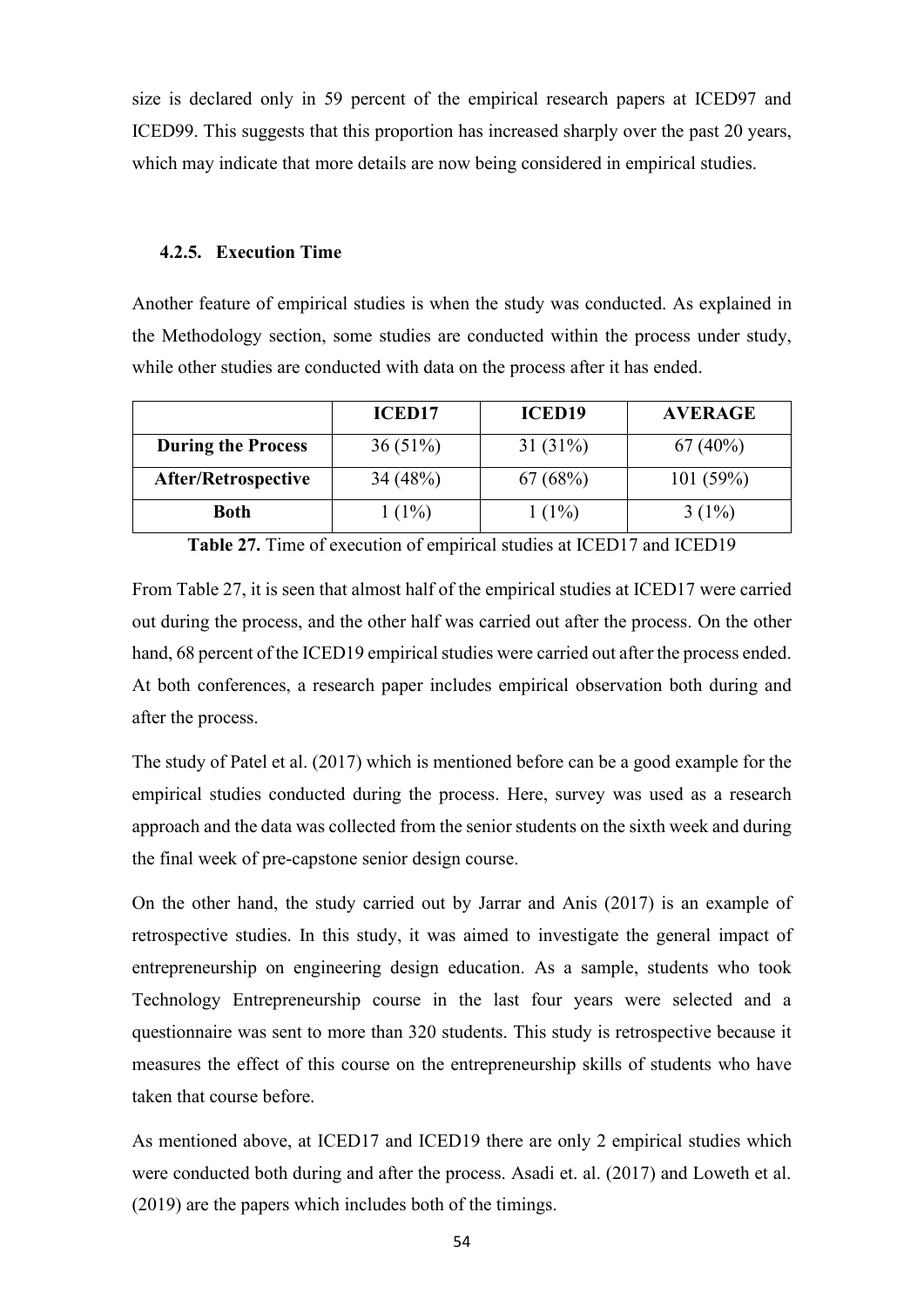In Asadi et al. (2017), Integrated Product Development (IPD) approach was studied by observing the design project of an international multidisciplinary team of PhD students. The aim was to highlight the main factors that have negative and positive impacts on the IPD process. Two types of data sources were used for the study. The first data was collected during the IPD training course from the students. A case study involving the development of a washing device for the elderly using the IPD approach was conducted with the students. In this phase, the main data sources were project documents and team observation. Data gathering continued after the project was completed. A meeting was held with the students, and they were asked about their experiences and insights. The goal was to analyze the positive and negative aspects of their work process.

The study of Loweth et. al. (2019) was mentioned in the previous sections as an example for the analysis unit consisting of both team and individual levels. In this study a team of undergraduate students from a large Midwestern university were monitored as they planned and implemented a week-long needs assessment effort in a rural South American community. Data were collected both during and after the trip. Initially, data were collected from student diaries that each student was asked to complete at the end of each day, field notes about the team's experiences during data gathering and audio tapes of the nightly team sessions. After returning from the trip, retrospective interviews were conducted to obtain supplementary data on participants' perceptions of their data collection and needs assessment experiences.

#### <span id="page-60-0"></span>**4.2.6. Presence of Conclusions/Implications for Practice**

|                       | <b>ICED17</b> | <b>ICED19</b> | <b>AVERAGE</b> |
|-----------------------|---------------|---------------|----------------|
| <b>Conclusions</b>    | $71(100\%)$   | 93 (94%)      | 164(97%)       |
| <b>No Conclusions</b> | ۰             | 6(6%)         | $3\%$          |

The final feature of empirical studies is whether the implications of the findings for practice in education or industry are indicated.

**Table 28.** Presence of conclusions/implications for practice (education or industry) in empirical studies at ICED17 and ICED19

As can be seen from Table 28, in all of the empirical studies at ICED17, impact of findings on practical application is discussed. At ICED19, only six of the research papers fall into the "conclusion/implications for practice are not present" category. In general, however, it can be said that 97 percent of the research papers mention the future usefulness of the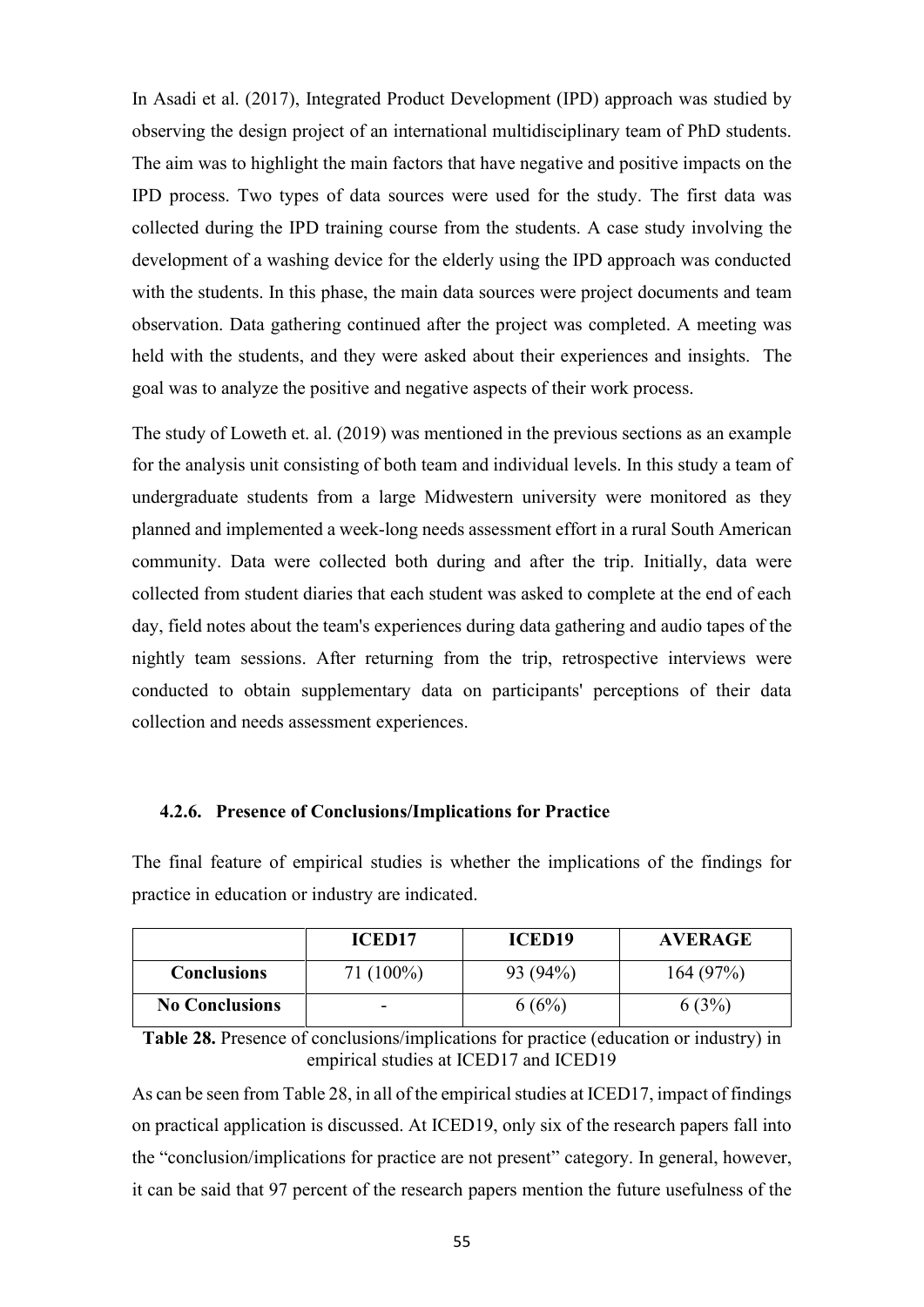results of empirical studies for researchers and the areas in which they can be used in industry and education.

For instance, in the study of Faludi et. al. (2017), the goal was to analyze which design method drive innovation and sustainability value. To conduct this study three design methods were tested, and these were The Natural Step, Whole System Mapping, and Biomimicry. A previous hypothesis that research and ideation activities primarily drive innovation, while goal setting and analysis activities drive sustainability was tested on the students in UC Berkeley's one of the undergraduate classes and one of the graduate classes. Workshops were conducted during the classes and after each workshop, a survey was filled by each student. Also, additional data was collected from students' final reports. Survey results were analyzed, and it is concluded that different design activities are valued differently. After the analysis previous hypothesis was verified. However, the difference between the idea generation activities and goal setting was found to be lower than expected and idea generation activities were rated as high as goal setting or analysis in terms of sustainability. From the results of the survey, the suggestions were given for the professors of different design methods. It is also mentioned that analyzing what students value about sustainable design practices and why, can facilitate improved design practice. In addition, some suggestions were made to promote the adoption of design methods and to make sustainable design a good design practice.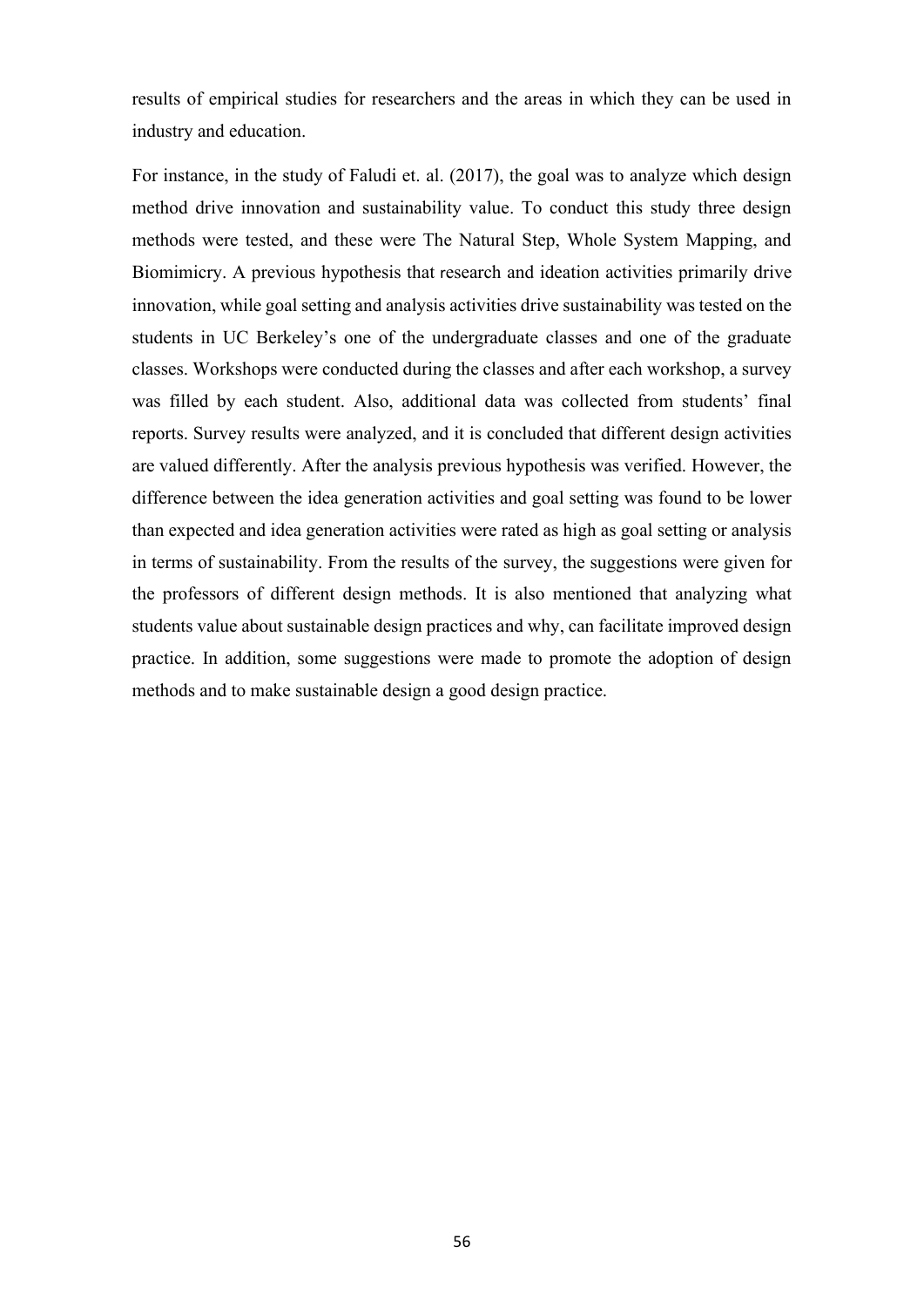#### **CONCLUSION**

This study aimed to examine the debate on engineering design research methodology and to contribute to this debate by analyzing research papers published in ICED17 and ICED19. In this context, a categorization method based on Cantamessa's (2003) study was used. After reviewing all the research papers published in ICED17 and ICED19, the papers were classified into 5 categories based on their type. Specific characteristics were defined for each of these categories and all types of research papers were analyzed based on these characteristics. Since the focus of this study is on empirical studies, only the characteristics defined for empirical research papers were discussed in detail in this study. However, in Analysis chapter, characteristics common to all types of research papers were examined and the results were compared with those obtained in Cantamessa (2003).

So many descriptive statistics were performed for the research papers published at both conferences that it is not possible to summarize them here. Therefore, only a few key findings are summarized here. First, it should be noted that the most common type of research at both conferences was implementation studies. In addition, the largest contribution was made by universities or research centers in Western and Central Europe, especially German universities. It is noted that most of the contributions included both data collection and data analysis and that, in general, the methodology used for data collection and data analysis was clearly explained. Industry participation was another feature that was examined and the percentage of industry involvement in the conference papers was only 28 percent.

Referencing patterns were the last common feature examined for all type of research papers and were used as a measure of how well the researchers were aware of the prior literature. Compared to the results obtained 20 years ago, it can be noted that the proportion of papers referring to previous ICEDs has not increased significantly. However, a significant increase in the proportion of research papers referring to their authors' own earlier publications was identified.

The main characteristics that need to be summarized for empirical studies are the following. In most empirical studies, the general objective is to test/implement a particular tool or method in the design process, and most empirical studies were conducted qualitatively, i.e., through case studies or interviews. In addition to the research approach, the sample size was also examined, and it was found that in most empirical studies the unit of analysis is clearly defined. It is also seen that a significant portion of the empirical studies were conducted within the process under study, while a certain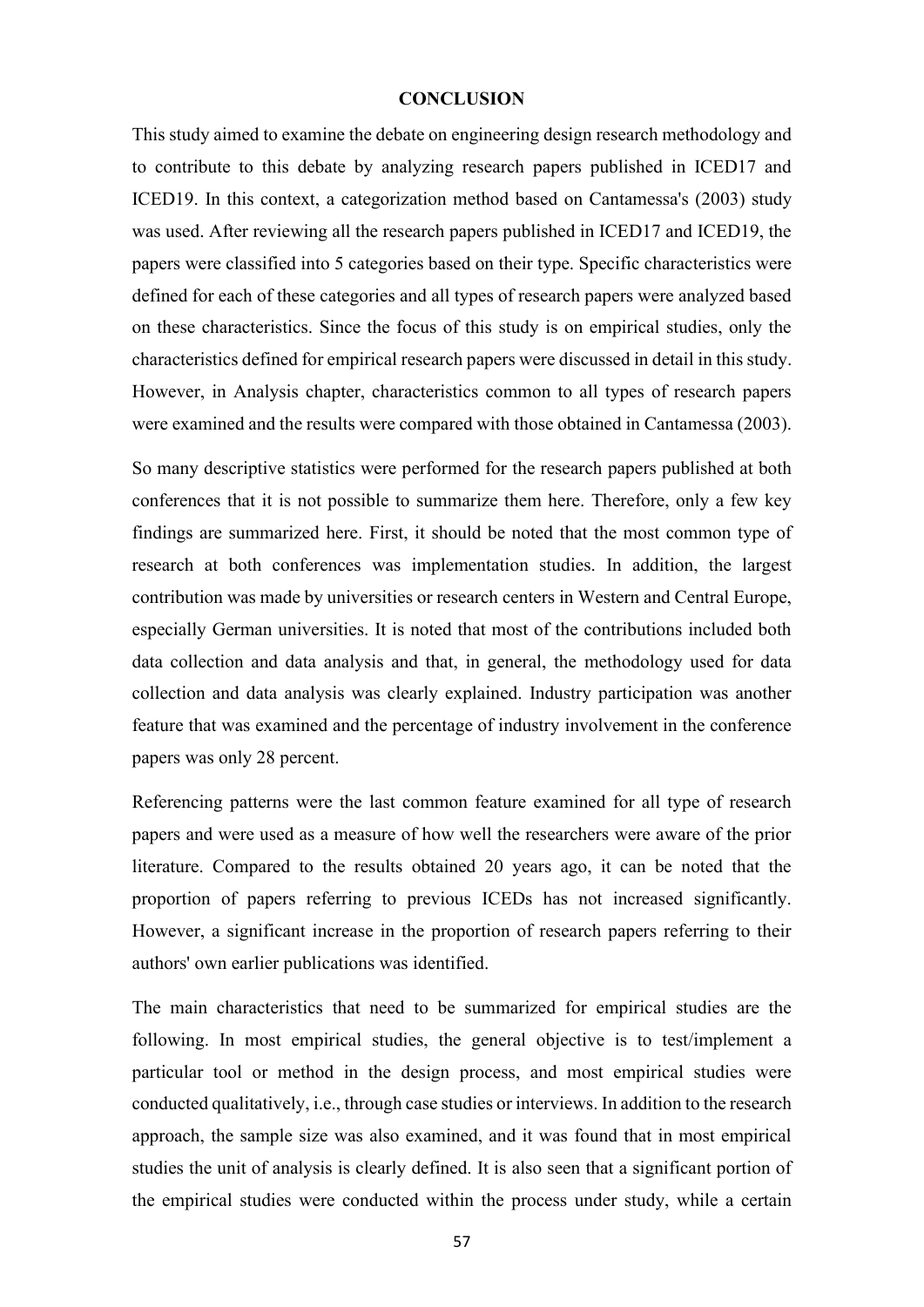portion of the others were conducted with data on the process after its completion. In addition, it was found that in almost all empirical studies, the way in which the method or tool under study would be applied was mentioned at the end of the study.

Although the current study is based on research conducted 20 years ago, some updates have been made to reflect the recommendations and findings of the earlier study as well as the needs of today's academic world. In addition, most of the analyses performed were compared with the results obtained 20 years ago. Thanks to these comparisons, it was possible to see the changes in ICED papers over 20 years. In this regard, comparisons can be made with this research and previous research by performing a similar analysis for upcoming ICEDs in future studies.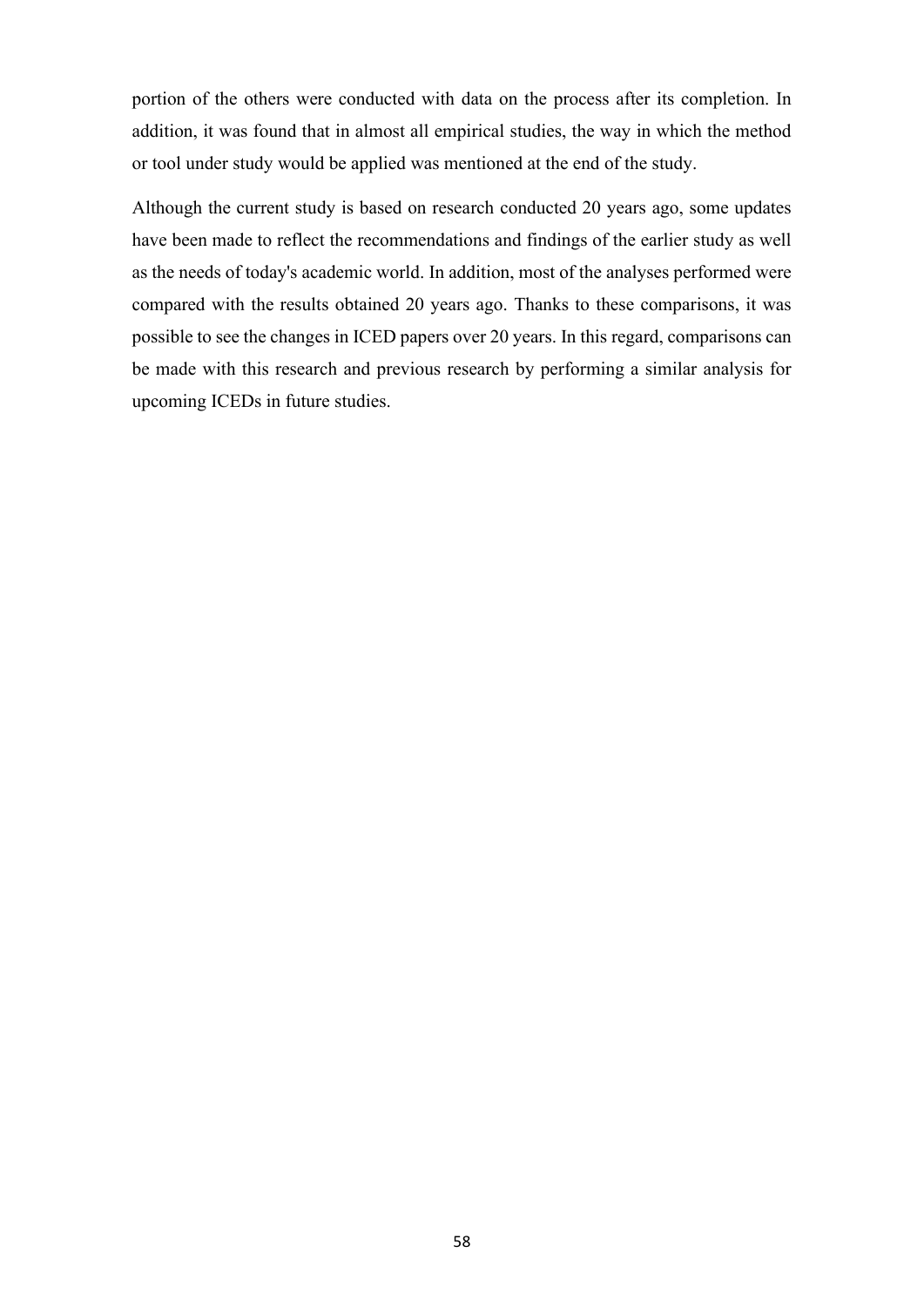#### **REFERENCES**

- Alexander, C. (1964). *Notes on the Synthesis of Form.* Cambridge, MA: Harvard University Press.
- Al-Salka, M. A., Cartmell, M. P. & Hardy, S. J. (1998). A Framework for a Generalized Computer-based Support Environment for Conceptual Engineering Design. *Journal of Engineering Design, 9*(1), 57-88.
- Andersen, A. (2001). Implementation of engineering product design using international student teamwork-to comply with future needs. *European Journal of Engineering Education, 26*(2), 179-186.
- Arciszewski, T. (1990). 'Design Theory and Methodology in Eastern Europe', in *Proceedings of the ASME Design Technical Conferences,* Chicago, Illinois, USA, 16-19 September, 1990.
- Archer L. B. (1981). A view of the nature of the design research. In: Jacques R, Powell J.A (Eds.) Design science: method (pp. 30-47). Guilford, Surrey: IPC Business Press Ltd.
- Asadi, N., Guaragni, F., Johannknecht, F., Saidani, M., Scholle, P., Borg, J.& Panasiuk, D. (2017). 'Success Factors of An IPD Based Approach İn A Remote Multidisciplinary Team Environment - Reflections On A Case Study', in *Proceedings of the 21st International Conference on Engineering Design (ICED17),* Vancouver, Canada, 21-25.08.2017.
- Atzberger, A. &Paetzold, K. (2019). 'Current Challenges of Agile Hardware Development: What Are Still the Pain Points Nowadays?', in *Proceedings of the 22nd International Conference on Engineering Design (ICED19),* Delft, The Netherlands, 5-8 August 2019.
- Baxter, P. & Jack, S. (2008). Qualitative case study methodology: study design and implementation for novice researchers. *The Qualitative Report*, *13*(4), 544-559.
- Bayazit, N. (2004). Investigating Design: A Review of Forty Years of Design Research. *The MIT Press, 20*(1), 16-29.
- Becattini, N., Masclet, C., Ben-Guefrache, F., Prudhomme, G., Cascini, G. & Dekoninck, E. (2017). 'Characterisation Of a Co-Creative Design Session Through The Analysis of Multi-Modal Interactions', in *Proceedings of the 21st International Conference on Engineering Design (ICED17),* Vancouver, Canada, 21- 25.08.2017.
- Blessing, L. (2002). 'What is this thing called design research?', in *Proceedings of the 2002 international CIRP design seminar,* Hong Kong, 16–18 May 2002.
- Brisco, R, Whitfield, R. I. & Grierson, H. (2017). 'The Use of Social Network Sites in A Global Engineering Design Project', in *Proceedings of the 21st International Conference on Engineering Design (ICED17),* Vancouver, Canada, 21- 25.08.2017.

Bucciarelli, L. L. (1994). *Designing engineers*. MIT press.

Cantamessa, M. (2003). An empirical perspective upon design research. *Journal of Engineering Design, 14*(1), 1-15.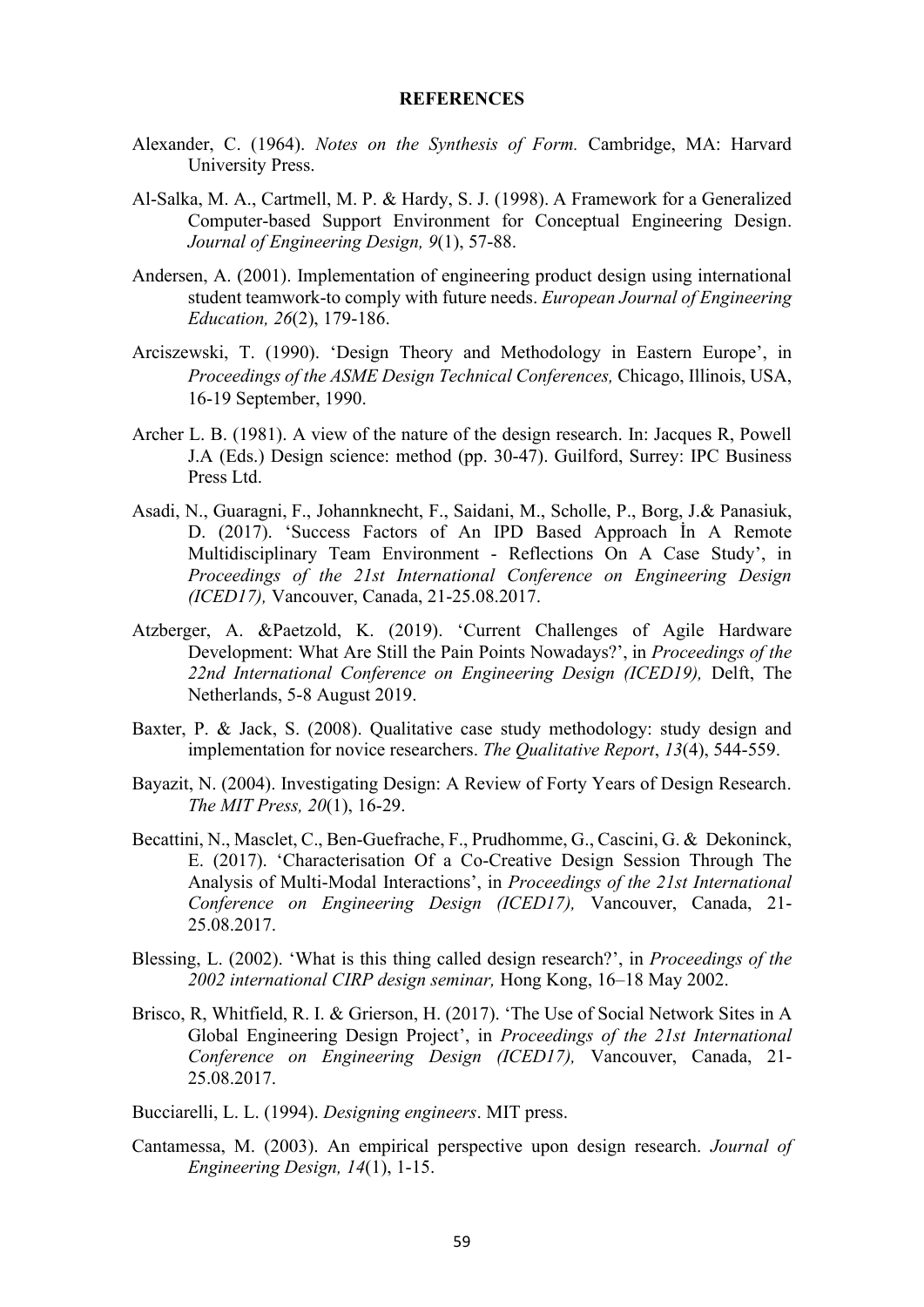- Cross, N. (1993). Science and design methodology: a review. *Research in Engineering Design*, 5, 63–69.
- Dai, X. & Velde, F. (2017). 'How Explicit Are We in a Design Meeting: Investigation on Meeting Knowledge Structuring with Design Rationale', in *Proceedings of the 21st International Conference on Engineering Design (ICED17),* Vancouver, Canada, 21-25.08.2017.
- de Vries, M. J., Cross, N. & Grant, D. P. (Eds.). (1993). *Design methodology and relationships with science*. Dordrecht: Kluwer Academic Publishers.
- Eisenhardt, K. M. & Graebner, M. E. (2007). Theory building from cases: opportunities and challenges. *Academy of Management Journal, 50*(1), 25-32.
- Gregory, S. A. (Ed.). (1966). *The Design Method.* London: Butterworth Press.
- Faludi, J., Agogino, A., Beckman, S. & Iles, A. (2017). 'What Green Design Activities and Mindsets Drive Innovation and Sustainability in Student Teams?', in *Proceedings of the 21st International Conference on Engineering Design (ICED17),* Vancouver, Canada, 21-25.08.2017.
- Flyvbjerg, B. (2006), Five misunderstandings about case-study research. *Qualitative Inquiry, 12*(2), 219-245.
- French, M. J. (1992). *Form, structure and mechanism*. Macmillan International Higher Education.
- Haik, Y., Sivaloganathan, S. & Shahin, T. M. (2015). *Engineering design process*. Cengage Learning.
- Hales, C. (1987). Analysing the Engineering Design Process in Industry. *IPENZ Annual Conference 1987, Engineering Technology, Past and Present: Papers prepared for the conference,* Christchurch, 10-14.05.1987. *Electrical, mechanical and chemical*, *2* (pp. 403-415).
- Jarrar, M. & Anis, H. (2017). 'Engineering Design Education in Time-Sensitive Environments', in *Proceedings of the 21st International Conference on Engineering Design (ICED17),* Vancouver, Canada, 21-25.08.2017.
- Kennedy, P. (1997). Research in Design using methods and ideas from social science research. *Schriftenreihe WDK*, 449-454.
- Kuhn, T. (1962). The Structure of Scientific Revolutions. Chicago, IL: Chicago University Press.
- Kumar, S. & Lee, H. P. (2020). The perspective of fluid flow behavior of respiratory droplets and aerosols through the facemasks in context of SARS-CoV-2. *Physics of Fluids, 32*(11).
- Lindemann, U., Venkataraman, S., Kim, Y. S. & Lee, S. W. (2013). The 19th International Conference on Engineering Design. Programme & Abstract Book. Seoul, Korea, 19-22,08.2013.
- Lorenzini, G. C., Olsson, A. & Larsson, A. (2017). 'User Involvement in Pharmaceutical Packaging Design – A Case Study', in *Proceedings of the 21st International Conference on Engineering Design (ICED17),* Vancouver, Canada, 21- 25.08.2017.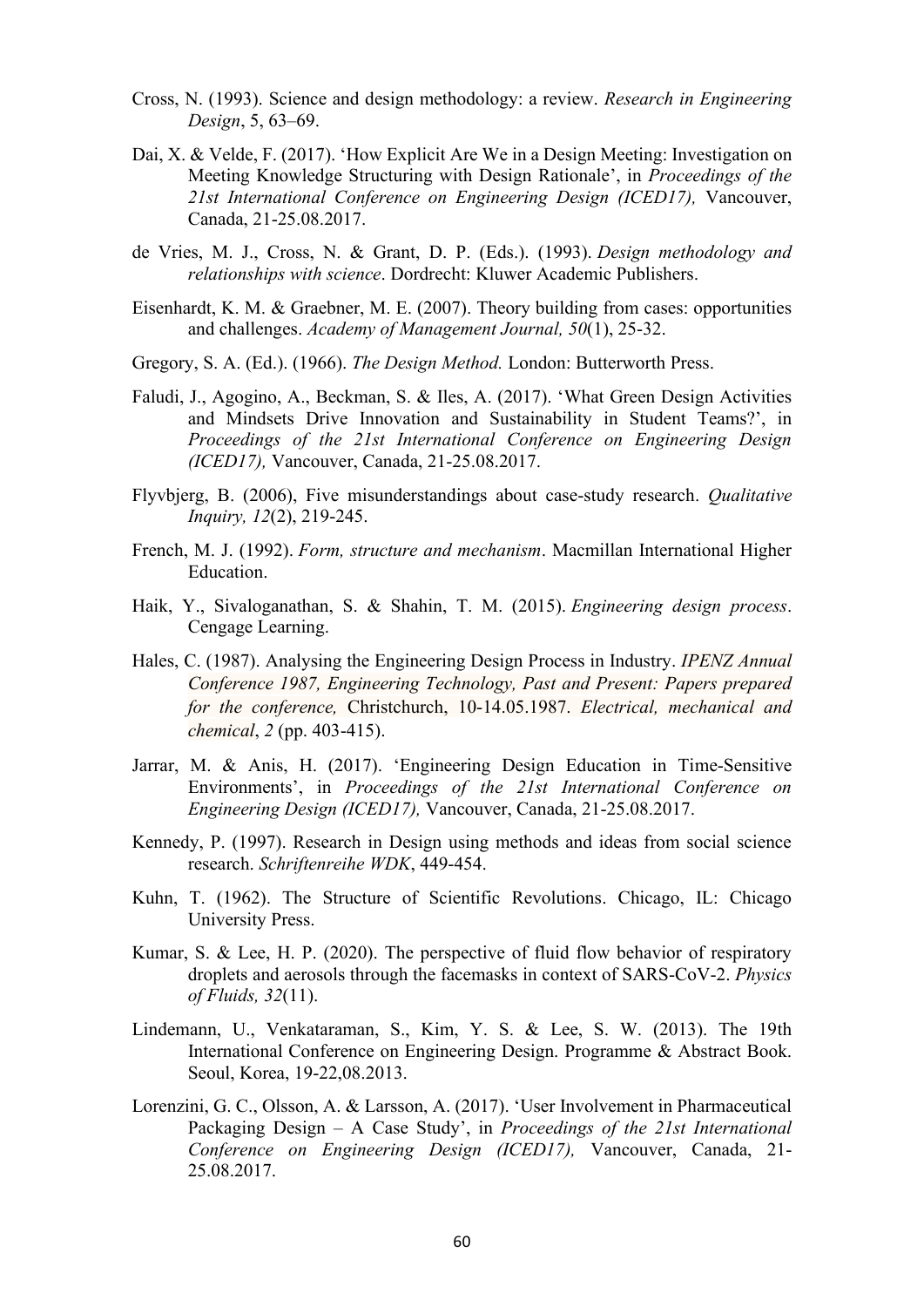- Loweth, R.P., Daly, S.R., Sienko, K.H. & Liu, J. (2019). 'Student Reflections on Needs Finding in Community-Based Design Work', in *Proceedings of the 22nd International Conference on Engineering Design (ICED19),* Delft, The Netherlands, 5-8 August 2019.
- Marples, D.L. (1961). The Decisions of Engineering Design. *[IRE Transactions on](https://ieeexplore.ieee.org/xpl/RecentIssue.jsp?punumber=5007355)  [Engineering Management,](https://ieeexplore.ieee.org/xpl/RecentIssue.jsp?punumber=5007355) EM-8*(2), 55-71.
- McKay, A., Sammonds, G., Ahmed-Kristensen, S., Irnazarow, A. & Robinson, M. (2017). 'Using Embedded Design Structures to Unravel a Complex Decision in a Product Development System', in *Proceedings of the 21st International Conference on Engineering Design (ICED17),* Vancouver, Canada, 21.- 25.08.2017.
- Ovesen, N. (2012). The Challenges of Becoming Agile. PhD Thesis, Aalborg University.
- Pahl, G., & Beitz, W. (1984). Engineering design, The design council. *London, Springer*, *12*, 221-226.
- Patel, A., O'Shields, S., Chickarello, D., Summers, J. & Turner, C. (2017). 'Change In Peer Efficacy of Senior Design Students During a Design Project: A Case Study', in *Proceedings of the 21st International Conference on Engineering Design (ICED17),* Vancouver, Canada, 21.-25.08.2017.
- Pugh, S. (1990). Engineering design-unscrambling the research issues. *Journal of Engineering Design, 1*(1), 65–72.
- Robson, C. (2002). *Real world research: A resource for social scientists and practitionerresearchers*. Wiley-Blackwell.
- [Scrivener,](https://www.sciencedirect.com/science/article/abs/pii/0142694X93800247#!) S. A. R., [Harris,](https://www.sciencedirect.com/science/article/abs/pii/0142694X93800247#!) D., [Clark,](https://www.sciencedirect.com/science/article/abs/pii/0142694X93800247#!) S. M., [Rockoff,](https://www.sciencedirect.com/science/article/abs/pii/0142694X93800247#!) T. & [Smyth,](https://www.sciencedirect.com/science/article/abs/pii/0142694X93800247#!) M. (1993). Designing at a distance via real-time designer-to-designer interaction. *Design Studies, 14*(3), 261-282.
- Simon, H. A. (1969). *The sciences of the artificial* (1st ed.). MIT press.
- Tabachnick, B. G. & Fidell, L. S. (2007). Using Multivariate Statistics (5th ed.). New York: Allyn and Bacon.
- Talas, Y., Gzara, L., Le Dain, M., Merminod, V. & Frank, A. G. (2017). 'Which Are the Limitations Of ICT Tools For Collaborative Design With Suppliers?', in *Proceedings of the 21st International Conference on Engineering Design (ICED17),* Vancouver, Canada, 21.-25.08.2017.
- Times Higher Education (THE). https://www.timeshighereducation.com/worlduniversity-rankings/2022/world-ranking.
- Thoring, K., Mueller, R.M., Badke-Schaub, P. & Desmet, P. (2019). 'An Inventory of Creative Spaces: Innovative Organizations and their Workspace', in *Proceedings of the 22nd International Conference on Engineering Design (ICED19),* Delft, The Netherlands, 5-8 August 2019.
- Ullman, D. G. & Herling, D. (1996). *[AI System Support for Conceptual Design,](https://link.springer.com/book/10.1007/978-1-4471-1475-8)* 349-361.
- Verma, S. & Dhanak, M. (2020). Visualizing droplet dispersal for face shields and masks with exhalation valves. *Physics of Fluids, 32*(9).
- Wallace, K. M. & Hales, C (1989). 'Engineering design research areas', in *International Conference on Engineering Design (ICED'89)*, Harrogate, UK.